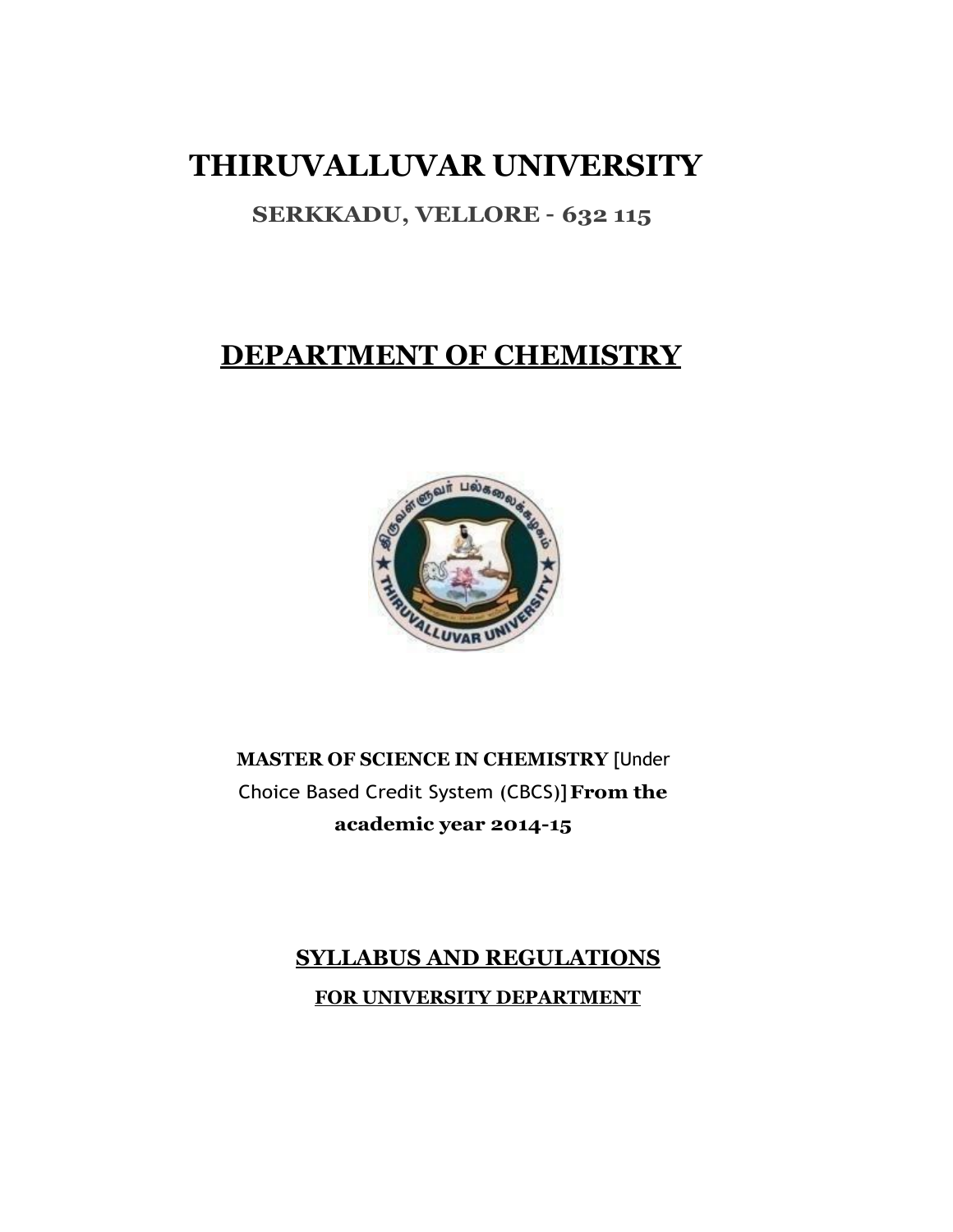#### **ABOUT THE DEPARTMENT**

The department of chemistry was established 2002 as post-graduate research department. The full fledged department was started during academic year 2010-11. The department is offering the M.Sc., M.Phil. and Ph.D courses. The department consists of 6 faculty members, 2 administrative staff, 37 research scholars and 52 PG students. The faculty members have been working on the modern and thrust areas in chemistry with financial support from various national funding agencies such as DST, DRDO, BRNS, UGC etc., and continued to publish quality research papers in both national and international journals.

## **VISION AND MISSION**

#### *Statement of Vision*

The Department of Chemistry of Thiruvalluvar University is determined to educate and graduate rural students. Also, committed to prepare, compete in and contribute to the needs of modern chemical science based industries and academia. To achieve this vision, the department is dedicated to provide a course of study for post-graduate in chemistry which combines curriculum and research oriented project that are high-quality, innovative and intellectually challenging.

#### *Statement of Mission*

The mission of the Department of Chemistry of Thiruvalluvar University is to advance the chemical sciences through the education of post-graduate students in rural society by providing them with quality classroom learning and research opportunities. The department is committed to impart a high standard for excellence in all branches of chemistry by innovative and dedicated teaching at post-graduate level to produce students with good knowledge in chemistry.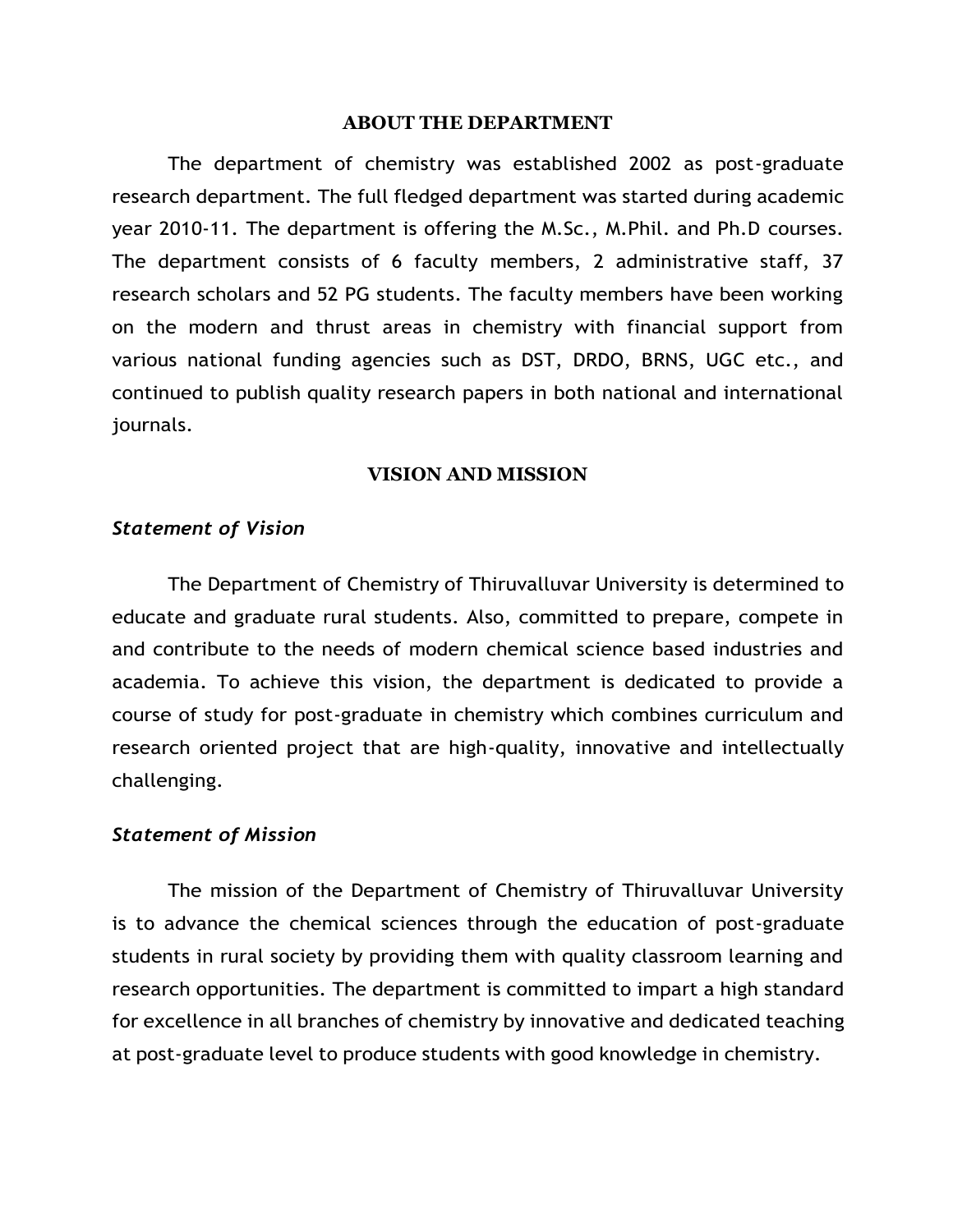# **THIRUVALLUVAR UNIVERSITY Department of Chemistry M.Sc., Chemistry (University Department) UNDER CBCS (With effect from 2014-15)**

#### **The course of study and scheme of examinations**

#### **1. TITLE:** M.Sc., Chemistry.

**2. YEAR OF IMPLIMENTATION:** June 2014 onwards

#### **3. COURSE DETAILS:**

| Total No. of Semesters                                            | $-04$ (Two semesters per year) |
|-------------------------------------------------------------------|--------------------------------|
| No. of theory papers per semester                                 | $- 04$                         |
| Total No. of theory papers                                        | $-16$                          |
| No. of practical courses per semester $-03$ (upto $3rd$ semester) |                                |
| <b>Total No. of Practicals</b>                                    | $-09$                          |
| Project                                                           | $-4th$ semester                |
|                                                                   |                                |

## **Total Marks for M.Sc. Degree**

| Theory            | $-1600$ marks |
|-------------------|---------------|
| <b>Practicals</b> | - 900 marks   |
| Project           | - 200 marks   |
| <b>Total</b>      | -2700 marks   |

## **4.PREAMBLE OF THE SYLLABUS:**

Master of Science (M.Sc.) in Chemistry is a post graduation course of Thiruvalluvar University. The curriculum is prepared by following the prospectus of various national and international universities. The syllabi are all set to meet the standard of UGC-CSIR (NET) and SLET examinations. The credit system to be implemented through this curriculum would allow students to develop a strong footing in the fundamentals and specialize in the disciplines of his/her liking and abilities. The students pursuing this course would have to develop in-depth understanding of various aspects of chemistry. The conceptual understanding, development of experimental skills, designing and implementation of novel synthetic methods, developing the aptitude for academic and professional skills, acquiring basic concepts for structural elucidation with hyphenated techniques, understanding the fundamental biological processes and rationale towards computer. The project introduced in the curriculum will motivate the students to pursue the research and find a job in reputed pharmaceutical and other industries including abroad.

## **5. REQUIREMENT TO APPEAR FOR THE EXAMINATION**

- (i) Minimum 75% attendance required for both theory and practical examinations.
- (ii) Attendance of less than 75% but 65% and above has to pay the condonation fee prescribed by the university.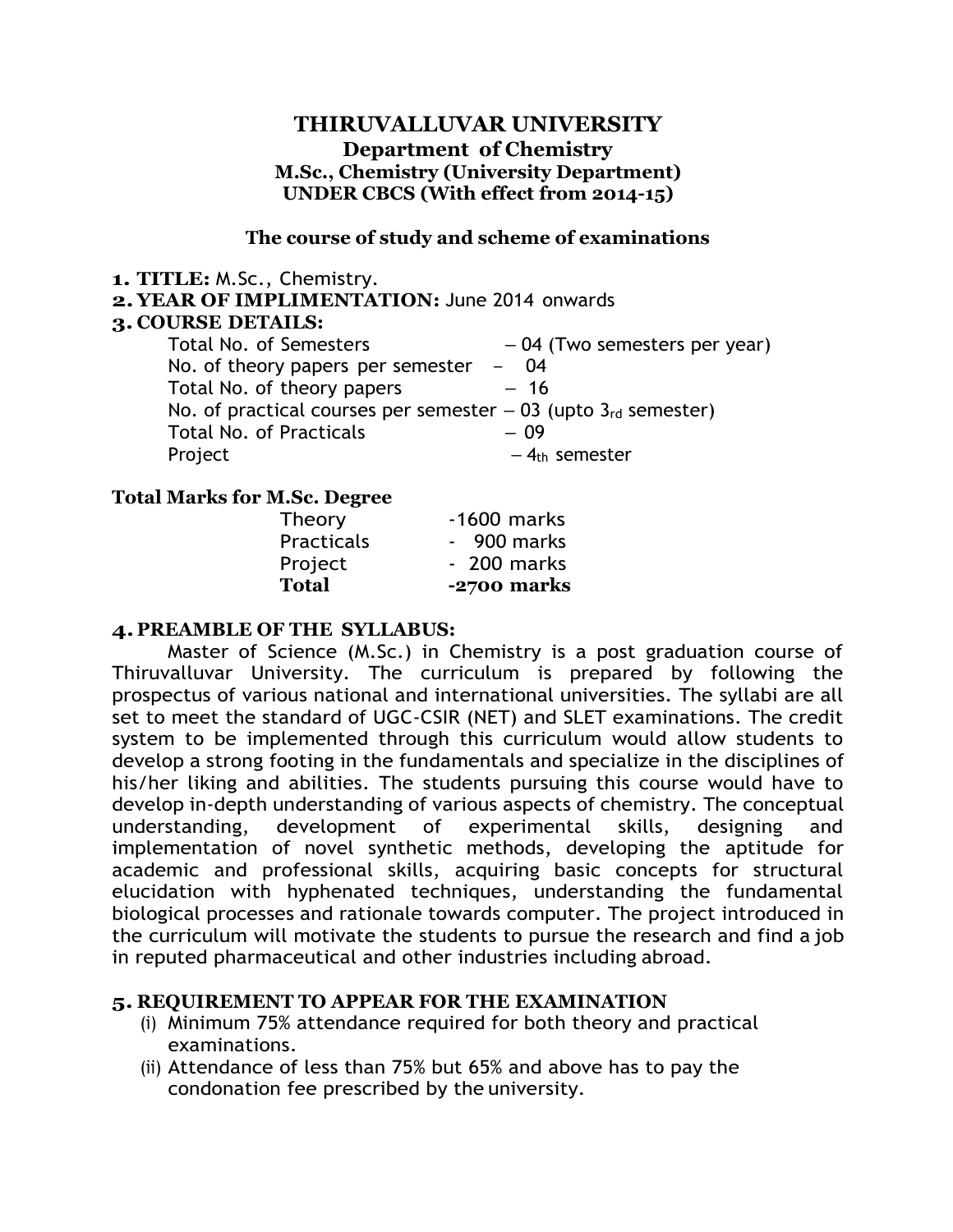- (iii) Attendance less than 65% but 55% and above has to compensate the shortage of attendance in the subsequent semester (in the next year).
- (iv) Attendance less that 55% has to rejoin / redo thesemester.
- (v) In the case of married woman, the minimum attendance should not be less than 55%.

# **6. PATTERN OF EXAMINATION**

Evaluation of Students:

- 1. All Semester examinations both theory and practical will be of 100 marks each.
- 2.Student has to obtain 50% marks in all the examinations (both theory and practicals).
- **7. FEE STRUCTURE:** As per Thiruvalluvar University norms

# **8. ELGIBILITY FOR ADMISSION**

A candidate who has passed the B.Sc., degree examination with Chemistry as the main subject of study of this university or an examination of any other university accepted by the syndicate as equivalent thereto shall be eligible for admission to the M.Sc., degree in chemistry in the university department.

# **9. MEDIUM OF INSTRUCTION:** English.

# **10. SCHEME OF EXAMINATION**

• The semester examination will be conducted at the end of each semester (Both theory & practical examination), for odd semesters in the month of November/December; for even semester in April/May. All theory examination is conducted for 3 hours irrespective of total marks. However, duration of practical examinations is 6 hours.

• **Theory paper** will be of 75 marks each for university examination and 25 marks for internal evaluation.

# **Theory question pattern**

| Total = $75$ marks |  |                                                             |  |  |  |
|--------------------|--|-------------------------------------------------------------|--|--|--|
|                    |  | Section-C $3\times10 = 30$ marks (500 words; 3 out of 5)    |  |  |  |
|                    |  | Section-B $5\times5$ = 25 marks (200 words; Either or type) |  |  |  |
|                    |  | Section-A $10\times2 = 20$ marks (50 words; no choice)      |  |  |  |

## **Internal Assessment**

| <b>Test</b>  | : 10 marks (best 2 out of 3) |
|--------------|------------------------------|
| Assignment   | $: 05$ Marks                 |
| Seminar      | $: 10$ Marks                 |
| <b>Total</b> | $: 25$ marks                 |
|              |                              |

There shall be tutorial / practical / surprise test / home assignment / referencing of research papers / seminar / industrial visit / training course as a part of internal assessment in each semester. The students are supposed to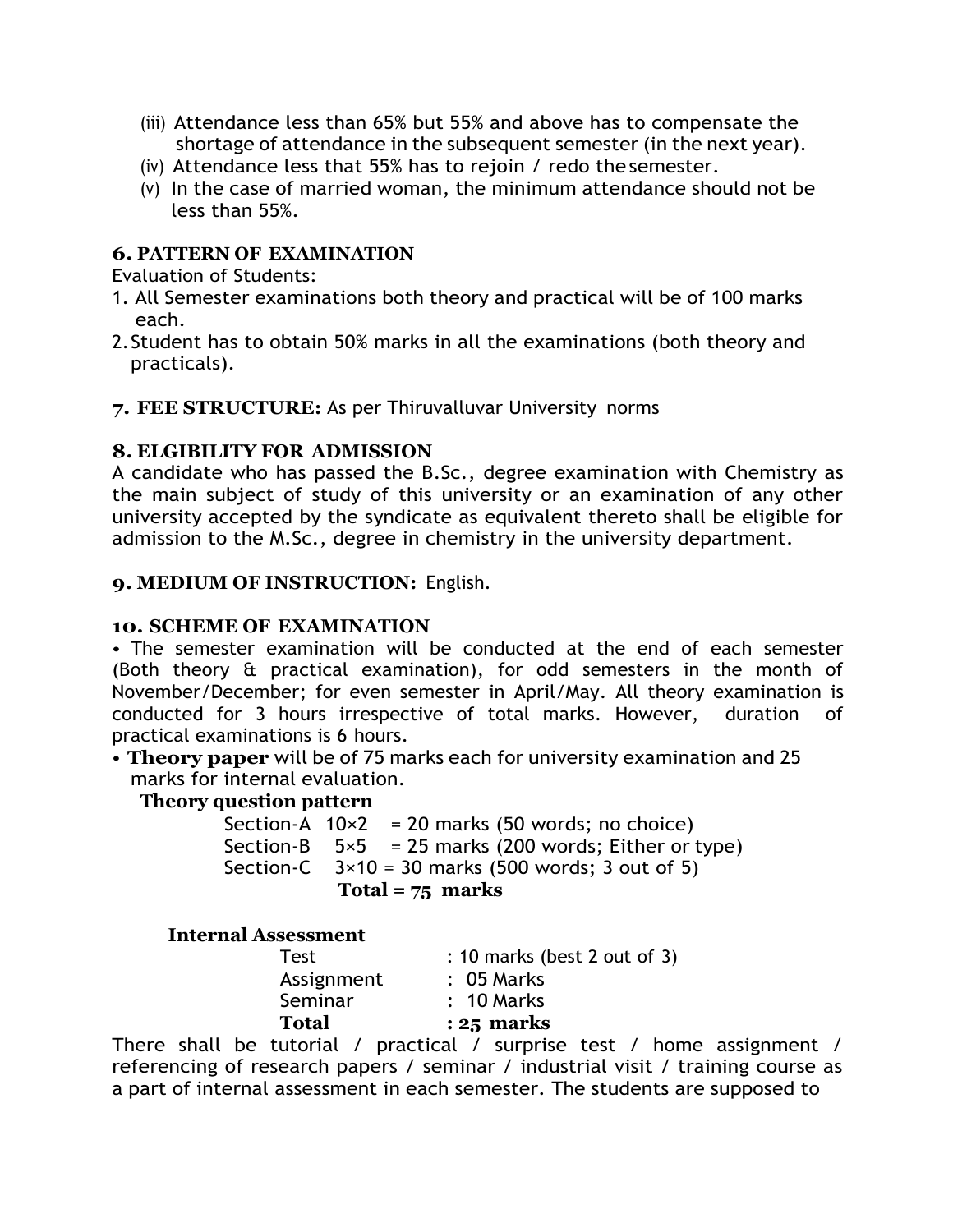attend all the tests. The students should note that re-test will not be given to the student absent for the test/s.

**Practical examination** will be of 60 marks each for university examination and 40 marks for internal evaluation.

#### **Distribution of marks for practical examinations**

| University Examination Experiment         | : 45 Marks (Procedure<br>5 marks, Experiment<br>20 marks, Interpretation<br>10 marks, Result 10 marks) |  |  |  |  |
|-------------------------------------------|--------------------------------------------------------------------------------------------------------|--|--|--|--|
| Practical viva-voce                       | $: 10$ marks                                                                                           |  |  |  |  |
| Record                                    | : 05 Marks                                                                                             |  |  |  |  |
| <b>Total</b>                              | : 60 marks                                                                                             |  |  |  |  |
| <b>Practical Internal Assessment</b>      |                                                                                                        |  |  |  |  |
| Number of Experiments                     | $: 10$ marks                                                                                           |  |  |  |  |
| Performance                               | $: 10$ Marks                                                                                           |  |  |  |  |
| Test                                      | : 20 Marks                                                                                             |  |  |  |  |
| Total                                     | : 40 marks                                                                                             |  |  |  |  |
| Passing Minimum in practical examinations |                                                                                                        |  |  |  |  |
| ΙA                                        | : 20 Marks (50 %)                                                                                      |  |  |  |  |
| <b>UE</b>                                 | : 30 Marks (50 %)                                                                                      |  |  |  |  |
| <b>Total</b>                              | : 50 Marks                                                                                             |  |  |  |  |
| • For the project report                  |                                                                                                        |  |  |  |  |

| Report    | $: 150$ marks      |
|-----------|--------------------|
| Viva-voce | $: 50$ marks       |
| Total     | <b>: 200 Marks</b> |

## **Distribution of marks for project report (Total of 150 marks)**

Project will be evaluated by the concerned project guide along with a member nominated by the Head of the Department.

Assessment will be done by the departmental committee every month. Evaluation will be on the basis of monthly progress of project work, progress report, referencing, oral, results and documentation.

# **Project Guide - 100 marks**

(Dissertation Format – 20 marks; Scope of the research problem – 20 marks; Methodology – 20 marks; Analysis – 20 marks, Results and findings-20 marks)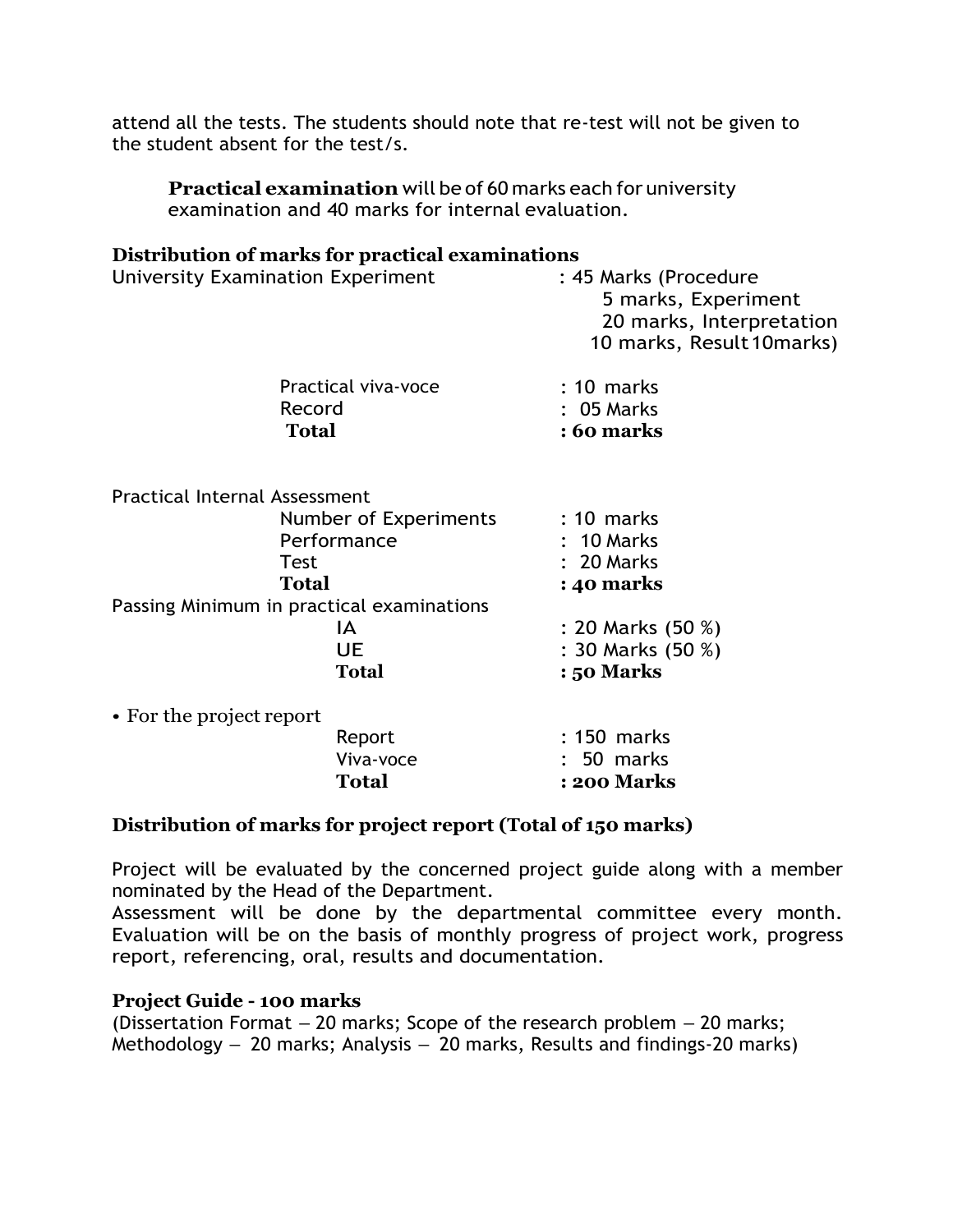#### **Project examiner - 50 marks**

(Dissertation Format – 10 marks; Scope of the research problem – 10 marks; Methodology – 10 marks; Analysis – 10 marks, Results and findings-10 marks)

#### **Viva-Voce examination – 50 marks**

(Presentation  $-20$  marks; subject knowledge  $-20$  marks; Interaction  $-10$ marks)

**11.** Question papers will be set in the view of the entire syllabus and preferably covering each unit of the syllabus.

#### **12. STANDARD OF PASSING**

A candidate should get not less than 50% in the university examination, compulsorily, in all papers, including practicals. Also, the candidate who secures not less than 50% marks in the UE and IA examinations put together in any theory paper/practical shall be declared to have successfully passed the examination.

Internal marks will not change. Student cannot repeat internal assessment. If student misses internal assessment examination, s/he will have to score passing minimum in the external examinations only.

# **Illustration:** Theory – Internal Assessment -12 marks and University

Examination-38 marks **OR** Internal Assessment-0 marks and University Examinaiton-50 marks.

There shall be revaluation of answer script of end semester examination, but not of internal assessment papers.

Internal assessment answer scripts may be shown to the concerned student but not end semester answer script.

❖

A candidate shall be declared to have passed the whole examination if the candidate passes in all theory and practical by earning 90 credits in core and elective subjects.

## **13. TRANSITORY PROVISION**

This curriculum is valid for three years only, as per UGC norms. Hence, candidates who have undergone M.Sc., Chemistry course in the University department will be permitted to re-appear for next two consecutive years only. After that, he/she has to re-appear for the examinations under new curriculum, regulations, which are in force at that time.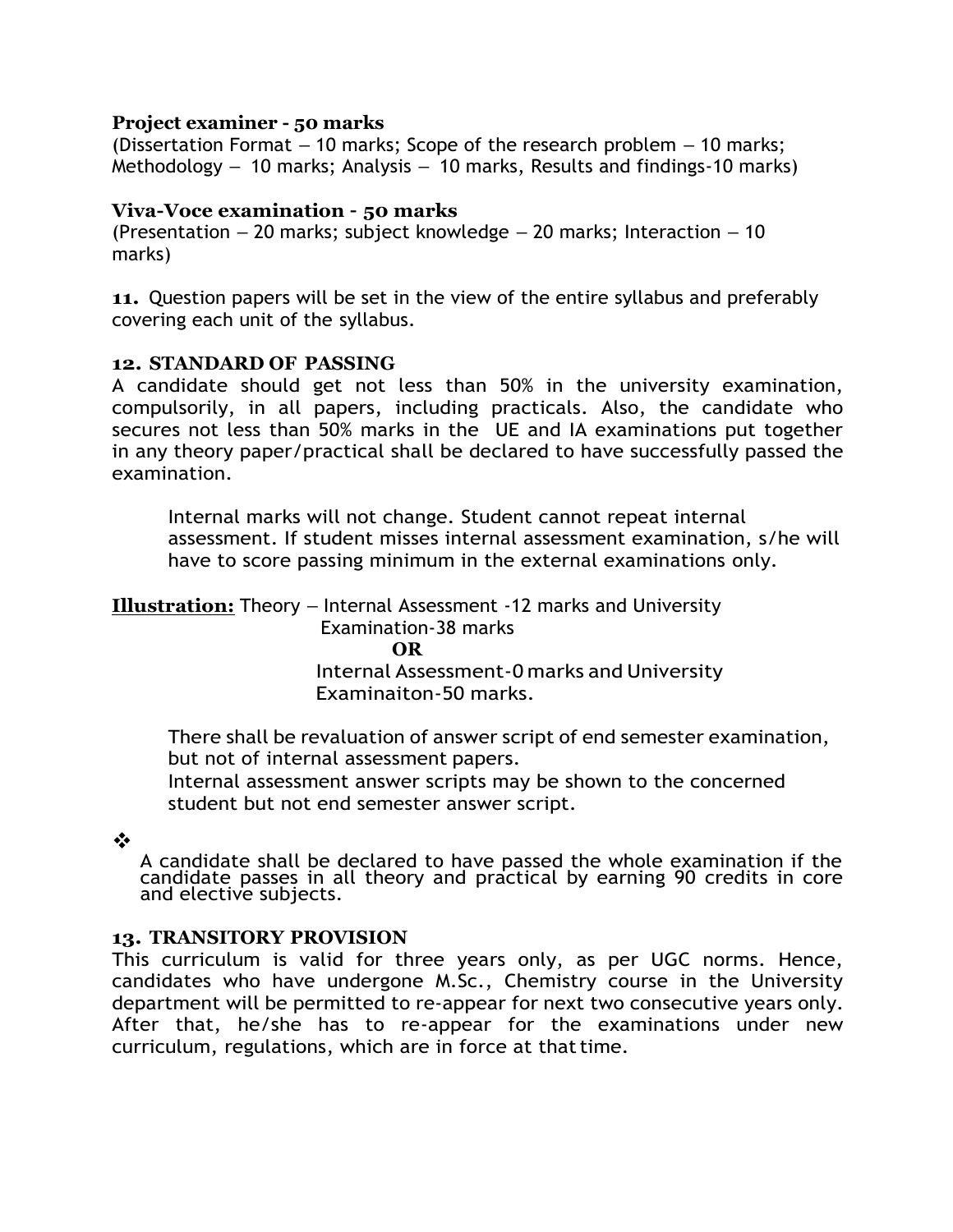# **THIRUVALLUVAR UNIVERSITY DEPARTMENT OF CHEMISTRY**

# **M.Sc., Chemistry (University Department) UNDER CBCS (With effect from 2014-15)** The course of study and scheme of examinations

| <b>Subject</b>  | <b>General Title</b><br>Paper    |                                                      | Ins.           | <b>Cre</b>              | <b>Exam</b>    | <b>Max. Marks</b> |                 |                             |
|-----------------|----------------------------------|------------------------------------------------------|----------------|-------------------------|----------------|-------------------|-----------------|-----------------------------|
|                 | Code                             |                                                      | Hrs./<br>Week  | -dit                    | hrs            | $\overline{IA}$   | UE              | <b>Tota</b><br>$\mathbf{I}$ |
|                 | 1 <sub>st</sub> Year: I Semester |                                                      |                |                         |                |                   |                 |                             |
| Core-1          | PDCH <sub>11</sub>               | Organic Chemistry - I                                | $\overline{5}$ | 4                       | 3              | $\overline{25}$   | $\overline{75}$ | 100                         |
| Core-2          | PDCH <sub>12</sub>               | <b>Inorganic Chemistry - I</b>                       | $\overline{5}$ | $\overline{4}$          | $\overline{3}$ | $\overline{25}$   | $\overline{75}$ | 100                         |
| Core-3          | PDCH <sub>13</sub>               | Physical Chemistry - I                               | $\overline{5}$ | 4                       | 3              | $\overline{25}$   | $\overline{75}$ | 100                         |
| Elective -1     | PDCH 14A                         | A. Drug Design, Delivery and Action<br>ОR            |                |                         |                |                   |                 |                             |
|                 | PDCH 14B                         | <b>B. Modern Separation Techniques</b><br>OR         | 3              | $\overline{3}$          | $\overline{3}$ | 25                | 75              | 100                         |
|                 | PDCH 14C                         | C. Chemistry in day to day Context                   |                |                         |                |                   |                 |                             |
| Practical-1     | PDCH <sub>15</sub>               | <b>Organic Chemistry Practical - I</b>               | 4              | $\overline{3}$          | 6              | $\overline{40}$   | 60              | 100                         |
| Practical-2     | PDCH 16                          | <b>Inorganic Chemistry Practical - I</b>             | $\overline{4}$ | $\overline{3}$          | $\overline{6}$ | 40                | 60              | 100                         |
| Practical-3     | PDCH <sub>17</sub>               | <b>Physical Chemistry Practical - I</b>              | 4              | $\overline{\mathbf{3}}$ | $\overline{6}$ | $\overline{40}$   | 60              | 100                         |
|                 |                                  | 1 <sub>st</sub> Year: II Semester                    |                |                         |                |                   |                 |                             |
| Core-4          | PDCH <sub>21</sub>               | Organic Chemistry - II                               | 4              | $\overline{4}$          | $\overline{3}$ | $\overline{25}$   | $\overline{75}$ | 100                         |
| Core-5          | PDCH <sub>22</sub>               | Inorganic Chemistry - II                             | 4              | 4                       | $\overline{3}$ | $\overline{25}$   | $\overline{75}$ | 100                         |
| Core-6          | PDCH <sub>23</sub>               | Physical Chemistry - II                              | 4              | $\overline{4}$          | $\overline{3}$ | $\overline{25}$   | $\overline{75}$ | 100                         |
| Compul<br>-sory | PDHR <sub>20</sub>               | <b>Human Rights</b>                                  | $\overline{2}$ | $\overline{2}$          | $\overline{3}$ | 25                | 75              | 100                         |
| Elective -2     | PDCH <sub>24A</sub>              | A. Supramolecular and Nano<br>Chemistry<br><b>OR</b> | 4              | 3                       | $\overline{3}$ | 25                | 75              | 100                         |
|                 | PDCH <sub>24B</sub>              | B. Inorganic Photochemistry<br><b>OR</b>             |                |                         |                |                   |                 |                             |
|                 | PDCH <sub>24C</sub>              | C. Materials Chemistry                               |                |                         |                |                   |                 |                             |
| Practical-4     | PDCH <sub>31</sub>               | Organic Chemistry Practical - II                     | 4              | $\overline{2}$          | $\overline{6}$ | $\overline{40}$   | 60              | 100                         |
| Practical-5     | PDCH <sub>32</sub>               | <b>Inorganic Chemistry Practical -II</b>             | $\overline{4}$ | $\overline{2}$          | $\overline{6}$ | 40                | 60              | 100                         |
| Practical-6     | PDCH <sub>33</sub>               | <b>Physical Chemistry Practical - II</b>             | 4              | $\overline{2}$          | 6              | 40                | 60              | 100                         |

\*IA = Internal Assessment

UE = University Examination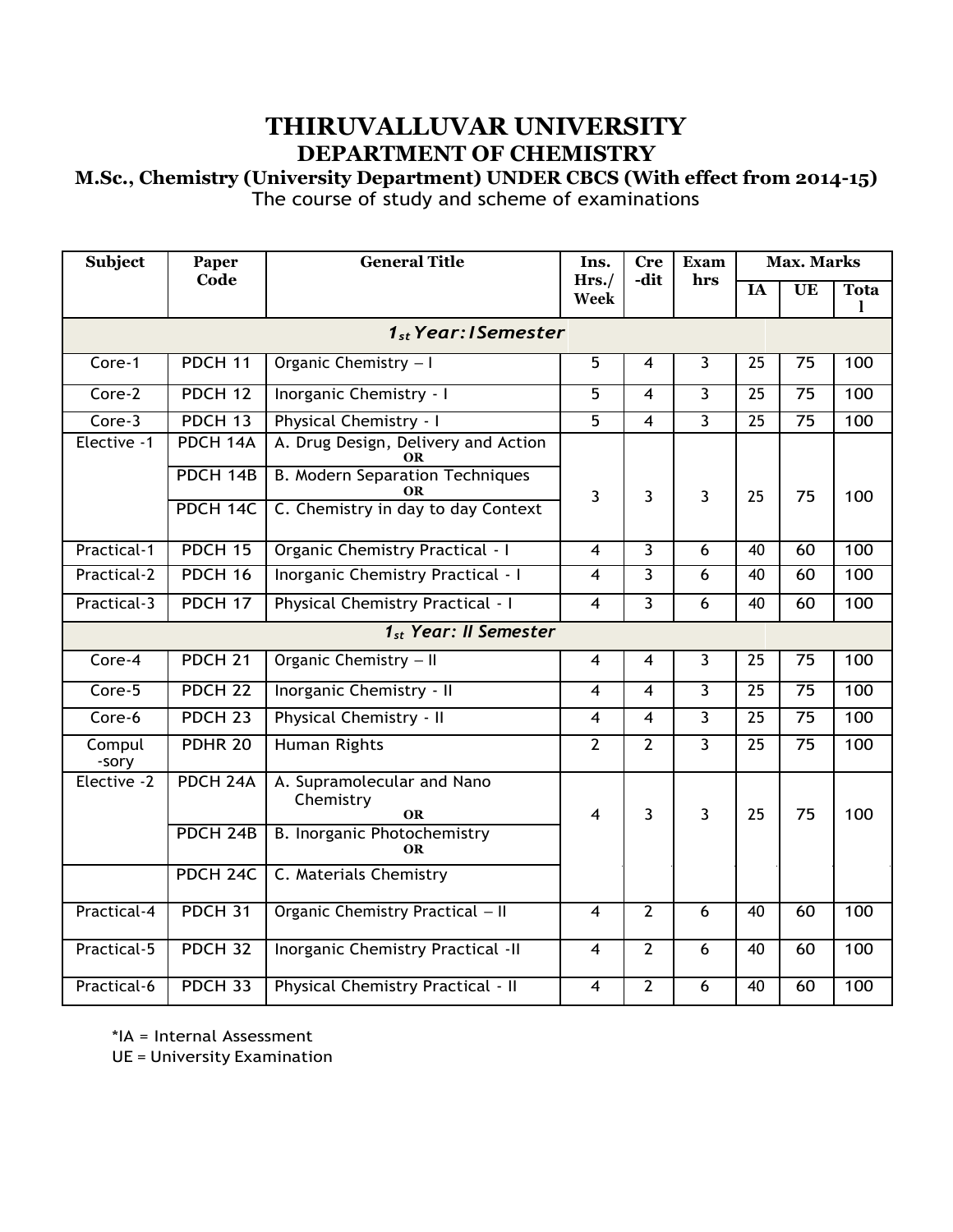| <b>Subject</b>                     | Paper               | <b>General Title</b>                                                                     | Ins.                    | <b>Cre</b>      | Exam           | <b>Max. Marks</b> |                        |              |
|------------------------------------|---------------------|------------------------------------------------------------------------------------------|-------------------------|-----------------|----------------|-------------------|------------------------|--------------|
|                                    | Code                |                                                                                          | Hrs.<br>Week            | -dit            | hrs            | <b>IA</b>         | $\overline{\text{UE}}$ | <b>Total</b> |
| 2 <sub>nd</sub> Year: III Semester |                     |                                                                                          |                         |                 |                |                   |                        |              |
| Core-7                             | <b>PDCH 35</b>      | Organic Chemistry - III                                                                  | 4                       | 4               | $\overline{3}$ | 25                | 75                     | 100          |
| Core-8                             | PDCH <sub>36</sub>  | Inorganic Chemistry - III                                                                | 4                       | 4               | $\overline{3}$ | $\overline{25}$   | $\overline{75}$        | 100          |
| Core-9                             | PDCH <sub>37</sub>  | Physical Chemistry - III                                                                 | $\overline{\mathbf{4}}$ | 4               | $\overline{3}$ | $\overline{25}$   | $\overline{75}$        | 100          |
| Elective -3                        | PDCH 34A            | A. Environmental, Green and<br><b>Sustainable Chemistry</b><br><b>OR</b>                 |                         |                 |                |                   |                        |              |
|                                    | PDCH 34B            | <b>B. Computational Methods in</b><br><b>Chemistry and Chemoinformatics</b><br><b>OR</b> | 3                       | 3               | $\overline{3}$ | 25                | 75                     | 100          |
|                                    | PDCH 34C            | C. Surface Analytical Techniques<br>and Chemical, Electrochemical<br>and Biosensors      |                         |                 |                |                   |                        |              |
| Practical-                         | PDCH <sub>35</sub>  | Organic Chemistry Practical - III                                                        | 5                       | $\overline{3}$  | 6              | $\overline{40}$   | 60                     | 100          |
| Practical-<br>8                    | PDCH <sub>36</sub>  | Inorganic Chemistry Practical - III                                                      | $\overline{5}$          | $\overline{3}$  | 6              | 40                | 60                     | 100          |
| Practical-<br>9                    | PDCH 37             | Physical Chemistry Practical - III                                                       | $\overline{5}$          | $\overline{3}$  | $\overline{6}$ | 40                | 60                     | 100          |
|                                    |                     | 2 <sub>nd</sub> Year: IV Semester                                                        |                         |                 |                |                   |                        |              |
| $Core-10$                          | PDCH <sub>41</sub>  | Scientific Research Methodology                                                          | 3                       | $\overline{3}$  | $\overline{3}$ | $\overline{25}$   | 75                     | 100          |
| Core-11                            | PDCH <sub>42</sub>  | Bio-organic and Heterocyclic<br>Chemistry                                                | 4                       | $\overline{3}$  | $\overline{3}$ | 25                | $\overline{75}$        | 100          |
| Elective-4                         | PDCH <sub>43A</sub> | A. Application of Analytical<br>Techniques to Inorganic<br>Compounds<br>OR               | 3                       | 3               | 3              | 25                | 75                     | 100          |
|                                    | PDCH <sub>43B</sub> | <b>B.</b> Instrumental Methods of<br>Analysis<br><b>OR</b>                               |                         |                 |                |                   |                        |              |
|                                    | PDCH <sub>43C</sub> | C. Environmental Chemistry                                                               |                         |                 |                |                   |                        |              |
| Core-12                            | PDCH 44             | Project                                                                                  | $\overline{20}$         | $\overline{10}$ |                | $\overline{50}$   | 150                    | 200          |
|                                    |                     | <b>Total</b>                                                                             | 120                     | 90              |                |                   |                        | 2700         |

Core (11 Theory Papers +9 Practicals) : 66 Credits - 2000 marks Elective (4 Theory Papers) **12 Credits - 400 marks** Compulsory Paper (Human Rights) : 02 Credits - 100 marks Project : 10 Credits - 200 marks

- 
- 
- 
- 
- **Total : 90 Credits - 2700 marks**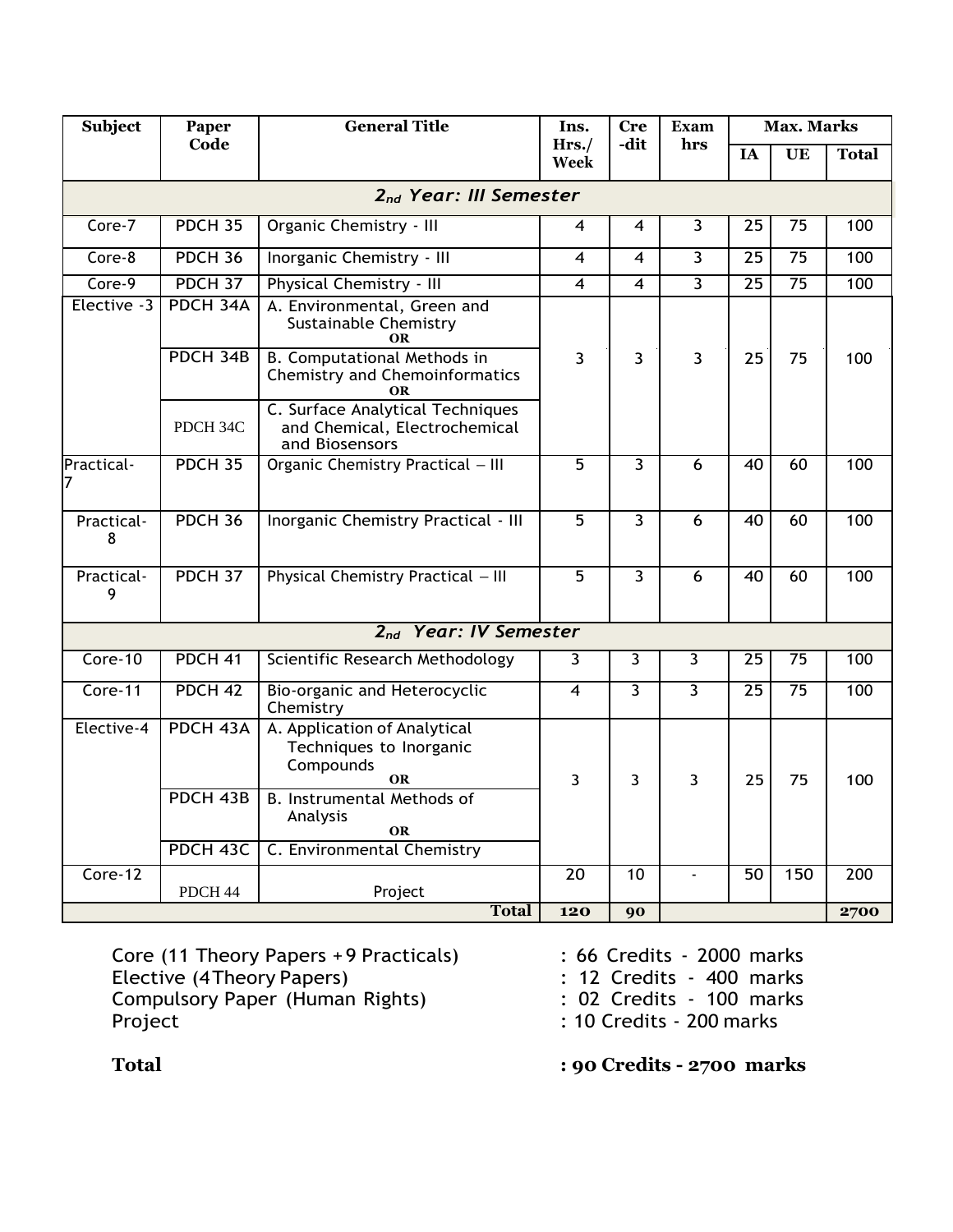#### **FIRST YEAR: SEMESTER-I**

#### **CORE–1 ORGANIC CHEMISTRY-I (Stereochemistry and Reactive Intermediates)**

*Objectives:*

➢

➢

*On successful completion of the course, the students should have a versatile knowledge of aromaticity and to understood the principles and reaction mechanism involving various electrophilic, nucleophilic, addition.*

*The course also aims to explain basic concepts in stereo chemistry and conformational analysis of organic molecules.*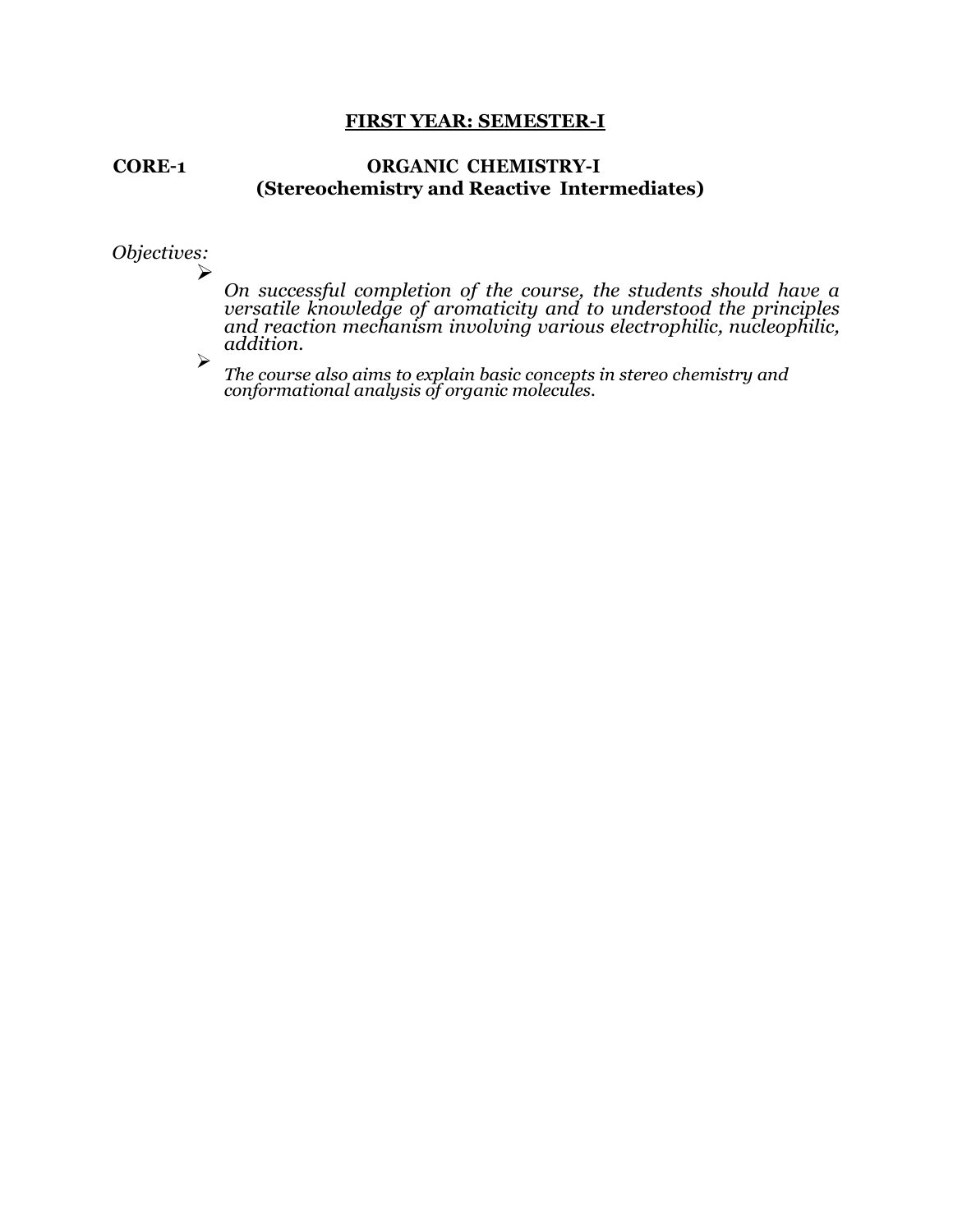# **Course Out comes: After studying this course the students will be able to:**

- CO 1. Student should be learning the Aromaticity of aromatic, Antiaromatic and Non aromatic systems. Then also learn benzenoid and Non benzenoid system.
- CO 2. On effective conclusion of the way, the students should have a useful awareness of Stereochemistry, conformational analysisand three dimensional views of the compound it well use full for the unit.
- CO 3. Proceeding actual assumption of the way, the students should have a useful awareness of conformational analysis and three dimensional views of the compound it well use full for the unit.
- CO 4. On this paper effective end of the progress, the students should must a flexible understanding of reactive intermediates and their study of cationic, anionic, and free radical formation reaction also study in this unit.
- CO 5. On prosperous close of the sequence, the students should have a handy acquaintance of Electrophilic, nucleophilic addition reaction and some important naming reaction also study in this unit.

# **UNIT-I AROMATICITY**

Generalization of Aromaticity: Aromaticity of benzenoid and non-benzenoid compounds, Hückel's 4n + 2 Rule, Craig's rule, annulenes; Aromatic and Antiaromatic Ions-Cations, Anions- Cross-conjugated Systems- Annulenes, Fulvenes and Related Systems. Polycyclic Systems: Cyclopropenyl Aromatic Systems-Pentalenes, Heptalenes, Azulenes - Cyclobutadiene and cyclooctatetraene.

# **UNIT–II STEREOCHEMISTRY**

Newman, Sawhorse and Fisher projection formulae and interconversions; Molecular symmetry and chirality, Classification of Chiral molecules –R-S notation of simple chiral molecules including substituted biphenyls, allenes, helicenes and spiranes, cyclophanes, Re and Si, Pro R and Pro S notations. Illustrations of homotopic, enantiotopic and diastereotopic hydrogen and prochiral carbons with suitable examples. Compounds with two asymmetric carbons - illustrations of *erythro and threo* nomenclature, E Z notations. Definition with example: Racemic mixture, scalamic mixture, optical purity enantiomeric excess. Asymmetric synthesis – Cram's rule.

## **UNIT-III CONFORMATIONAL ANALYSIS**

Conformation of simple 1,2 disubstituted ethane derivatives, disubstituted cyclohexanes and halocyclohexane and their stereochemical features, conformations and reactivity of cyclohexanol (acylation and oxidation), reduction of cyclohexanone, esterification and hydrolysis of cyclohexane carboxylic acid derivatives. Sterochemistry of cis and trans decalines, hydrindanes, cyclohexene, cyclooctene, cyclononenes.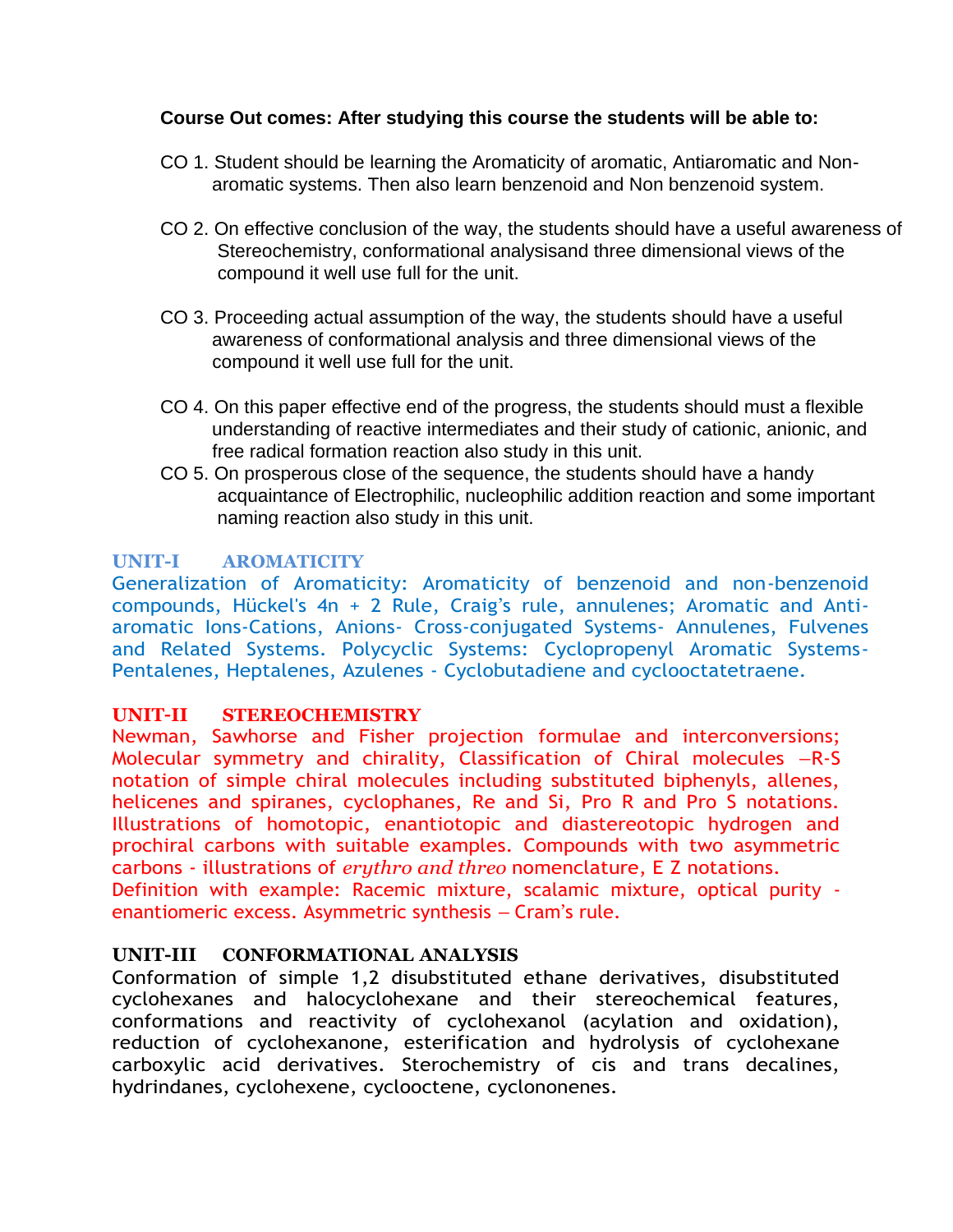# **UNIT-IV REACTIVE INTERMEDIATES**

Carbocations, carbanions, free radicals, radical cations, radical anions, carbenes and nitrenes, arynes – generation, stability, structure and their reactions in C-C bond and other multiple bond formation.

# **UNIT-V ADDITION REACTIONS**

Electrophilic and nucleophilic addition reaction to C=C: Syn and anti additions, Electrophilic addition reactions via halonium & carbocation intermediate, hydroboration, regio- & stereochemistry, electrophilic addition to conjugated dienes, Nucleophilic addition to  $C=X$  ( $X = 0$ , NR): Hydroboration, Michael addition, 1, 3 - dipolar additions including click chemistry, Mannich, Stobbe, Darzen, Wittig, Wittig - Horner and Benzoin reactions. Stereochemical aspects to be studied wherever applicable.

- 1. Advanced Organic Chemistry part-A. F. A. Carey and R. J. Sundberg,  $5<sub>th</sub>$ Ed. Springer (2007)
- 2. Ernest L. Eliel, Stereochemistry of carbon compounds, T.M.H. Edn., Tata McGraw-Hill Publishing Company, 1962.
- 3. P.S.Kalsi, Stereochemistry Conformation and Mechanism, New Age International (P) Ltd.  $7<sub>th</sub>$  Ed., 2008.
- 4. D.Nasipuri, Stereochemistry of Organic Compounds, New Age International Publishers, 1994.
- 5. [Ernest](http://www.google.co.in/search?tbo=p&tbm=bks&q=inauthor%3A%22Ernest%2BL.%2BEliel%22) L. Eliel, [Samuel](http://www.google.co.in/search?tbo=p&tbm=bks&q=inauthor%3A%22Ernest%2BL.%2BEliel%22) H. Wilen, Sterochemistry of organic compounds, John Wiley & Sons, 2008.
- 6. [Michael](http://www.google.co.in/search?tbo=p&tbm=bks&q=inauthor%3A%22Michael%2BB.%2BSmith%22) B. Smith, Jerry [March,](http://www.google.co.in/search?tbo=p&tbm=bks&q=inauthor%3A%22Michael%2BB.%2BSmith%22) March's Advanced Organic Chemistry: Reactions, Mechanisms, and Structure, John Wiley & Sons, 2007.
- 7. P.S. Kalsi, Stereochemistry and Mechanism through solved problems, Second Edition, New Age International Publishers, 1994.
- 8. I. L. Finar, Organic Chemistry, 5th Edn., Vol.2, Stereochemistry and Chemistry of Natural Products, Pearson, 2014.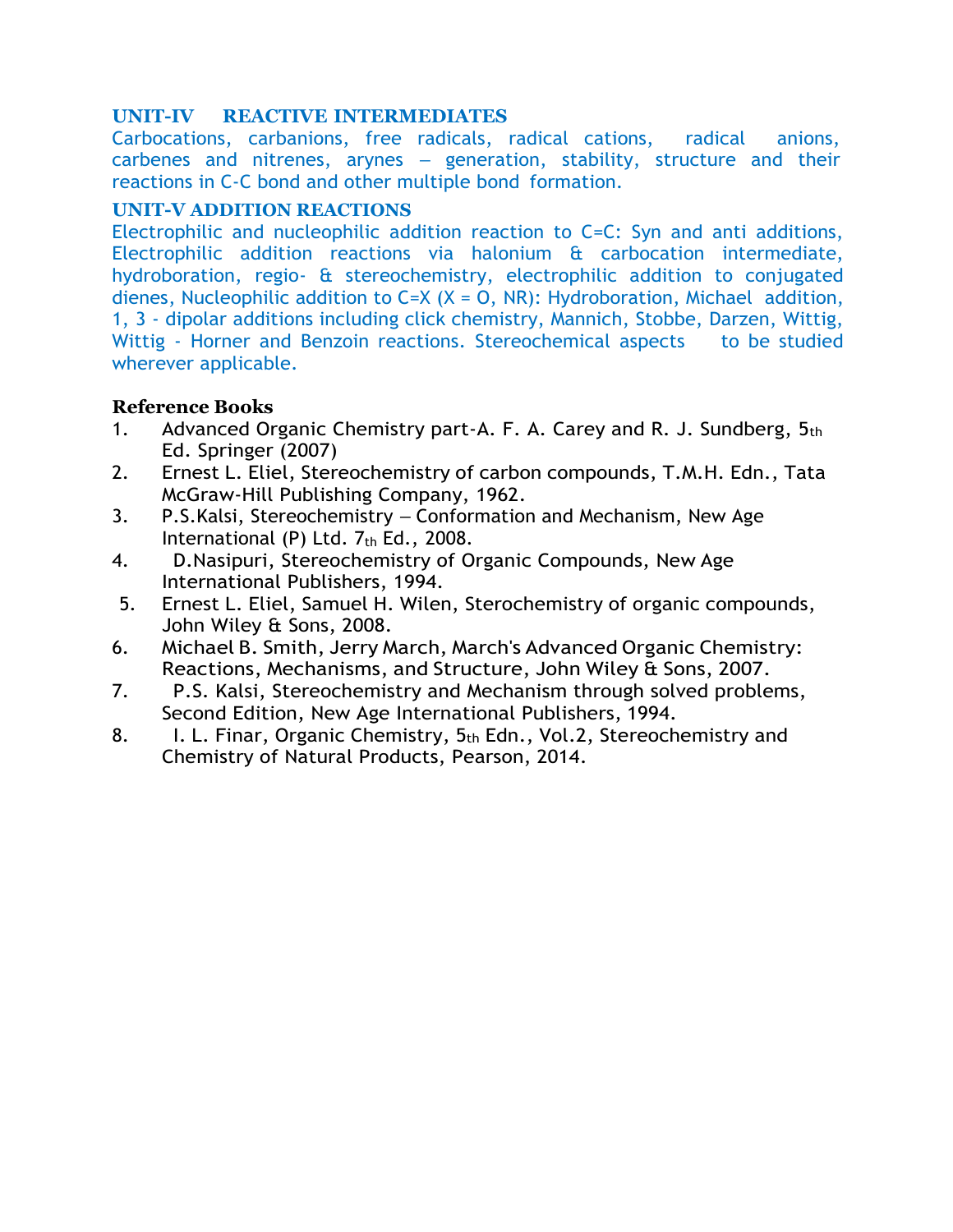#### **CORE-2 INORGANIC CHEMISTRY-I**

## **(Main Group and Coordination Chemistry)**

#### **Objectives:**

➢

*On completion of this course student will have knowledge of Bonding, structure and reactivities of compounds formed by main group elements, and basic knowledge on acid and base concept.* ➢

*Fundamental theories describe bonding in coordination complexes and structural and other properties such as spectral and magnetic properties of coordination complexes.*

Course Out come:

- CO 1. To learn the selected crystal structures and to explain what kind of parameters that affects
- CO 2. Understand the basic theories of crystal structure of a compound.
- CO 3. Basic knowledge on acid and base concept.
- CO 4. Fundamental theories describe bonding in coordination complexes.
- CO 5. Understand the structure,stability and reactivity of coordination compound

## **UNIT-I MAIN GROUP CHEMISTRY-1**

VSEPR- dπ-pπ bonding, Bent rule; Allotropes of carbon; Hydrides, Oxides and Oxo acids and nitrides of carbon, nitrogen, oxygen, sulphur, halogens and phosphorous - synthesis, structure, bonding and reactivities. Theories of acid and base. The HSAB concept. Theoretical basis of hardness and softness.

## **UNIT-II MAIN GROUP CHEMISTRY-2**

Strcuture and chemical reactivities of boranes, borazines, S-N compounds, phosphazenes and cyclic phosphazene, silicates and silicones; Interhalogen and Noble gas compounds- Hybridisation, Geometry and properties.

#### **UNIT-III COORDINATION CHEMISTRY-1**

Metal-ligand bonding in transition metal complexes- VBT – CFT and CFSE calculation- MOT for octahedral, square planar and tetrahedral complexes. Factors affecting the magnitude of 10 Dq - evidence for crystal field stabilisationlimitations of VBT, CFT - spectrochemical and Nephelauxetic series, site selection in spinels - Jahn-Teller distortion- MOT for sigma and pi bonding in octahedral complexes and- experimental evidence for pi bonding in octahedral complexes.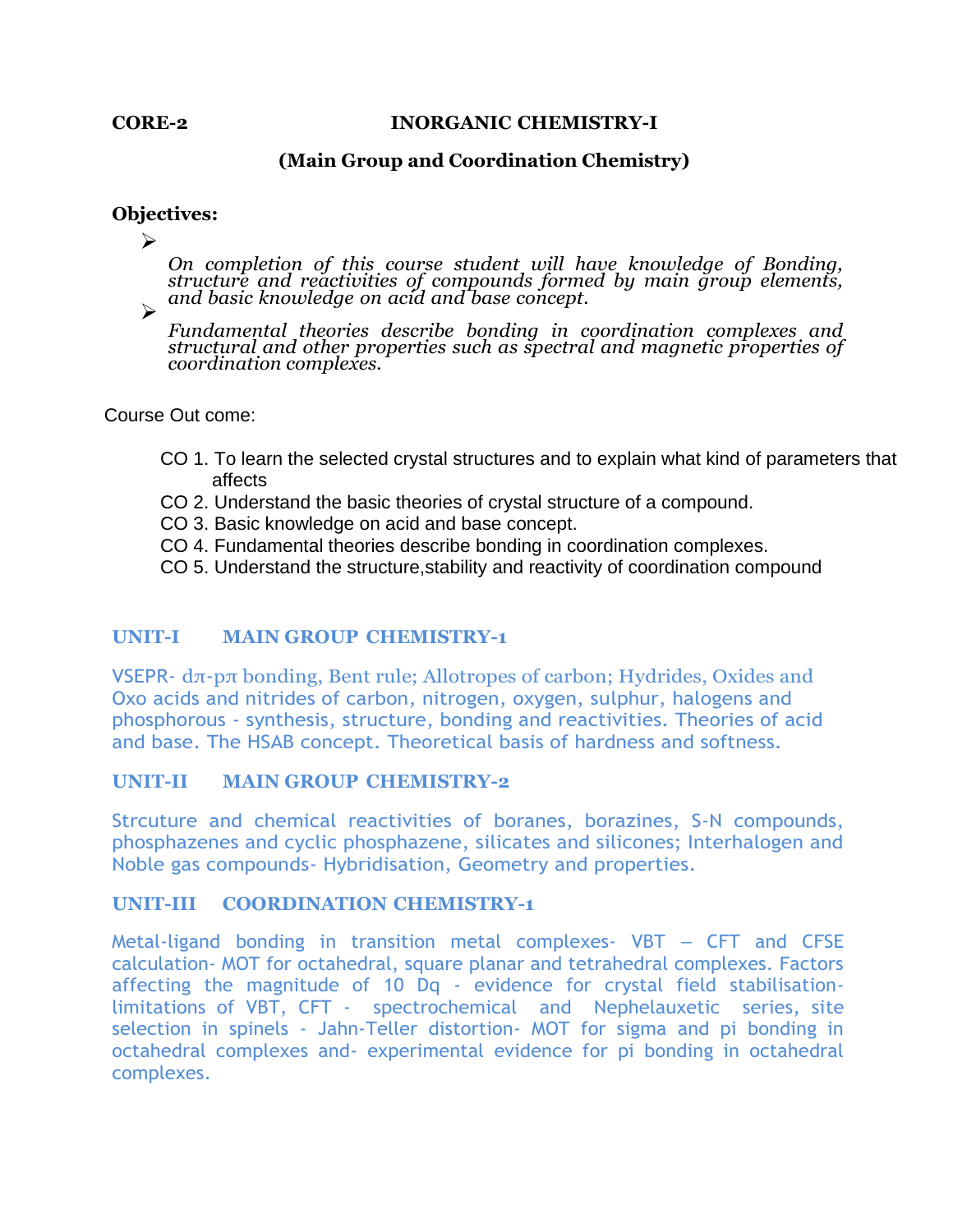# **UNIT-IV COORDINATION CHEMISTRY-2**

Terms and states of  $d_n$  ions- electronic spectra of coordination compounds selection rules – Orgel and Tanabe-Sugano diagram for transition metal complexes. Charge transfer spectra. Magnetic properties of coordination compounds - change in magnetic properties of complexes in terms of spin orbit coupling - temperature independent paramagnetism - spin cross over phenomena. The oxidation state, coordination number, stereochemistry, spectral and magnetic properties of Lanthanides and actinides- applications.

# **UNIT-V COORDINATION CHEMISTRY-3**

Structure of coordination compounds - complexes with coordination number one, two, three, four, five and six. - Site preference in trigonal bipyramidal complexes - site preference in square planar complexes - isomerism in five coordinate complexes - Distortion from perfect octahedral symmetry - trigonal

prism - geometrical isomerism in octahedral complexes - optical isomerism in octahedral complexes –Cotton effect- absolute configuration of complexes stereoselectivity and conformation of chelate rings.

- 1. Inorganic Chemistry Principles of structure and reactivity, Fourth Edition, J. E. Huheey, E. A. Keiter and R. L. Keiter - Addition Wesley Publishing Co, NY, 1993.
- 2. Advanced Inorganic Chemistry F. A. Cotton and G. Wilkinson
- 3. Mechanismorghmesenigmearyons B. Ressoloand R.LGRBBanson
- 5. Introduction to Ligand Fields B. N. Figgis Wiley Eastern Ltd,New Delhi, 1976.
- 6. Inorganic Chemistry- Gary L.Miessler and Donald A. Tarr, person education, Inc
- 7. Inorganic electronic spectroscopy, A.B.P.Lever, Elsevier.
- 8. Coordination Chemistry by S F A Kettle, EIBS, 1973.
- 9. K. F. Purcell and J. C. Kotz, Inorganic Chemistry, -WB Saunders Co., USA, 1977.
- 10. W. E. Additson, Structural Principle in Inorganic Chemistry, Longman, 1961.
- 11. A. F. Wells, Structural Inorganic Chemistry, Oxford, V Edition, 1984.
- 12. Gary Wulfsberz, Inorganic Chemistry.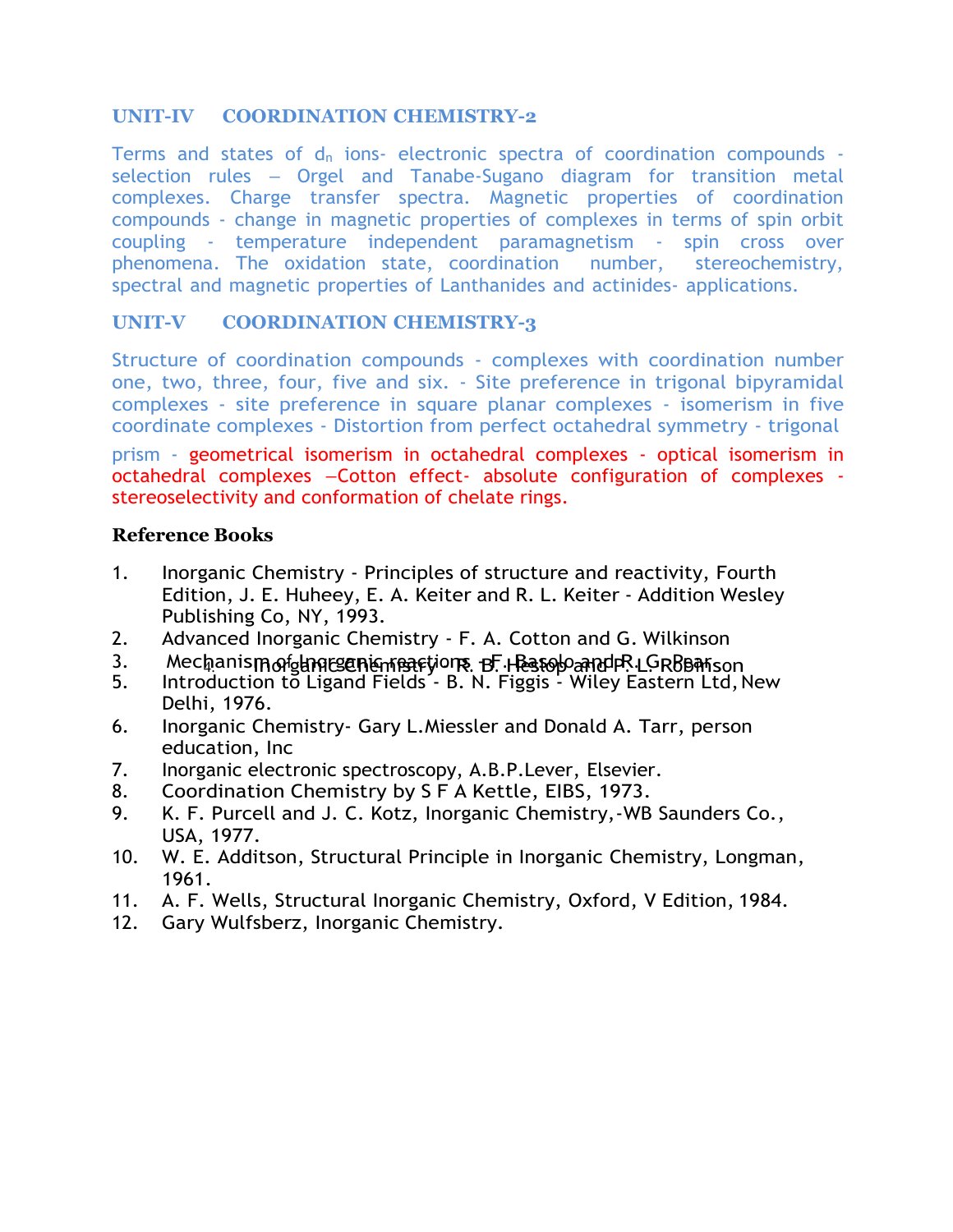#### **CORE-3 PHYSICAL CHEMISTRY-I**

# **(Thermodynamics and Group Theory)**

#### *Objectives:*

*To know the limitations of classical thermodynamics in the evaluation of macroscopic properties.* ➢

- *Learn about the various principles involved in group theory.* ➢
- *To know the knowledge about the construction of character tables.* ➢
- *To know the theories of catalytic activity.*
- ➢ *To understand the principles and selection rules for IR and Raman spectroscopy.* ➢
	- *To learn about the symmetry of hybrid orbital's.*

## *Course Out come*

- CO1. The limitations of calssical thermodynamics in the evaluation of macrocopic properties.
- CO2. The varius parinciples invlved in group theory
- CO3. The theories of caralytic activity
- CO4. The principles and selection rules for IR and Raman spctroscopy.
- CO5. The symmetry of hybrid orbitals.

# **UNIT-I THERMODYNAMICS AND NON-IDEAL SYSTEMS**

Second law of thermodynamics-Maxwell relations.

Chemical potential- variation of chemical potential with temperature and pressure, Partial molar quantities-Partial molar volume and partial molar heat content, Van't Hoff isotherm.

Fugacity–Determination of fugacity of gases by graphical method and from equation of state-variation of fugacity with temperature and pressure. Fugacity and mixtures of non-ideal gases-Lewis Randal rule-Duhem-Margules equation. Determination of activity and activity coefficient of non-electrolyte (EMF method)-Ionic strength.

## **UNIT-II IRREVERSIBLE THERMODYNAMICS**

Third law of thermodynamics-Purpose-formulations (Planck, Lewis and Randal)-Thermodynamic properties at absolute zero temperature-calculation of absolute entropies-Apparent exception to third law-Nernst heat theorem.

Thermodynamic criteria for non equilibrium states, generalized flux, forces, matter flow and current flow, entropy production and entropy flow for different irreversible reactions (eg. heat flow, chemical reaction and electrochemical reactions). Non-equilibrium thermodynamics-Basic concepts-Postulates and methodologies-Entropy of irreversible processes-Clausius inequality-Phenomenological equations- Onsager reciprocity relations-Irreversible thermodynamics for biological systems-Coupled reactions.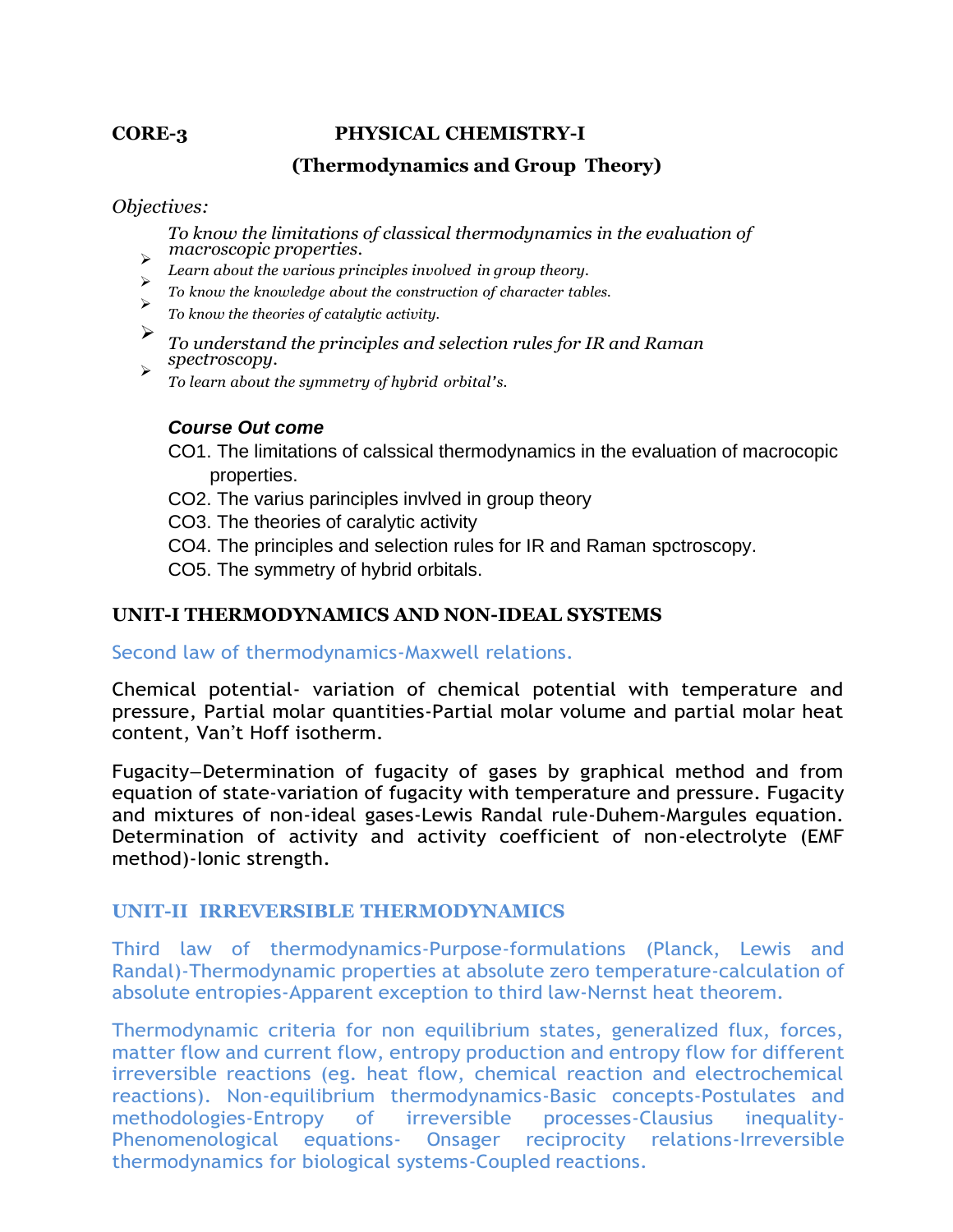# **UNIT-III GROUP THEORY**

Basic concepts of groups, Sub-groups-Group Multiplication tables. Abelian and non-Abelian point groups- Representation of cyclic groups.

Symmetry elements and operations – point groups–assignment of point groups to molecules-Matrix representation of geometric transformation and point groups – reducible and irreducible representations–properties of irreducible representation–Similarity transformation-Classes of symmetry operations. Direct product representation-Mulliken's notations and Schoenflies symbols.

# **UNIT-IV GROUP THEORY AND ITS APPLICATIONS**

Great Orthogonality Theorem and its consequences-Construction of character tables for  $C_{2v}$ ,  $C_{3v}$  and  $D_{2h}$ .

Applications to molecular vibrations (IR and Raman activity)-Selection rules for IR and Raman spectra-procedure for determining symmetry of normal modes of vibration - Hybrid orbitals in  $BF_3$ ,  $CH_4$  and  $NH_3$ .

Application of group theory for the electronic spectra of ethylene and formaldehyde.

# **UNIT-V SURFACE CHEMISTRY AND CATALYSIS**

Chemisorption and Physisorption; Langmuir's adsorption isotherm; competitive adsorption-Mechanisms of reactions on surfaces (Langmuir-Rideal, Rideal – Eley mechanism and Langmuir-Hinshelwood mechanisms); measurement of surface area, BET equation and Gibb's adsorption. Surface active agent-Classification of surface active agent, Critical Micellar Concentration (CMC), Factor affecting the CMC of surfactants-Microemulsion-Reversemicelles.

Catalysis by enzymes-Rate of enzyme catalysed reactions, effect of pH and temperature on enzyme catalysed reactions-Inhibition. Semiconductor oxides and absorption coefficient and its significance.

- 1. S. Glasstone, Thermodynamics for chemists, East West Press Pvt. Ltd., New Delhi, 2009.
- 2. J. Rajaram and J.C. Kuriacose, Thermodynamics for students of chemistry, Pearson, Chennai, 2013.
- 3. I.M. Koltz and R.M. Rosenberg, Chemical thermodynanics, Benjamin publishers, California, 1972.
- 4. P.W. Atkins, Physical Chemistry,  $7<sub>th</sub>$  edn, Oxford University press, 2002.
- 5. F.A. Cotton, Chemical application of Group theory, 3rd Edition John-Wiley & Sons, Singapore, 2003.
- 6. K.V. Raman, Group theory and its applications to chemistry, Tata McGraw-Hill, 1994.
- 7. V. Ramakrishnan and M.S. Gopinathan, Group theory in chemistry, Vishal publications, 1998.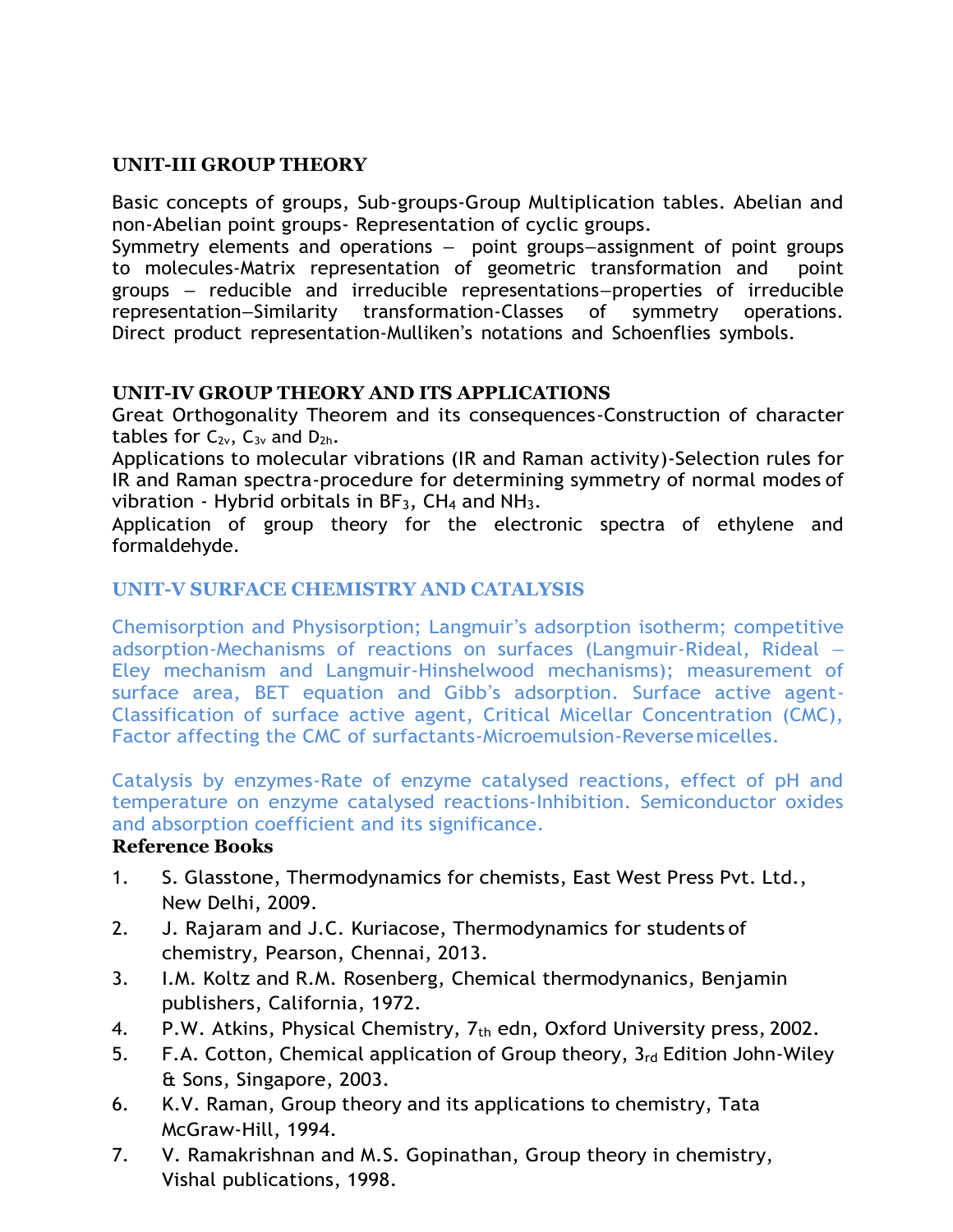- 8. Bhattacharya, Group theory and its applications, Himalaya Publishing House, 1992.
- 9. A.W. Adamson, Physical chemistry of surfaces, 6th Ed., Wiley, 1997.
- 10. G.A. Somorjai, Introduction to surface chemistry and catalysis, John Wiley, 1994.
- 11. Maron and Prutton, Principles of physical chemistry, McMillan.
- 12. W.J. Moore, Physical Chemistry, Orient Longman, London (1972).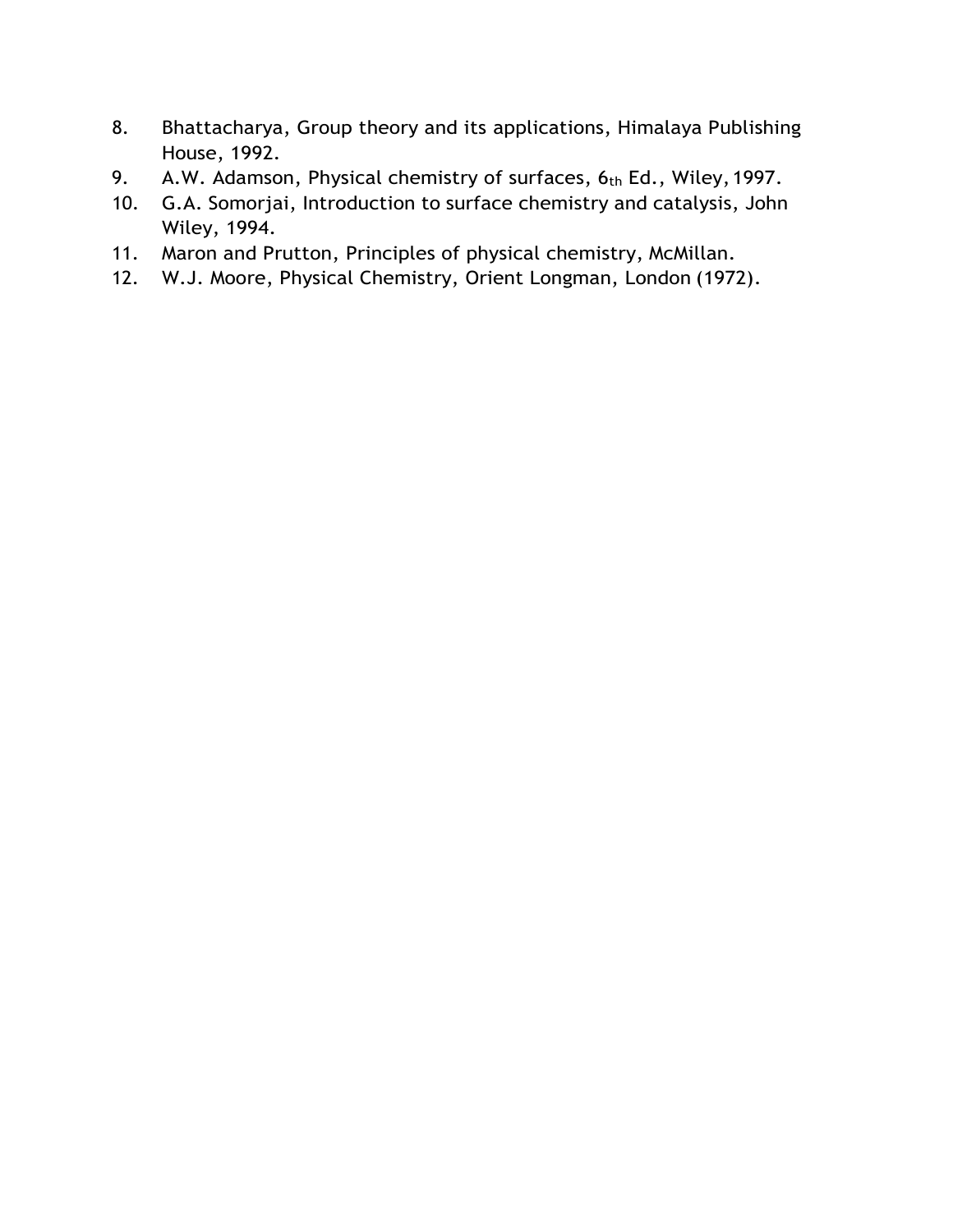*Objectives:*

➢

*Students should be able to understand concepts of drug design and mechanism of drug action of different drugs.* 

*Students will be aware of metabolism and delivery methods of different classes of drugs.*

#### **Course Out come**

- CO1: Students should be able to understand concepts of drug discovery, drug metabolism and lead Optimization methods. Students will be aware of metabolism and delivery methods of different classes of drugs.
- CO2: On successful completion of the paper Students should be able to understand concepts of drug design, and pro drug concepts.
- CO3: This unit study for mechanism of drug action of different drugs. The Students should be able to understand concepts
- CO4: This unit study for Heterocyclic reaction of fiver member and six membered ring system and also study for the synthesis and proper mechanism
- CO5: This unit study for Condensed Heterocyclic reaction of fiver member and six membered ring system and also study for the synthesis and proper mechanism.

## **UNIT-I DRUG DISCOVERY**

An introduction to drugs and receptors, Drug-Receptor interactions, Neurotransmission-Neurotransmitters.

History of drug discovery, Strategies in lead discovery: Ethnopharmaceutical sources, Plant sources, Animal sources, marine sources, drug metabolism studies, observation of side effects.

Lead Optimization methods: Stereochemistry, Bioisosterism, SAR studies. High throughput Screening.

## **UNIT-II DRUG DESIGN**

Drug design strategies-rational drug design: Inhibitors of ACE; structure based drug design: Anti HIV agents; ligand based approach.

Design of agonist and antagonist: β2-Agonists and the treatment of asthma, Discovery of the H2–receptor antagonists

Transition state analogues, Pro drug concept: prodrugs of ampicillin, elanapril, propranolol.

## **UNIT-III DRUG ACTION**

Pharmacological activity – Antibiotics: Penicillin; Antimalerials: Trimethoprim; NSAIDS: Paracetamol, Ibuprofen, Diclophenac sodium, Sedatives-Phthalidomide, Hypnotics, Antidepressants: Fluoxetine, Anti-histamines, Antituberclosis agents: Isoniazide , Anti-cancer agents: Vinblastine, Taxol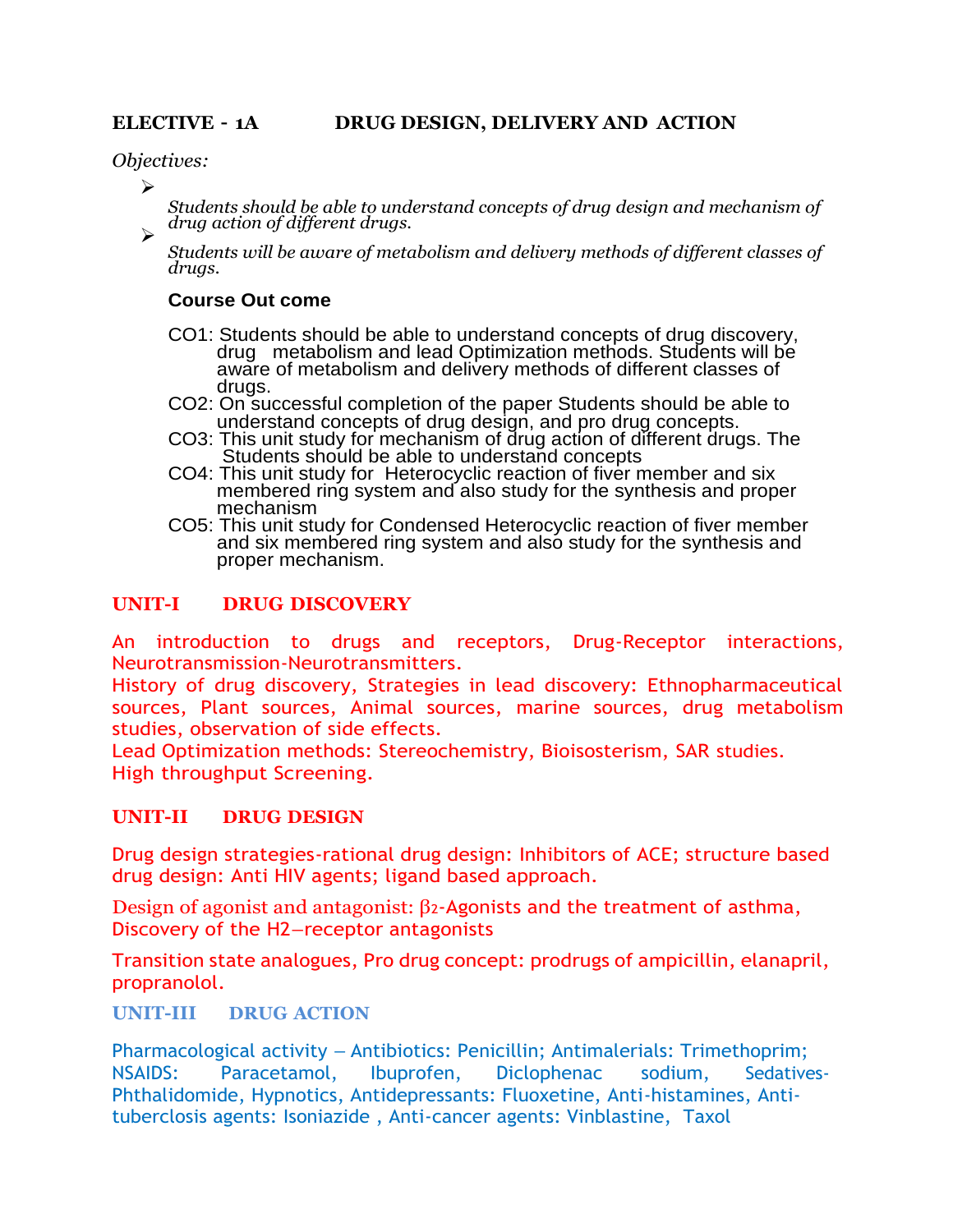# **UNIT-IV DRUG METABOLISM**

Adsorption, distribution, metabolism and elimination: Methods of drug administration, drug solubility and lipophlicity, clogP. cell membrane permeability, blood brain barrier Lipinski's rule of five. Metabolism- first pass metabolism, chemical and metabolic stability, bioavailability and bioequivalence, concept of drug half life, therapeutic window.

## **UNIT – V TYPES OF DRUG DELIVERY SYSTEMS**

Types of drug delivery systems, Introduction to Gene Therapy, Types of gene delivery systems, Introduction to targeting, Passive and active targeting, Liposomes, strategies for brain drug delivery, bio distribution, evaluation and applications, time release systems, osmotic systems.

- 1. Burger's Medicinal Chemistry  $\hat{\alpha}$  Drug discovery, Vol 1-3,  $5<sub>th</sub>$  Ed, 1995.
- 2. Chemistry of drug design and drug action-. R. B. Silverman (2004) Acad. press.
- 3. Graham Patrick, An Introduction to Medicinal Chemistry- 2nd Edn. Qxford, 2010
- 4. N. K. Jain, Advances in Controlled and Novel Drug Delivery, CBS, 2001.
- 5. Lednicer, The Organic Chemistry of Drug Synthesis, Vol. 1, 5th Edition, John Wiley & Sons, 2001.
- 6. Foye's Principles of Medicinal Chemistry, Sixth Edition, Wolters Kluwer, 2008.
- 7. G.R. Chatwal, Medicinal Chemistry, Himalaya Publishing House.
- 8. V.K. Ahluwalia and M. Chopra, Medicinal Chemistry, Ane Book Pvt. Ltd., 2008.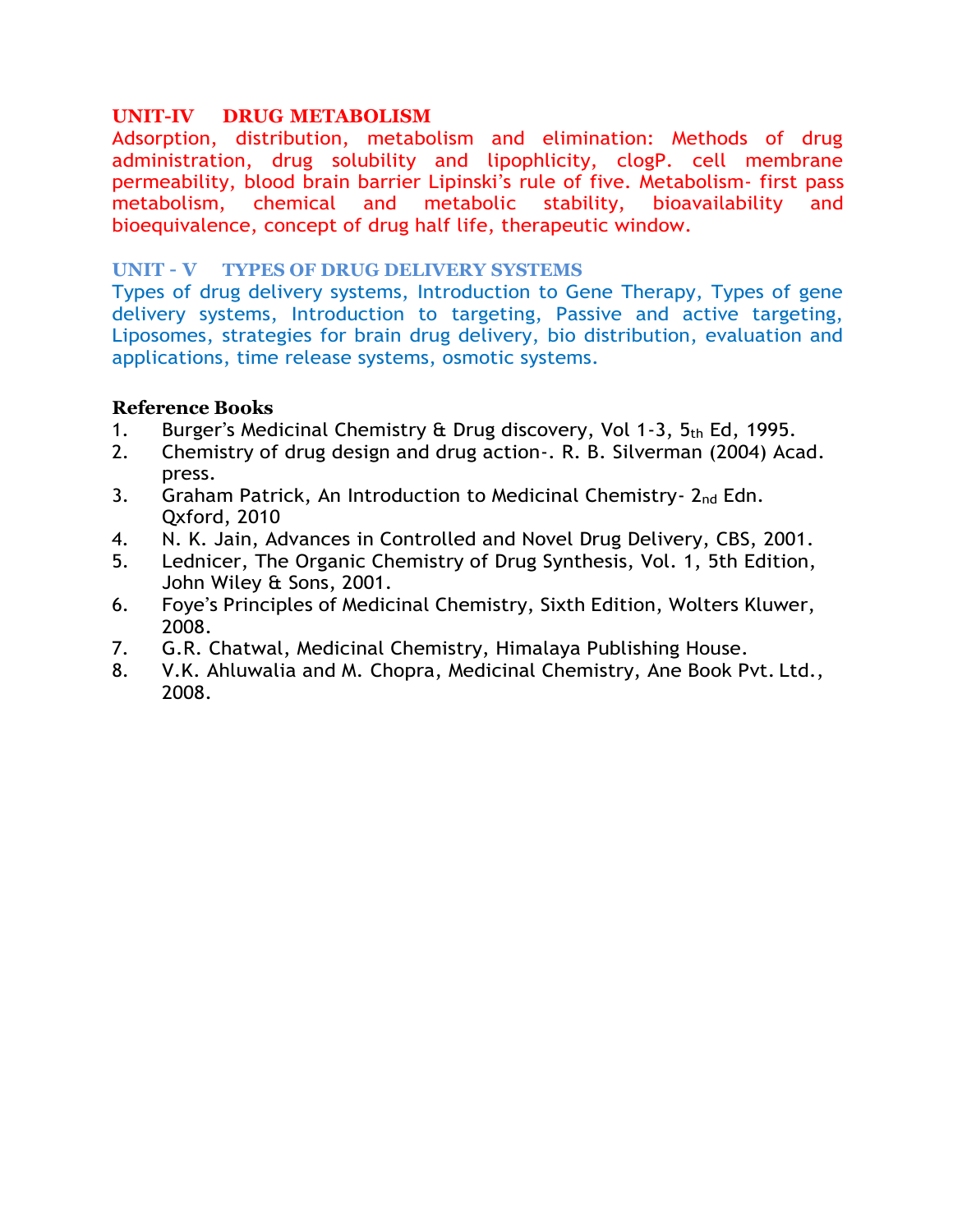# **ELECTIVE – 1B MODERN SEPARATION TECHNIQUES**

*Objectives:* ➢

➢

➢

*The students should be able to know the purification and extraction techniques.*

*This paper enables a student to understand the basic principles of various chromatographic techniques.*

*The students should be able to understand the advanced microscopic techniques.*

#### **Course Out come**

CO1: To gain the Knowledge of synthesis of macromolecules.

CO2: To understand the structure and properties of macromolecules

CO3: To know the liquid crystal polymers of macromolecules

CO4: To understand the preparation and application of industrial polymers

CO5: To study the structure and role DNA and RNA

#### **UNIT-I PURIFICATION TECHNIQUES**

Desiccants: types and choice of desiccants, drying of solids. Precipitation: types of precipitation, factors affecting the precipitation. Distillation: theory of distillation. Fractional, steam, azeotropic, vaccum distillations. Recrystallization, Sublimation.

#### **UNIT-II EXTRACTION TECHNIQUES**

Solvent extraction: Principle and techniques. Distribution ratio and distribution coefficient. Factors affecting extraction efficiency: Ion association complexes, chelation, synergistic extraction, pH. Numericals based on multiple extractions. Role of chelating ligands, crown ethers, calixarenes and cryptands in solvent extraction. Introduction to Solid phase extraction (SPE) and Microwave assisted extraction (MAE). Applications.

#### **UNIT-III CHROMATOGRAPHY**

Definition and Classification. Techniques used in Paper, Thin Layer and Column chromatography. Principle, instrumentation and applications of Gas chromatography(GC), Gas-Liquid chromatography (GLC), High performance liquid chromatography (HPLC), paper electrophoresis. Applications in qualitative and quantitative analysis.

#### **UNIT-IV ION EXCHANGE CHROMATOGRAPHY**

Principle and technique. Types of ion exchangers. Ion exchange equilibria. Ion exchange capacity. Effect of complexing ions. Zeolites as ion-exchangers. Applications.

#### **UNIT-V MICROSCOPIC ANALYSES**

Scanning Electron Microscopy, Tunneling Electron Microscopy, Scanning Tunneling Microscopy and Atomic Force Microscopy- Principle, Instrumentation and Applications.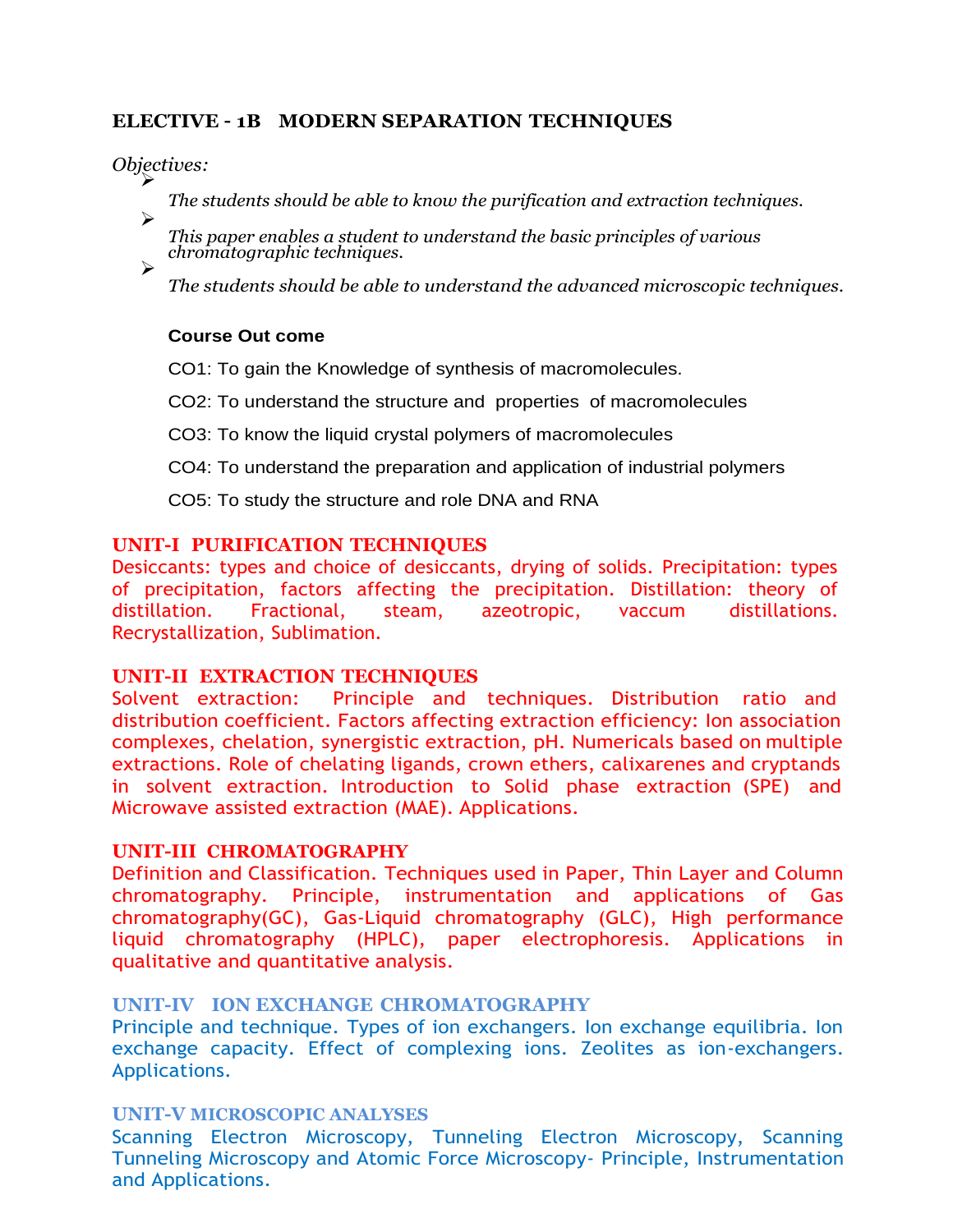- 1. D.A. Skoog, Principles of Instrumental Analysis, Saunders College Pub.Co, III Edn., 1985
- 2. A.I Vogel, Text Book of Quantitative Organic Analysis, ELBS III Edn, 1987.
- 3. D.A.Skoog and D.M. West Fundamentals of Analytical Chemistry, Holt Rinehart and Winston Publications, IV Edn, 2004.
- 4. Willard, Merit, Dean and Settle, Instrumental Methods of Analysis, CBS Publishers and Distributors, IV Edn.,1989
- 5. G. D. Christian and J.E.O Reilly, Instrumental Analysis, Allyn and Bacon Inc, II Edn., 1986.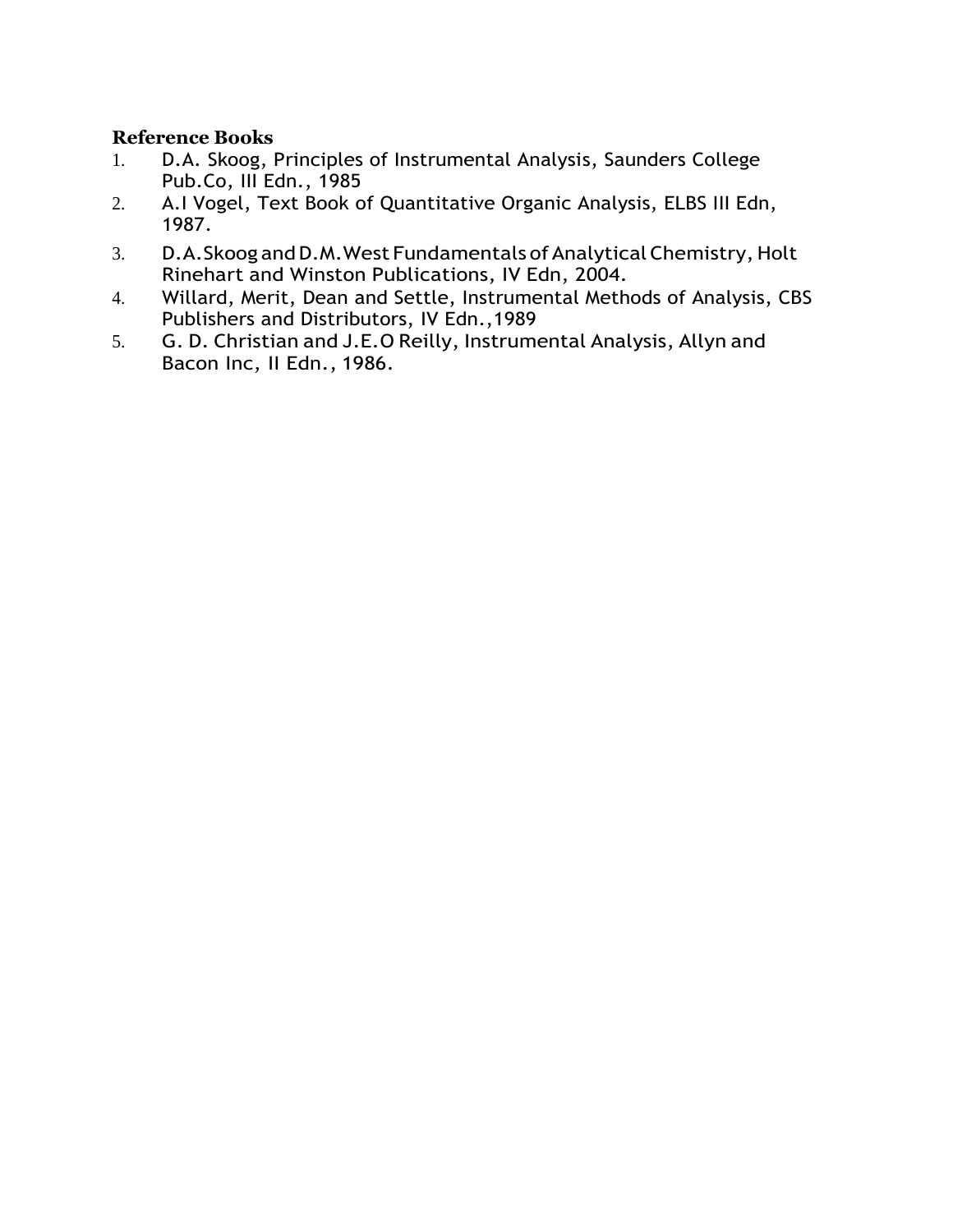## **ELECTIVE -1C CHEMISTRY IN DAY TO DAY CONTEXT**

#### *Objectives* ➢

*To enable the students to understand the role of chemistry in energy production from renewable resources.* ➢

- *To teach the importance of various types of fuels and their applications.* ➢
- *To create awareness on environmental pollution.* ➢
- *To impart the knowledge on the chemistry of soaps detergents and dyes.*
- ➢ *To enable the student to understand chemistry in agriculture.*

#### **Course Out come**

CO1: The students should be able to know the purification and extraction techniques.

- CO2: To Understand the solvent etraction methods of principle and techniques
- CO3: The Students gain the knowledge in paper, thin layer and column chromatography methods
- CO4: To know the principle and techniques of Zeolites as ion-exchangers and its applicatios
- CO5: The students should be able to understand the advanced microscopic techniques

#### **UNIT–I CHEMISTRY IN ENERGY PRODUCTION**

Solar energy – fuel from sun light – splitting of water – hydrogen from sunlight – hydrogen economy - fuel cells - batteries - photovoltaics - stealing the sun nuclear energy - nuclear fission and fusion - production of electricity by a nuclear reactor - radioactivity and the hazards of radioactivity – living with nuclear power.

# **UNIT–II ENVIRONMENT**

The air we breathe - composition of air - burning of hydrocarbons - fog - air quality -ozone - oxygen/ozone screen - biological effect of UV radiation - ozone formation and distribution in the atmosphere - paths of ozone destruction chloroflurocarbons and their interactions with ozone – the Antartic ozone hole.

#### **UNIT–III CHEMISTRY OF GLOBAL WARMING**

Chemistry of global warming - green house effect - earth's energy balance vibrating molecules and the green house effect – molecular response to radiation – methane and other green house gases – climate modeling.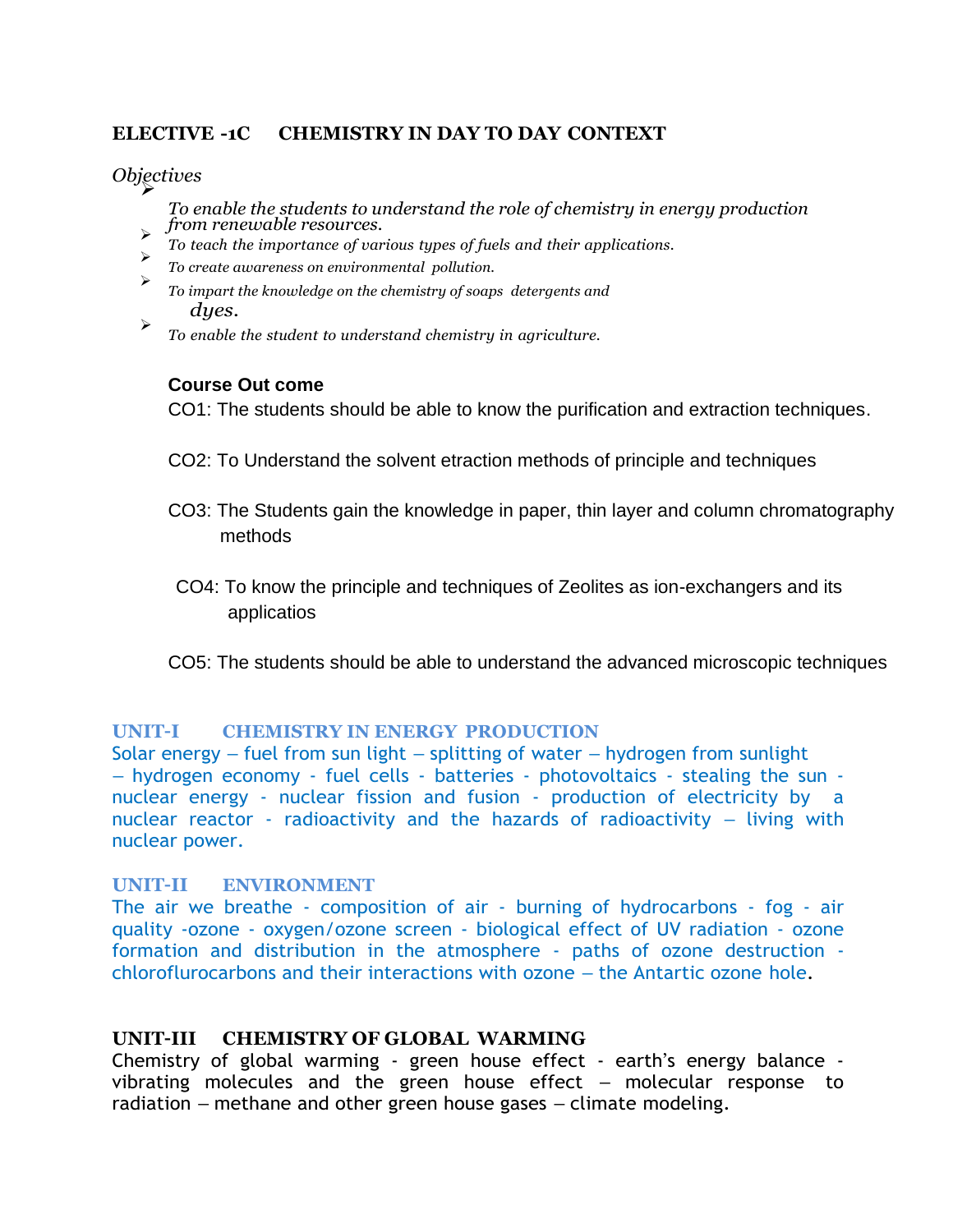#### **UNIT–IV AGRICULTURAL CHEMISTRY**

Fertilisers - classification - characteristics and uses - pesticides and insecticides - a brief study of additives use and abuse of additives in foods and beverages.

#### **UNIT–V DYES, SOAPS AND DETERGENTS**

Dyes - classification based on mode of application and structure - paints ingredients -drying – pigments – types and properties – varnish. Soaps and detergents - classification - ingredients - solids and liquids - disinfectants (phenyl, dettol type) - perfumes - raw materials - perfumes used in soaps cosmetics and agarbatti.

- 1. B.K.Sharma, Industrial Chemistry (Including Chemical Engineering), (10 Th Edition),
- 2. M. Gopala Rao, Outlines of Chemical Technology  $-$  For the 21 $_{st}$  Century – & Marshall Sittig, 3 rd Edition.
- 3. Bailey, Clark, Ferris, Isrause, Strong, Chemistry of the environment,  $2_{nd}$ Edn, 2001, Elsevier publications.
- 4. Energy resources and the environment, V. K. Prabhakar, 2001.
- 5. Fundamental Concepts of Applied Chemistry, Jayashree Ghosh, S.Chand, 2005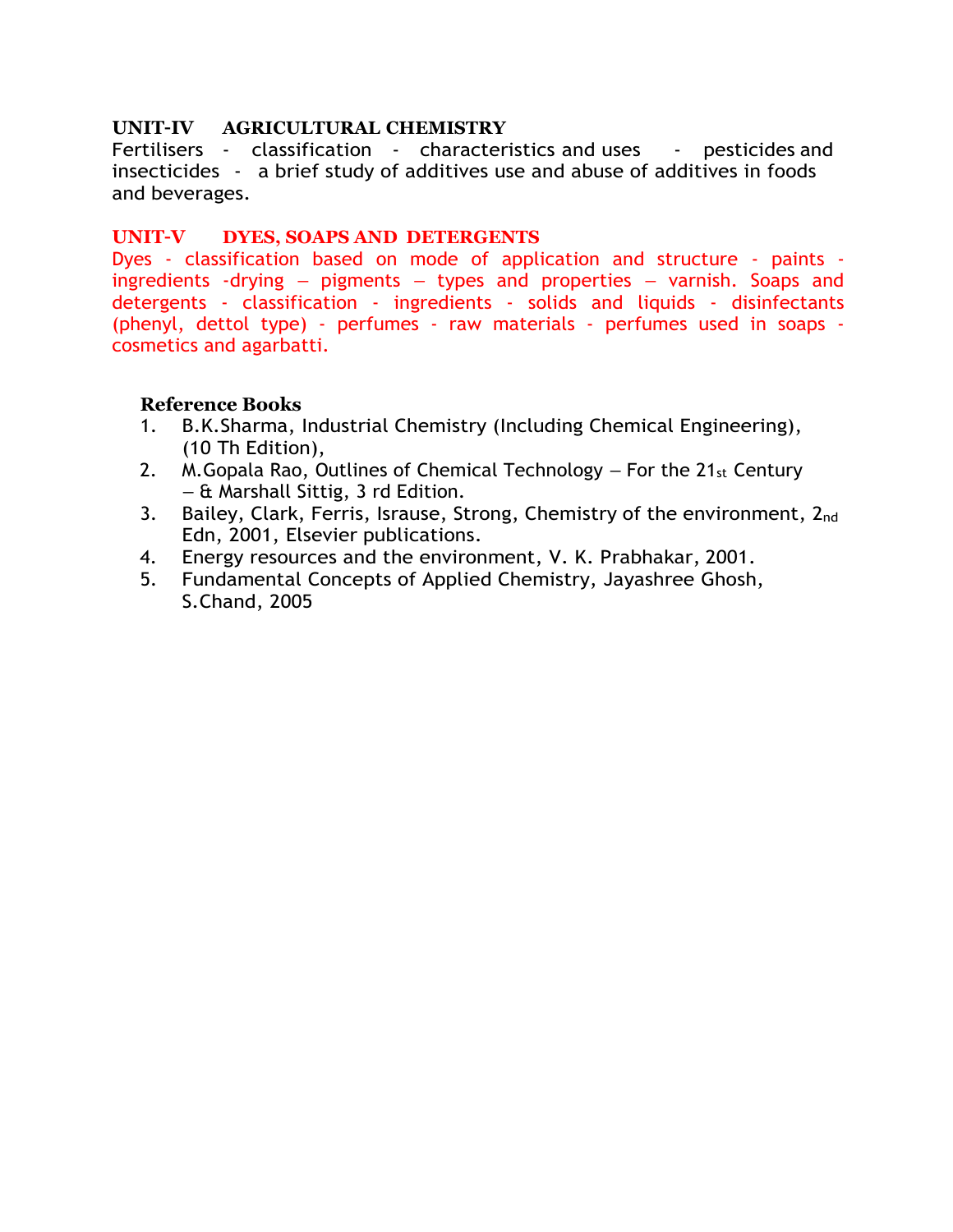# **PRACTICAL-1**

# **ORGANIC CHEMISTRY PRACTICAL – I**

## **Course Objectives**

- ➢ Identification of components in a two component mixture and preparation of their derivatives- Any six binary mixtures.
- ➢ Determination of m.p. of solid compounds/derivatives.  **Course Out come**
	- CO 1: To familiarize the systematic producers organic substances analysis
	- CO2: To learn two stage preparation involving molecular rearrangement oxidation .
	- CO3: To know the preparation involving nitration and bromination.
	- CO4: To familiarize the test involving identification of special elements

CO5: To learn the confirmatory test for various functional groups.

- 1. Identification of components in a two component mixture and preparation of their derivatives- Any six binary mixtures.
- 2. Determination of m.p. of solid compounds or derivatives.

- 1. Arthur I. Vogel, "A Textbook of Practical Organic Chemistry", ELBS.
- 2. N.S. Gnanapragasam and B. Ramamoorthy, "Organic Chemistry Lab Manual" (2006), S. Visvanathan Printers & Publishers.
- 3. Raj K. Bansal, Laboratory Manual of Organic Chemistry, Wiley Eastern Limited.
- 4. Mann and Saunders, Laboratory manual of Organic Chemistry.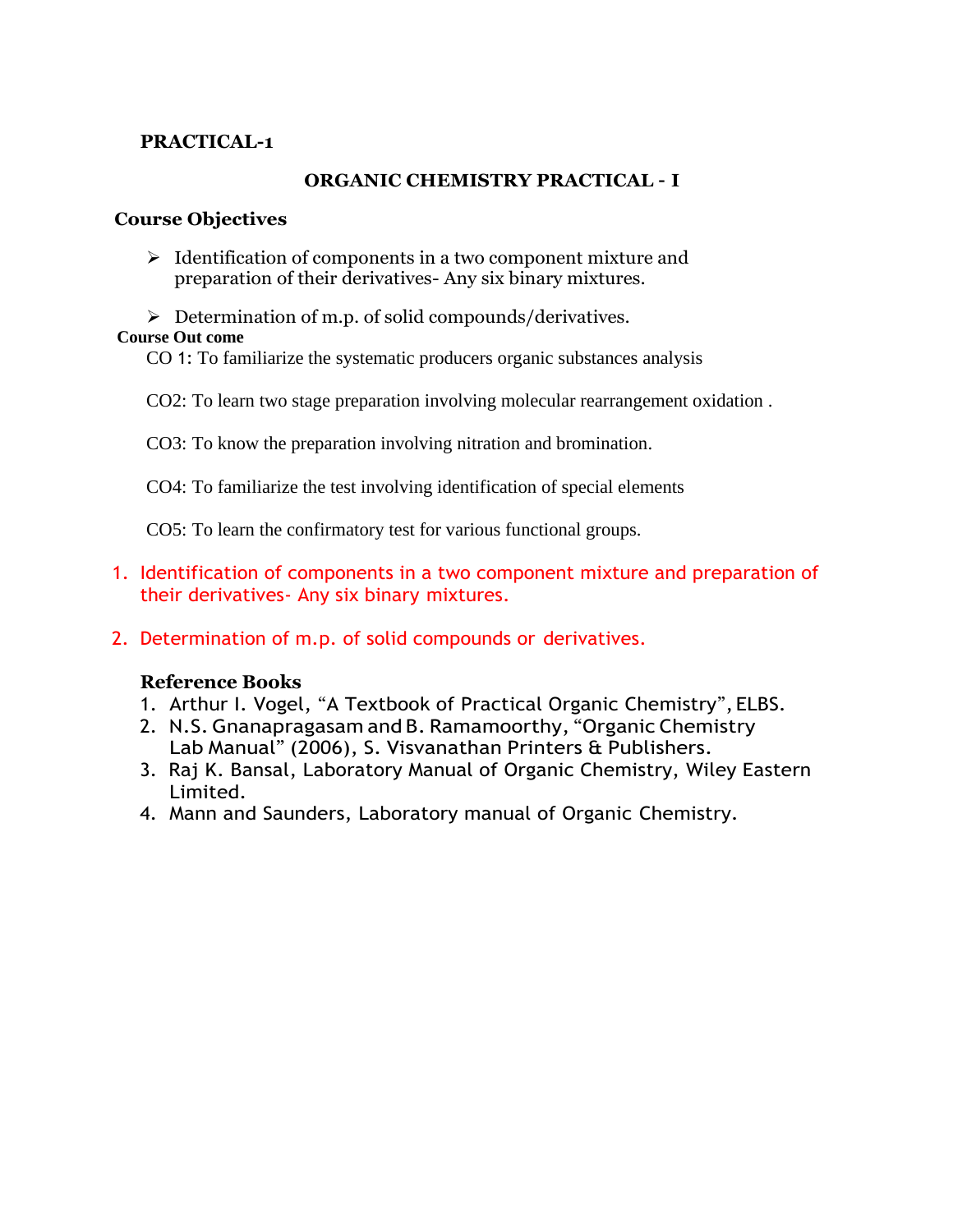# **PRACTICAL-2**

#### **INORGANIC CHEMISTRY PRACTICAL – I**

#### **Course Objectives**

 $\triangleright$  To understand the analysis of inorganic mixture and find out the four radicals.

#### **Course Out come**

- CO1: To Know the Qualitative analysis of inorganic mixture.
- CO2: Analysis of the vaious inorganic mixture of compounds.
- CO3: Understand the procedure to determine the rare earth elements.
- CO4: Know the separation techniques of rare earth elements.
- CO5: To get knowledge of Separation of inorganic elements.

# **Semi micro qualitative analysis of inorganic mixture containing two common and two rare earth cautions.**

The following are the rare earth cations to be identified.

W, Se, Te, Mo, Ce, Th, Ti, Zr, V, Be, U, Li.

- 1. J.Mendham, R.C.Denney, J D Barnes, M. Thomas and B. Sivasankar, Vogel's text book of quantitative chemical analysis, Pearson Educaion Ltd., Indian subcontinent edition, 2009.
- 2. V.V. Ramanujam, "Inorganic Semi Micro Qualitative Analysis", 3rd Edn. The National Publishing Company (1994 reprint 2004)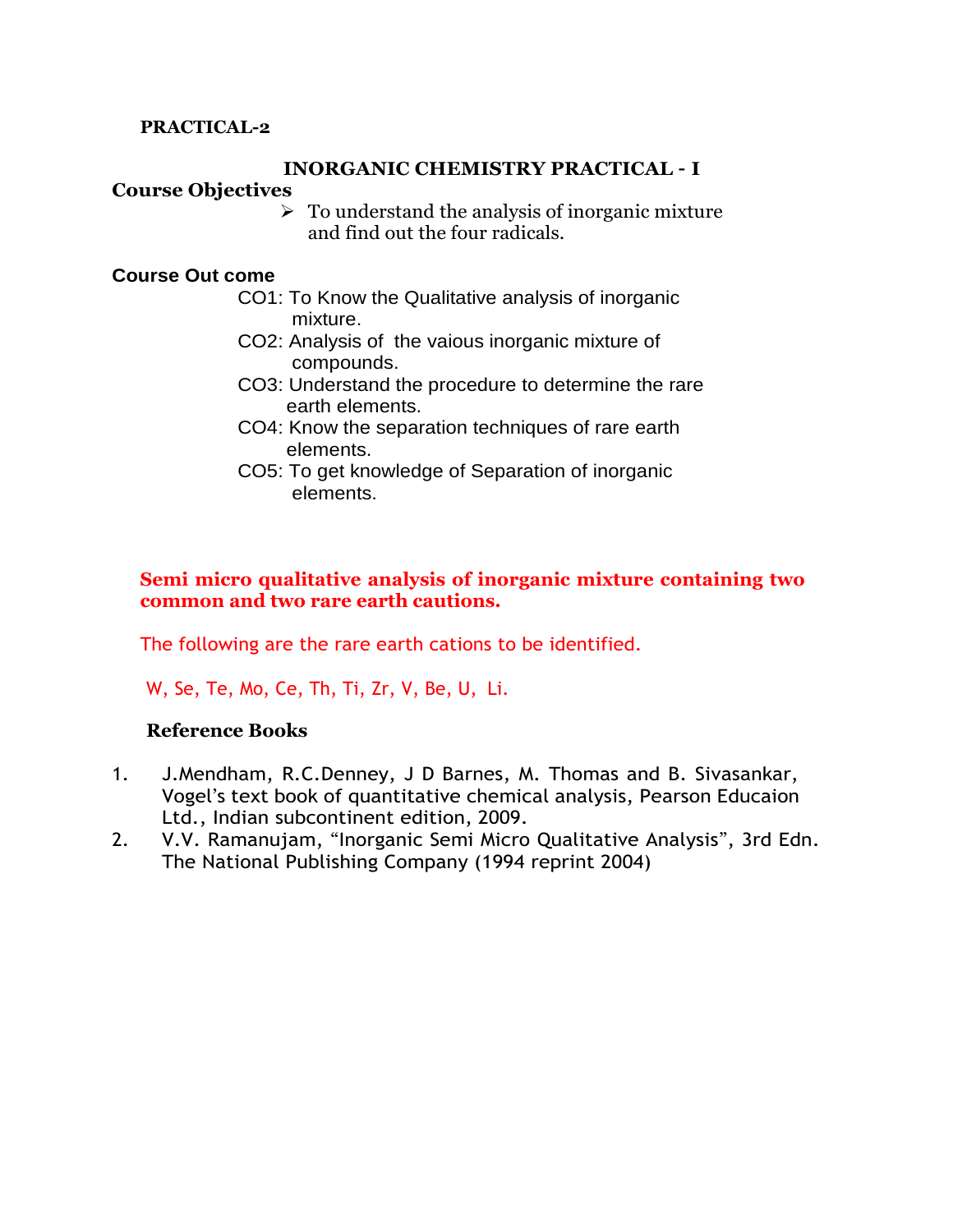# **PRACTICAL-3**

# **PHYSICAL CHEMISTRY PRACTICAL – I**

# **Course Objectives**

➢ To understand the acid hydrolysis and iodination of acetone**.**

## **Course Out come**

- CO1: Acid Hydrolysis of ester
- CO2: Kineticss of iodination of acetone
- CO3: Study of Association of Benzoic acid in Benzene
- CO4: Study of phase diagram of two components froming simple eutectic.
- CO5: Study of the salt effect on the reaction between acetone and iodine**.**
- 1. Kinetics Acid Hydrolysis of Ester Comparison of strengths of acids.
- 2. Kinetics Acid Hydrolysis of Ester Determination of Arrhenius parameters.
- 3. Kinetics Persulphate Iodide Reaction Determination of order, effect of Ionic strength on rate constant.
- 4. Kinetics of saponification of ester.
- 5. Primary salt effect (Clock reaction) for the reaction between persulphate and iodide.
- 6. Kinetics of iodination of acetone.
- 7. Distribution Law Study of Association of Benzoic Acid in Benzene.
- 8. Adsorption –Oxalic Acid\Acetic Acid on charcoal using Freundlich isotherm.
- 7. Study of phase diagram of two components forming simple eutectic.
- 8. Study of inversion of cane sugar in the presence of acid using polarimeter.
- 9. Study the salt effect on the reaction between acetone and iodine.
- 10. Determination of molecular weight by Rast method.
- 11. Study of the equilibrium constant of the reaction between KI and I2.
- 12. Distribution of acetic acid between water and chloroform.

- 1. Practical Physical Chemistry by B. Viswanathan and P.S. Raghavan, Viva publishers.
- 2. Findlay`s practical Physical Chemistry ,`Revised and edited by B.P. Levitt, 9th edn., Longman, London, 1985.
- 3. J.N,Gurtur and R.Kapoor,"Advanced Experiemental Chemistry," Vol.I, S.Chand & Co., Ltd., New Delhi.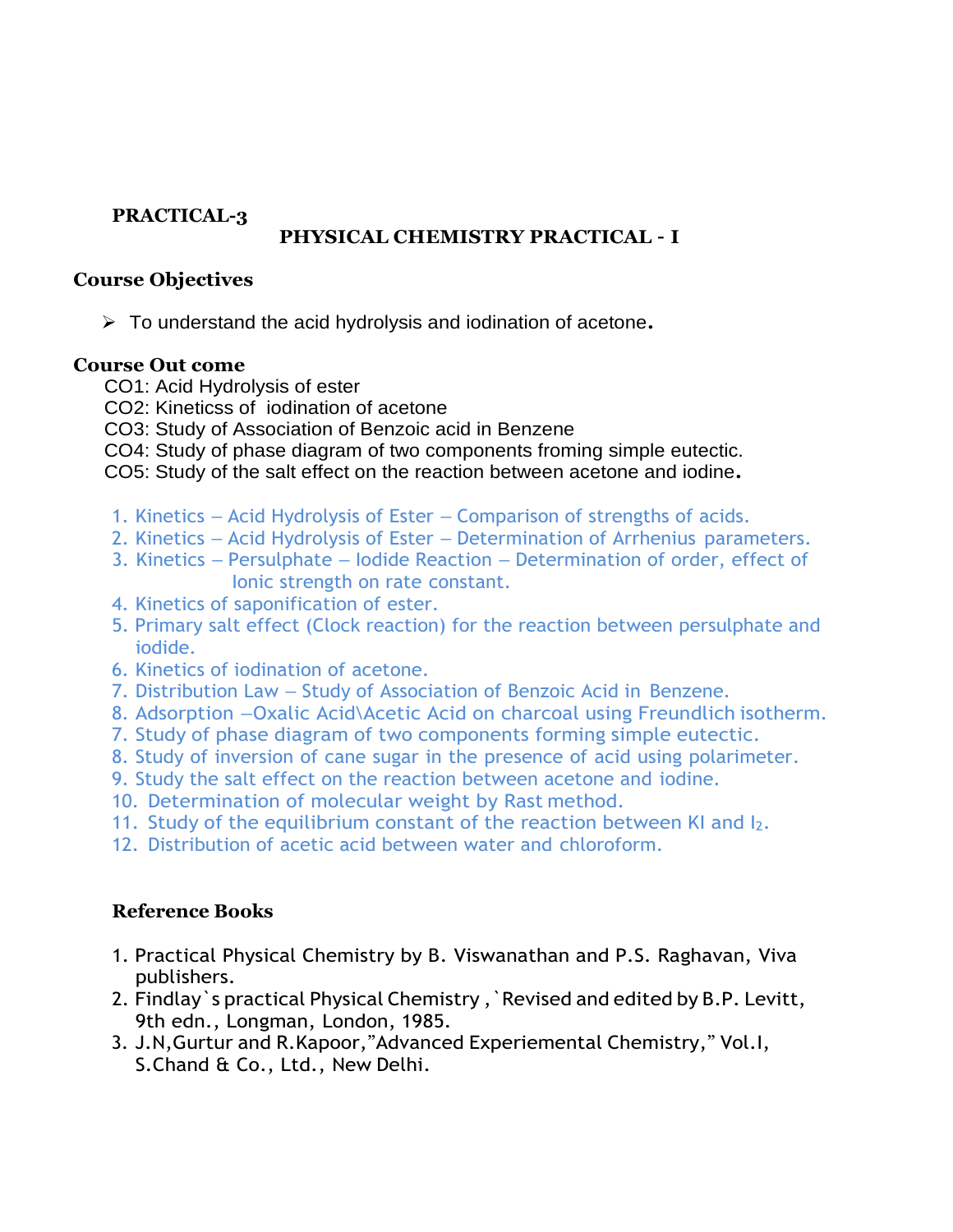#### **SEMESTER-II**

#### **CORE-4 ORGANIC CHEMISTRY-II (Organic Reaction Mechanisms and Rearrangements) Paper Code: TUCH21**

*Objectives:* ➢

> ➢ *This paper explains the basic concepts of substitution reaction and elimination reaction. Mechanism of some of the important rearrangements in organic chemistry will be discussed.*

*In addition the students will gain knowledge on reaction mechanism and synthetic application of oxidation and reduction reactions in organic synthesis.*

#### **Course Out come**

- CO1: This unit explicates the plain theories of substitution Oxidation and reduction reactions in organic synthesis. In calculation the students will advantage information on reaction mechanism.
- CO2: This paper explains the basic concepts of substitution reaction and Synthesis techniques of the active group. In addition the students will gain knowledge on reaction mechanism.
- CO3: This paper explains the basic concepts of Elimination reaction andSynthesis techniques of sum elimination reactions. In addition the students will gain knowledge on reaction mechanism.
- CO4: This red-top describes the elementary concepts of molecular rearrangements reaction in organic chemistry will be discussed. In count the students will advance understanding on reaction mechanism.
- CO5: This broadside explains the basic concepts of s naming reaction and reagents in organic synthesis. In addition the students will gain knowledge on reaction mechanism and synthetic application.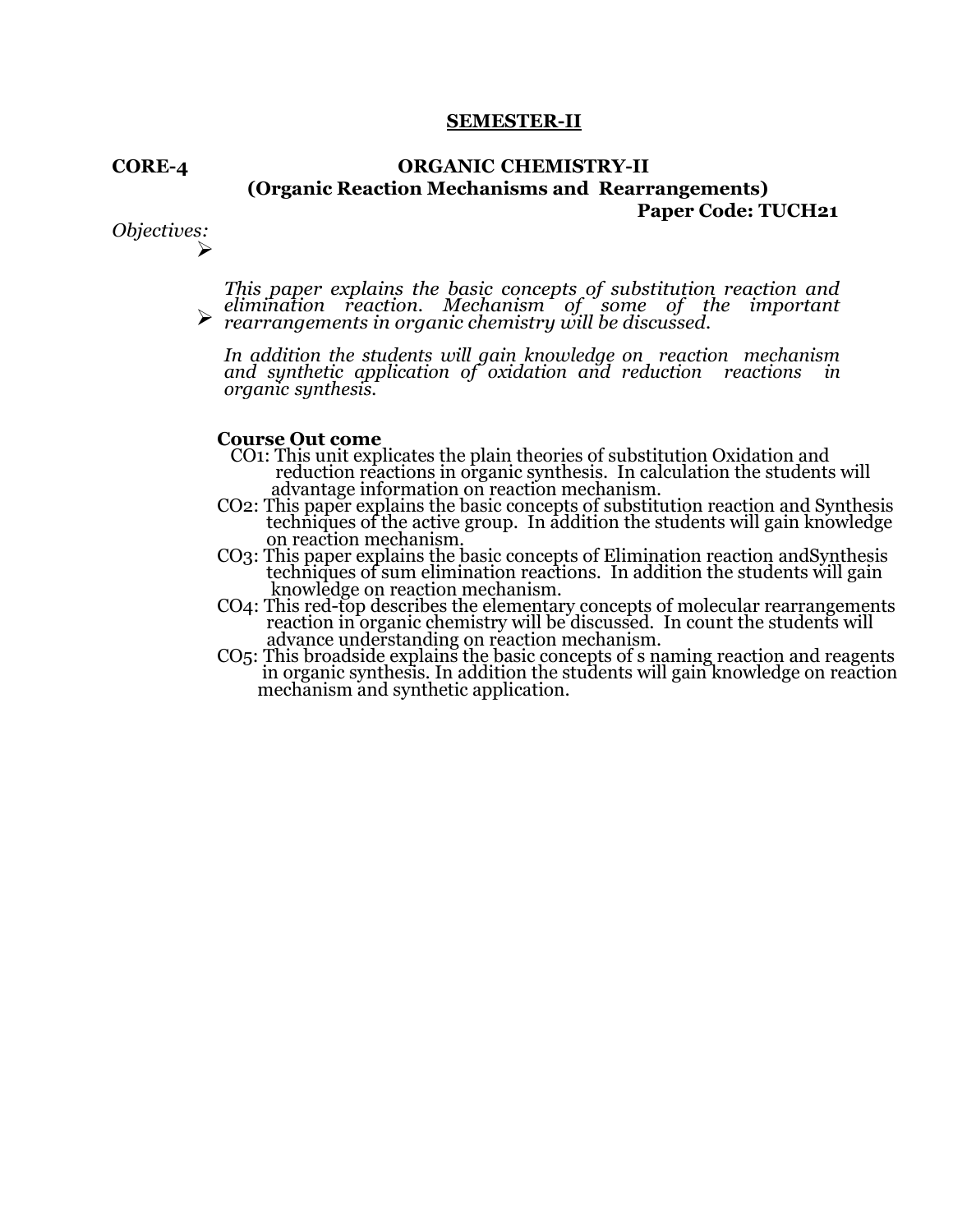# **UNIT-I SUBSTITUTION REACTIONS**

Aliphatic Substitution Reactions: Mechanism of aliphatic substitution reactions -SN1, SN2, SNi, mechanism– non-classical carbocations-Neighboring group participation. Substitution at carbonyl, vinylic and bridgehead systems – substitution by ambident nucleophiles- HVZ reaction, Stark-Enamine reaction. Aliphatic electrophilic substitution: SE1, SE2 and SEi mechanism. Aromatic Substitutions: Electrophilic substitution-the arenium ion mechanism. Orientation and reactivity (ortho, meta and para directing groups). Typical reactions including Vilsmeyer - Haack, Schilmann reaction-Synthesis of di and trisubstituted benzene (symmetrical tribromo benzene, 2-amino-5 methylphenol, 3-nitro-4-bromobenzoic acid, 3,4-dibromonitrobenzene) starting from benzene. Nucleophilic substitution - methods for the generation of benzyne intermediate and reactions. Chichibabin reaction.

# **UNIT-II ELIMINATION REACTIONS**

E1, E2 and E1CB mechanism - E1, E2 and E1cB spectrum - Orientation of the double bond -Hoffman and Saytzeff rules - Competition between elimination and substitution. Chugaev and Cope eliminations. Typical eliminations reactions - dehydration, dehydrohalogenation and dehalogenation. Stereochemistry of E2 eliminations in cyclohexane systems. Mechanism of pyrolytic eliminations.

# **UNIT-III OXIDATION AND REDUCTION REACTIONS**

Oxidation: Carbon Oxidation Number -Calculation. Study of the following oxidation reactions: chromium trioxide, Osmium tetraoxide, DDQ, Chloranil-Alkenes to epoxides and dihydroxy compounds; Oxidation of alcohols using PCC, PDC, Jones, Dess-Martin oxidation; Sharpless epoxidation, Oppenauer oxidation, Oxidation using DMSO, KMnO<sub>4</sub>, Pb(OAc)<sub>4</sub>, SeO<sub>2</sub>, Ozonolysis.

Reduction: Selectivity in reduction of 4-t-butylcyclohexanone using selecterides. Hydride reductions - reduction with LiAlH4, NaBH4, tritertiarybutyloxyaluminium hydride, sodium Cyanoborohydride, trialkyltin hydride, hydrazines. MPV reduction, Birch reduction, Asymmetric reduction-Itsuno, Corey and Nyori.

## **UNIT-IV MOLECULAR REARRANGEMENTS**

A detailed study with suitable examples of the mechanism of the following rearrangements: Wagner - Meerwein, Demjanov, Dienone - phenol, Favorski, Baeyer - Villiger, Wolf, Stevens (in cyclic systems) Sommlet Hauser and Von Richter rearrangements.

# **UNIT-V NAMED REACTIONS AND REAGENTS IN ORGANIC SYNTHESIS**

Reagents: Lithium dialkyl cuprates, lithium diisopropylamide(LDA), Dicyclohexylcarbodiimide(DCC), Trimethyl silyl iodide. Named Reactions: Mannich reaction, Biginelli Reaction, Henry reaction, Perkin reaction, McMurry coupling, Robinson annulation, Bischler–Napieralski reaction, Buchwald– Hartwig amination, Baylis-Hilmann reaction. Pd catalysed coupling reactions: Stille, Negishi, Heck, Suzuki, Glazer-Ellington coupling. Miyamura, Barton and Shapiro reaction, Hoffmann-Loffler-Freytag reactions.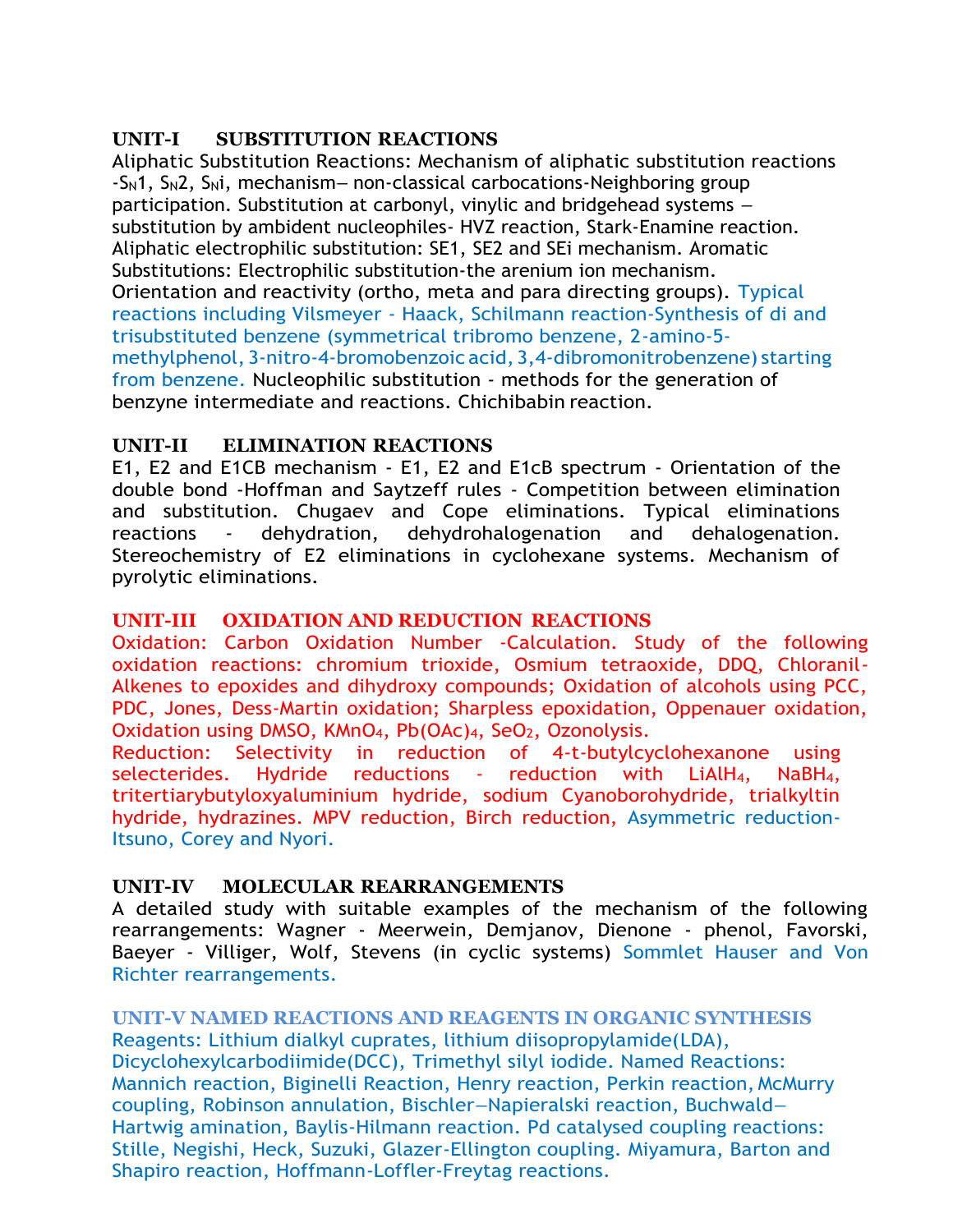- 1. R.T. Morrison, R.N. Boyd, Bhattacharjee, Organic Chemistry, seventh edition, Pearson, 2014.
- 2. S.H.Pine, J.B. Hendrickson, D.J.Cram and G.S.Hammond, Organic Chemistry, IV Edn., McGraw-Hill Company 1980.
- 3. P.S.Kalsi, Organic Reactions and Mechanisms, II Edn. New Age International Publishers, 2000.
- 4. J.M. Harris and C.C. Wamser, Fundamentals of Organic Reaction Mechanisms, John Wiley & Sons, Inc.1976.
- 5. Jonathan Clayden, Nick Greeves, Stuart Warren, Organic Chemistry, second edition, Oxford University press, 2012.
- 6. E.S. Gould, MechanismandStructures in Organic Chemistry, Holt, New York (1959).
- 7. Mc Murry,Organic Chemistry,V Edition, Asian Books Pvt Ltd (2000).
- 8. R.O.C. Norman, Organic Synthesis, Chapman and Hall, NY(1980).
- 9. S.M. Mukherji and S.P. Singh, Organic Reaction Mechanism, MacMillan India Ltd., Chennai (1990).
- 10. T.L. Gilchrist and C.W. Rees, Carbenes, Nitrenes and Arynes, Thomas Nelson and Sons Ltd., London.
- 11. Peter Sykes, A Guide book to mechanism in organic chemistry, Pearson Edn., (2006).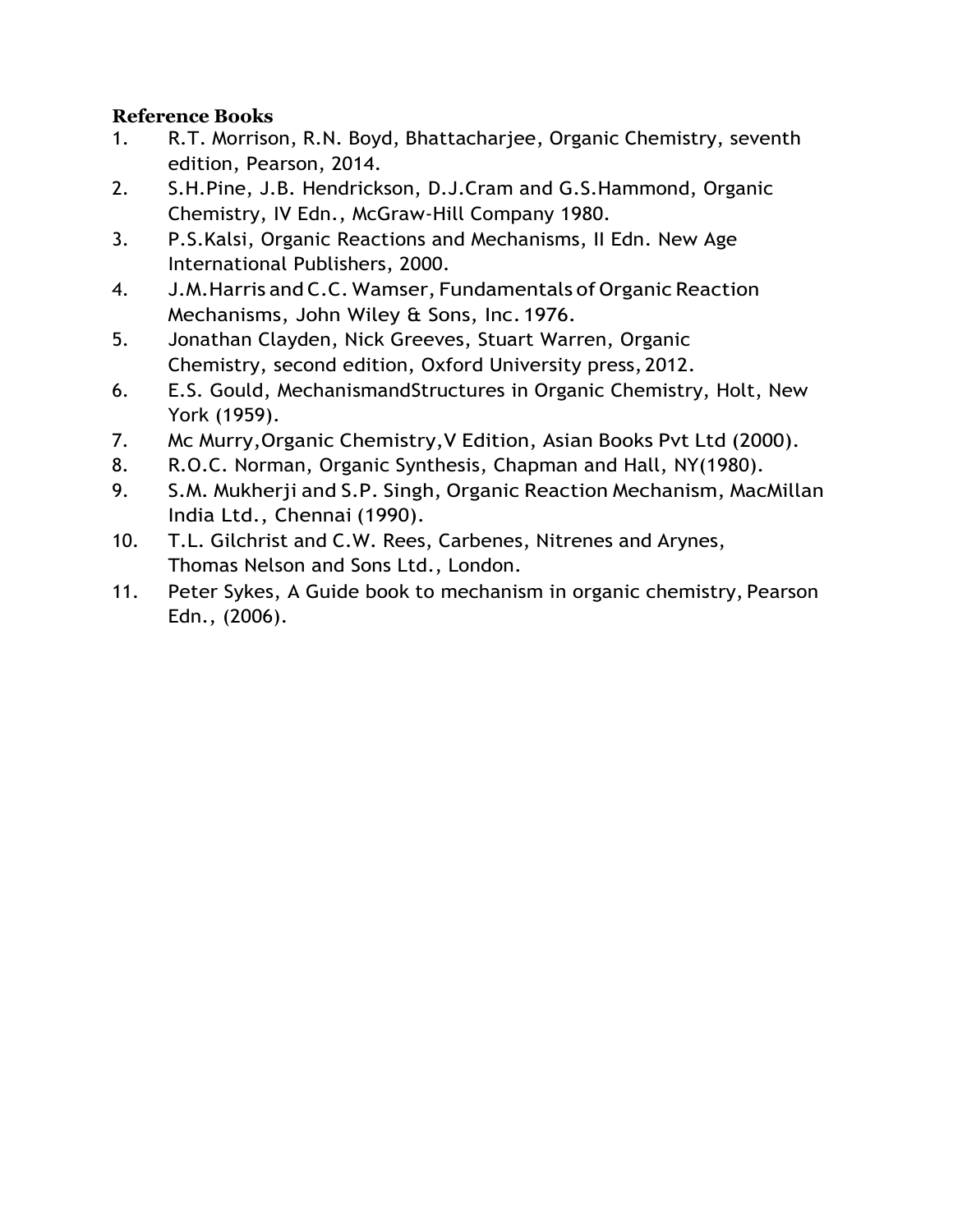#### **CORE- 5 INORGANIC CHEMISTRY-II**

#### **(Coordination and Organometallic Chemistry)**

#### *Objectives:*

➢

*On completion of the course the students will have the knowledge of fundamental mechanism of reactions of coordination complexes* ➢

*Basic concepts of bonding in organometallic chemistry, and synthesis, structure, reactivity and uses of different organometallic complexes.*

#### **Course Out come**

- CO1: Basic concepts and functions of Bio-Inorganic complexes.
- CO2: Understand the Mechanism of various biological reaction in Bio inorganic Chemistry
- CO3: Know the mechanisms of Organic metallic compounds in Bio inorganic complexes.
- CO4: Basic concepts of bonding and catalysis in organic metallic compounds.
- CO5: Understand the Concept of Organic metallic Compounds*.*

#### **UNIT–I COORDINATION REACTIONS**

Substitution reactions in square planar complexes – Trans effect- Theories of trans effect – Reaction mechanism and kinectics of nucleophilic substitution in octahedral complexes - reaction rates influenced by acid and bases racemisation and isomerisation - mechanisms of redox reactions - outer sphere mechanisms - excited state outer sphere electron transfer reactions - inner sphere mechanisms –Marcus-Hush theory- mixed valent complexes.

#### **UNIT–II ORGANOMETALLICS-1**

Definition of organometallic compound - 18 electron rule - EAN rule classification of organometallic compounds - the metal carbon bond types ionic bond - sigma covalent bond - electron deficient bond - delocalised bond dative bond-Metal carbonyl complexes – preparation, structure, reactivities and vibrational spectra of metal carbonyls- metal carbonyl clusters - Wades rule and isolobal relationship - metal nitrosyls - dinitrogen complexes - dioxygen complexes.

#### **UNIT-III ORGANOMETALLICS-2**

Metal alkyl complexes - stability and structure - synthesis by alkylation of metal halides - by oxidative addition - by nucleophilic attack on coordinated ligands - metal alkyl and 18 electron rule - reactivity of metal alkyls - M-C bond cleavage reactions - insertion of CO to M-C bonds - double carbonylation insertions of alkenes and alkynes - insertions of metals with C-H bonds- Picomplexes with unsaturated molecules- alkene, alkyne, allyl, dienyl and trienyl complexes-preparation, bonding and structure and applications.

#### **UNIT-IV METALLOCENES**

Cyclopentadienyl complexes - metallocenes – synthesis, bonding and reactions- -bent sandwich complexes - bonding in bent sandwich complexes - metallocene halides and hydrides - metallocene and stereospecific polymerisation of 1alkenes - cyclopentadiene as a non-spectator ligand - Half-sandwich complexes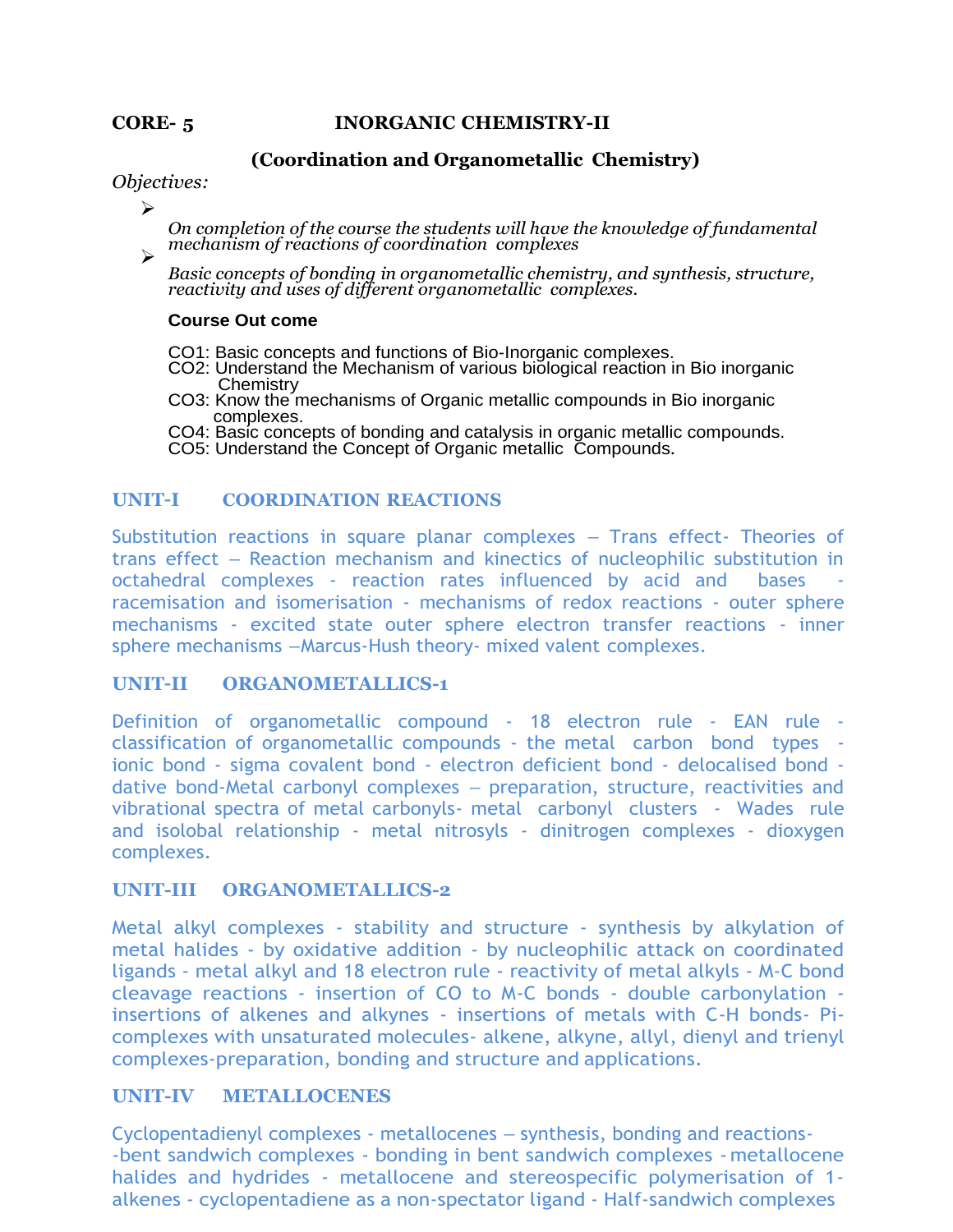-synthesis and structures of allyl complexes -arene complexes - synthesis structure and reactivity of arene complexes - multidecker complexes.

# **UNIT–V ORGANOMETALLIC CATALYSTS**

Organometallic compounds in homogeneous catalytic reactions - coordinative unsaturation - acid-base behaviour reaction - migration of atoms or groups from metal to ligand - insertion reaction - reactions of coordinated ligands catalytic reactions of alkenes - isomerisation of alkenes-hydrogenation– hydroformylation-wacker process- Wilkinson catalyst- hydrosilation of alkenes alkene polymerisation and oligomerisation- Zeigler-Nata catalyst - fluxional molecules.

- 1. Organometallics 1, complexes with transition metal-carbon -bonds, Bockmann, Oxford science publications, Oxford, 1996.
- 2. Organometallics 2, complexes with transition metal-carbon -bonds, Bockmann, Oxford science publications, Oxford, 1996.
- 3. Basic organometallic chemistry, J. Haiduc and J. J. Zuckerman,Walter de Gruyter, Brelin, 1985.
- 4. Inorganic Chemistry Priciples of structure and reactivity, J. E. Huheey Harper International Edition, Harper and Rone New York, 1978.
- 5. Advanced Inorganic Chemistry, F. A. Cotton and G. Wilkinson, Fourth Edition.
- 6. Inorganic Chemistry- Gary L. Miessler and Donald A. Tarr, pearson education, Inc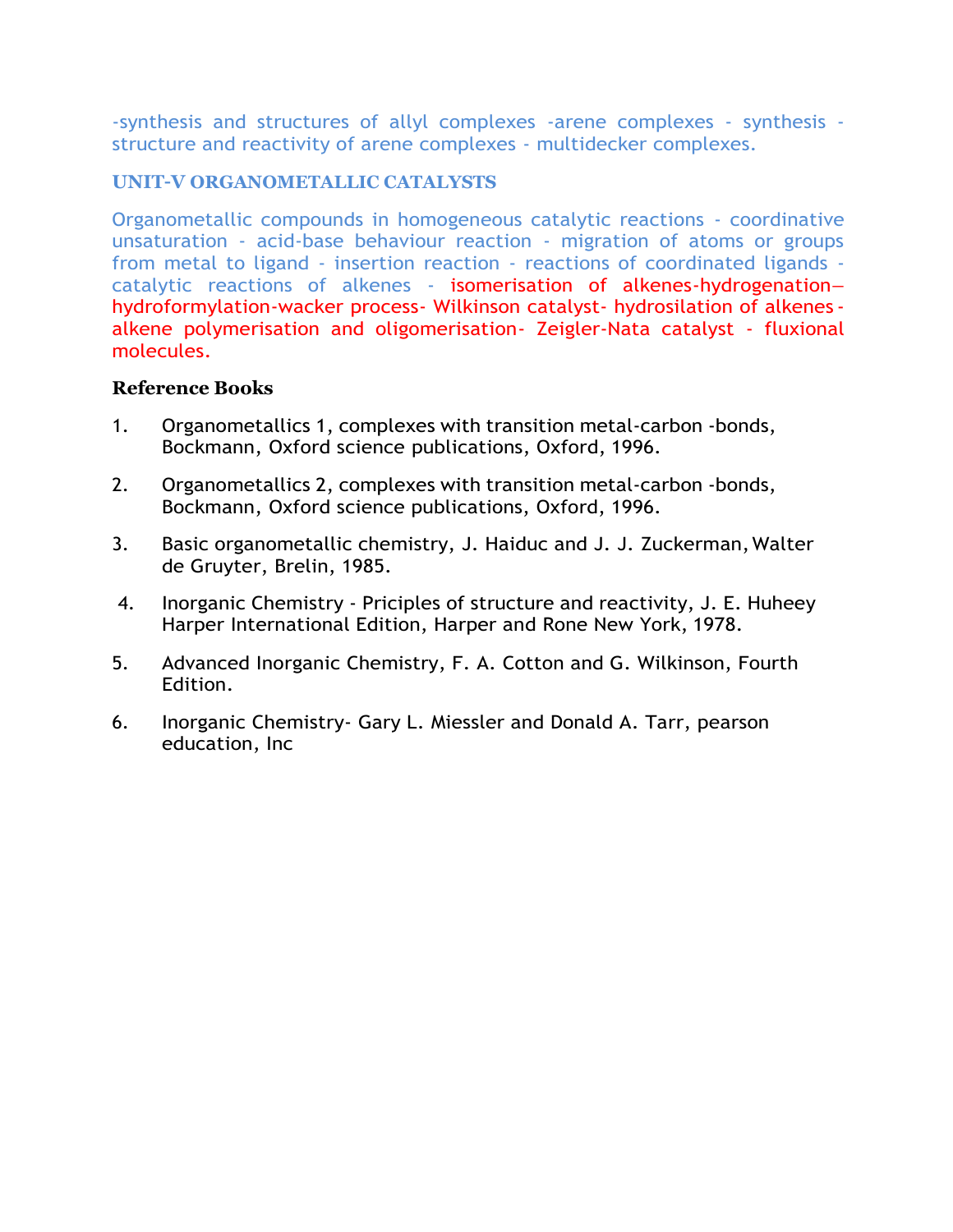#### **CORE-6 PHYSICAL CHEMISTRY-II**

#### **(Chemical Kinetics and Quantum Chemistry)**

*<i>Objectives:* 

*To elucidate the use of chemical kinetics in understanding react ion mechanisms and to apply the theories and concepts of it for homogenous and heterogeneous catalysed reactions.* ➢

*To understand and appreciate the quantum mechanical approach to the atomic and molecular electronic structure.* ➢

*To become familiar with the required mathematics for solving quantum mechanical problems.* ➢

*To know the limitations of quantum chemistry and classical thermodynamics in the evaluation of macroscopic properties.* ➢

*To understand the inter linking of quantum chemistry and statistical thermodynamics that leads to classical thermodynamics.* ➢

*To apply the concepts of statistical thermodynamics for the study of equilibrium reactions and reaction rates.*

#### **Course Out come:**

- CO1: The use of chemical kinetics in understanding reaction mechanism and to apply the theories and concepts of it for homogenous and heterogeneous catalysed reactions.
- CO2: The quantum mechanical approach to the atomic and molecular electronic structure.
- CO3: The required mathematics for solving quamtum mechanical problems.
- CO4: The limatations of quantum chemistry and classical thermodynamics in the evaluation of macroscopic properties.
- CO5: The concepts of statistical thermodynamics for the study of equilibrium reactions and reaction rates.

#### **UNIT-I CHEMICAL KINETICS-I**

Collision theory of reaction rates-Steric factor-Lindemann's theory.

Probability factor- potential energy surfaces and contour diagrams- Principle of microscopic reversibility - Steady–state approximation- Theory of absolute reaction rates-Comparison of transition state theory with collision theory-Eyring equation-Thermodynamic and partition function approachessignificance of entropy and enthalpy of activation-linear free energy relationships-Hammett and Taft equations-kinetic isotopic effect- Partition function and activated complex.

#### **UNIT-II CHEMICAL KINETICS-II**

Application of ARRT to solution kinetics - influence of solvent, ionic strength, dielectric constant and pressure on rates in solution - Rate expressions for opposing, parallel and consecutive reactions; Chain reactions-Rice-Herzfield mechanism.Explosions.

Acid-Base catalysis-Mechanism-Bronsted catalysis law-Skrabal diagramprototropic and protolytic mechanisms-acidity function.

Fast reactions-Laser Flash photolysis, flow technique and relaxation methods.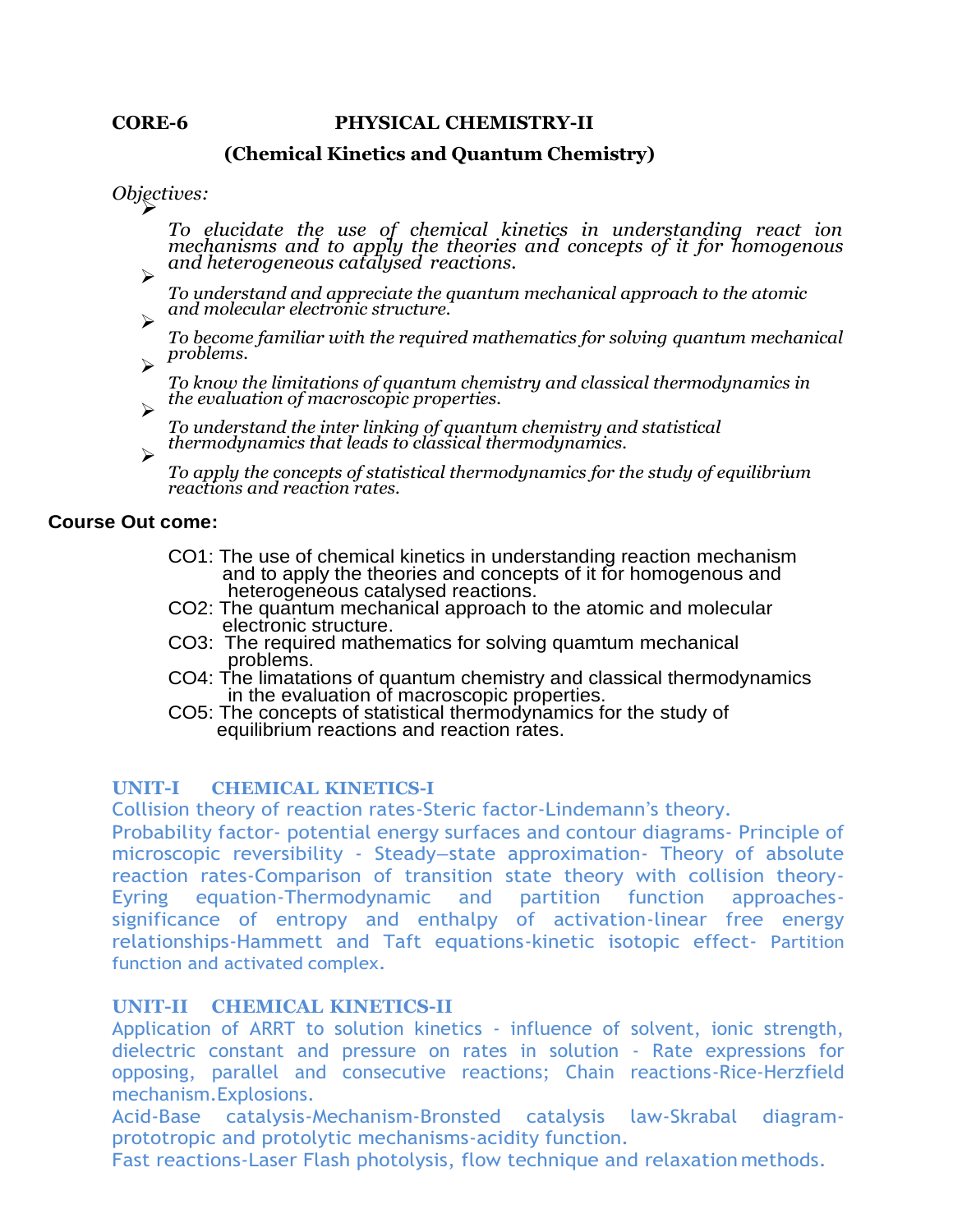# **UNIT-III QUANTUM CHEMISTRY-I**

Inadequacy of classical mechanics, Black body radiation, Planck's radiation law-Photoelectric effect-Compton effect- Bohr's theory of hydrogen atom-Hydrogen spectra, Wave-particle dualism, Uncertainty principle-Schrödinger equation-1D and 3D, Postulates of quantum mechanics.

Operators: Algebra operator, commutation operator, linear and hermitian operator, eigen functions and eigen values, angular momentum operator. Applications of Schrödinger equation to simple systems–particle in a box, one and three-dimensional-Orthogonalisation and normalisation-QM tunneling.

# **UNIT-IV QUANTUM CHEMISTRY-II**

Applications of wave mechanics- Rigid rotator, Harmonic oscillator – Hydrogen atom solution-Origin of quantum mechanics.

Approximation methods–Variation methods, Perturbation method for nondegenerate systems-Slater determinant-Anti-symmetric wave functions-Application to Helium atom-Born-Oppenheimer approximation.

Spin orbit interaction, L-S and j-j coupling schemes–Hartree-Fock SCF method for many electron systems. Application of HMO treatment to ethylene, butadiene and benzene.

# **UNIT-V STATISTICAL THERMODYNAMICS**

Classical statistics-Maxwell-Boltzmann (MB) statistics-Phase space-Sterling approximation-Derivation of distribution function-Contradiction of MB statistics with Heisenberg uncertainty principle. Other forms of MB distribution function.

Quantum statistics-Bose-Einstein (BE) and Fermi-Dirac (FD) statistics-Derivation of distribution function-MB, BE and FD statistics comparison-Partition function-Translational and rotational partition function (Problem only)-Ortho and para hydrogen.

Debye and Einstein heat capacity of solids-Assumptions-Merits and limitations. Negative Kelvin temperature.

- 1. K.J. Laidler, Chemical Kinetics, Pearson, 5th edition, 2011.
- 2. J. Rajaram and J.C. Kuriacose, Kinetics and Mechanisms of chemical transformations: Application to Femtochemistry, McMillan, 2011.
- 3. Agarwal, Basic chemical kinetics, Tata McGraw-Hill, 1990.
- 4. R.G. Frost and Pearson, Kinetics and mechanism, Wiley, New York.
- 5. Gordon M.Barrow-Physical Chemistry,Mc Graw Hill Publishing Company Ltd., 2007.
- 6. R.K. Prasad, Quantum chemistry, Wiley Eastern, 1993.
- 7. W. Levine, Quantum chemistry, Prentice-Hall, 2000.
- 8. D.A. McQuarrie, Quantum chemistry, University science books, MilValley, California, 1998.
- 9. P.W. Atkins, Molecular Quantum mechanics, Clarendon Press New York, 2009.
- 10. R. Anantharaman, Fundamentals of Quantum chemistry, McMillan India.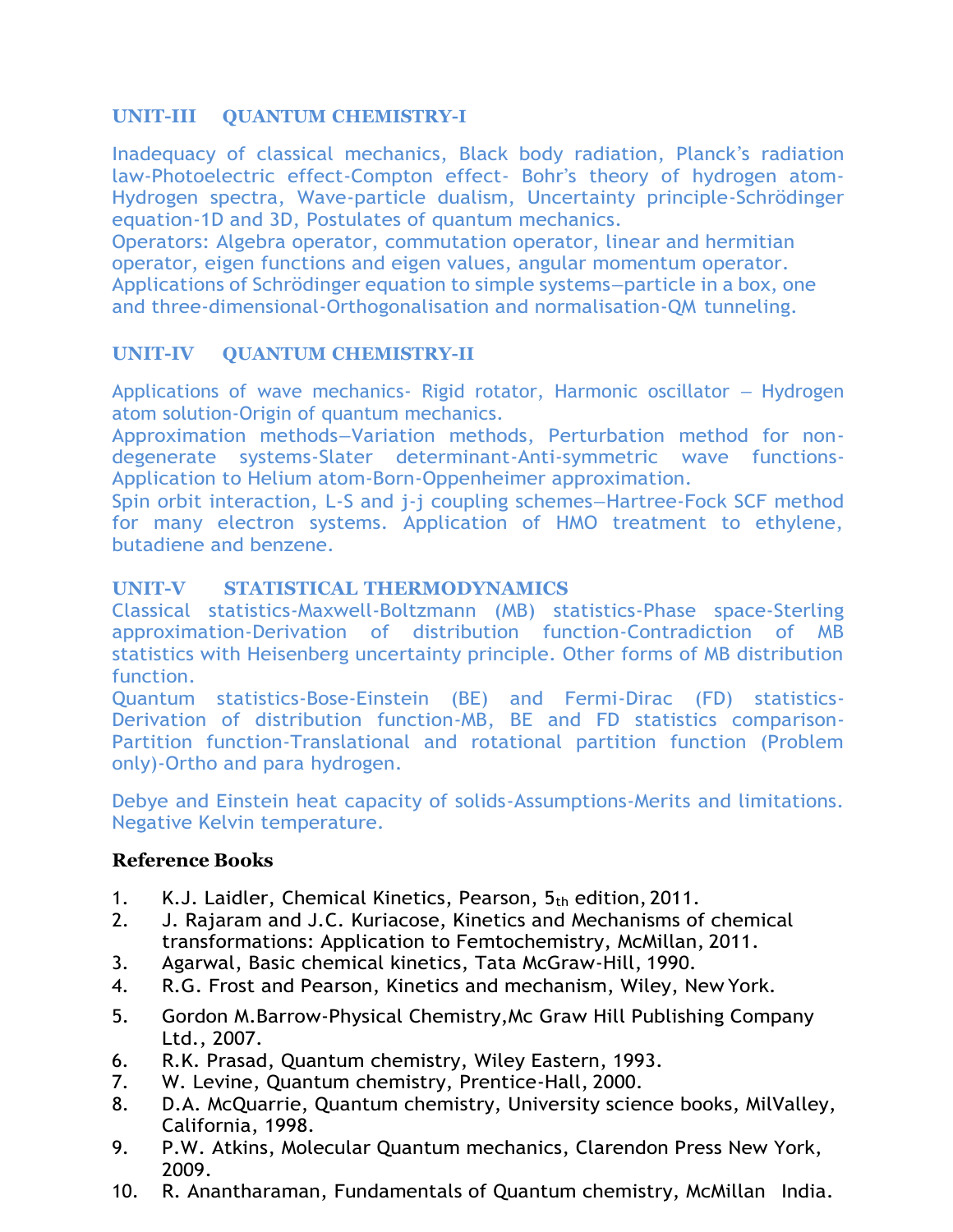- 11. Thomas Engel and Philip Reid, Quantum Chemistry and Spectroscopy , Pearson, 6th edition, 2012.
- 12. A. K. Chandra, Introductory quantum chemistry, 4th ed,. Tata McGraw Hill 1994.
- 13. H.K. Moudgil, Text Book of Physical Chemistry, PHI Learning, New Delhi, 2010.
- 14. Thomas Engel and Philip Reid, Thermodynamics: Statistical thermodynamics and Kinetics, Pearson, 2012.
- 15. M.C. Gupta, Statistical thermodynamics, New Age International, Pvt., Ltd., New Delhi, 1995.
- 16. F.W. Sears, G.L. Salingar Turcotte; Statistical thermodynamics, Narosa Publishing house New Delhi, 1998.
- 17. R. Hasee, Thermodynamics of Irreversible Process, Addition Wesley, Reading.
- 18. Thomas Engel and Philip Reid, Physical Chemistry, Third Edition, Pearson, 2014.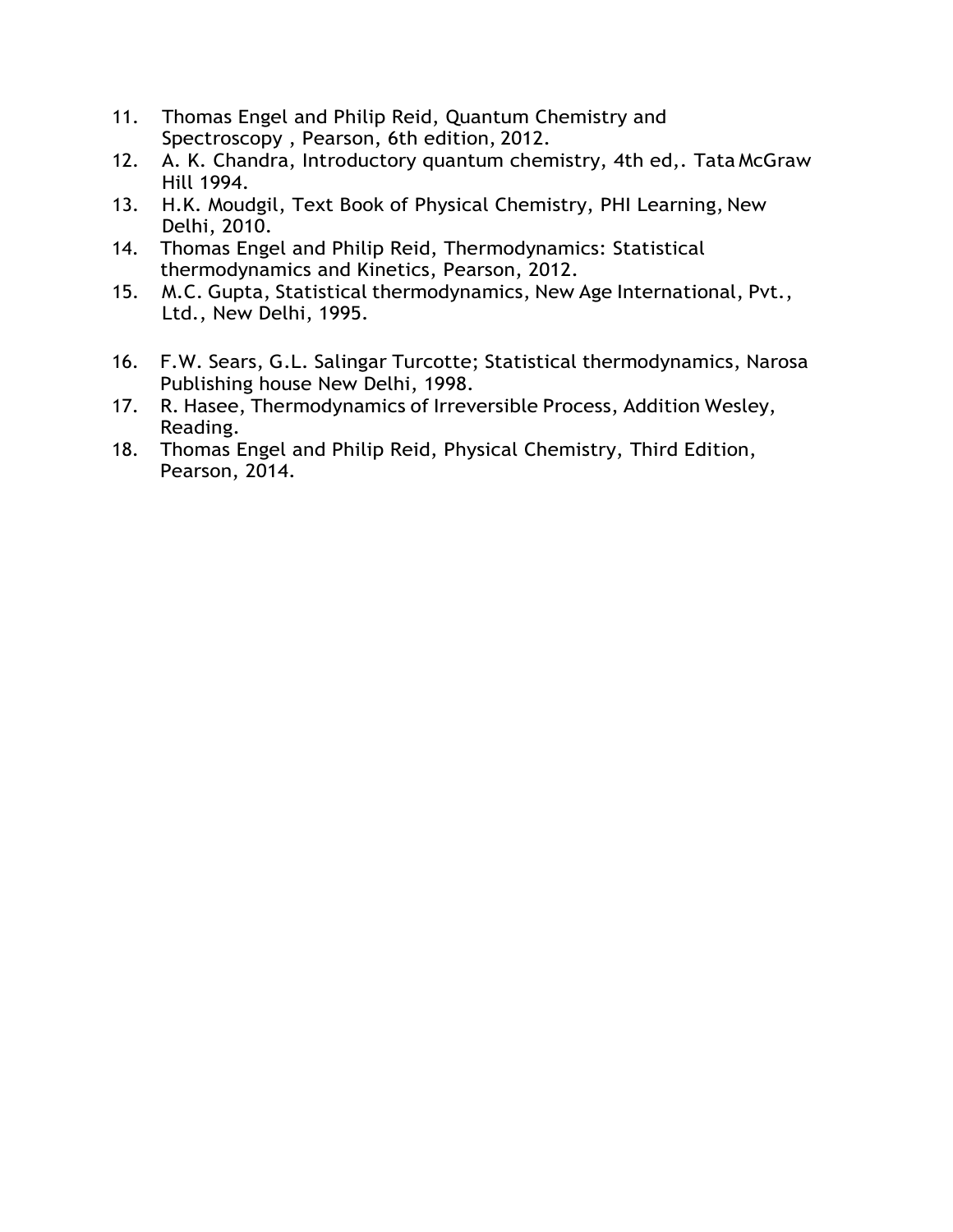#### **COMPULSORY PAPER**

## **HUMAN RIGHTS**

#### **Course Objectives**

➢ To understand historical development and theories- international human rights.

#### **Course Out comes**

 CO1: Apply effective written and oral communication skills to business and legal situations. CO2: Analyze the global legal environment

- CO3: Students will graduate with the ability to analyze complex problems, find and deploy a variety of legal authorities, and communicate effectively in a variety of settings
- CO4: Use critical thinking skills in business situations.
- CO5: Apply an ethical understanding and perspective to business situations.

## **UNIT-I HISTORICAL DEVELOPMENT AND THEORIES**

Definition of Human Rights - Nature, Content, Legitimacy and Priority - Theories on Human Rights - Historical Development of Human Rights.

# **UNIT-II INTERNATIONAL HUMAN RIGHTS-1**

Prescription and Enforcement up to World War II - Human Rights and the UNO-Universal Declaration of Human Rights - International Covenant on Civil and Political Rights - International Covenant on Economic, Social and Cultural Rights and Optional Protocol.

## **UNIT-III HUMAN RIGHTS DECLARATIONS**

U.N. Human Rights Declarations - U.N. Human Commissioner.

## **UNIT-IV INTERNATIONAL HUMAN RIGHTS-2**

Amnesty International - Human Rights and Helsinki Process – Regional Developments - European Human Rights System - African Human Rights System - International Human Rights in Domestic courts.

## **UNIT-V HUMAN RIGHTS FOR CHILDREN AND WOMEN**

Contemporary Issues on Human Rights: Children's Rights - Women's Rights - Dalit's Rights - Bonded Labour and Wages - Refugees - Capital Punishment. Fundamental Rights in the Indian Constitution - Directive Principles of State Policy - Fundamental Duties - National Human Rights Commission.

- 1. International Bill of Human Rights, Amnesty International Publication, 1988.
- 2. Human Rights, Questions and Answers, UNESCO, 1982
- 3. Mausice Cranston What is Human Rights
- 4. Desai, A.R. Violation of Democratic Rights in India
- 6. Timm. R.W. Working for Justice and Human Rights.
- 7. Human Rights, A Selected Bibliography, USIS.
- 8. J.C.Johari Human Rights and New World Order.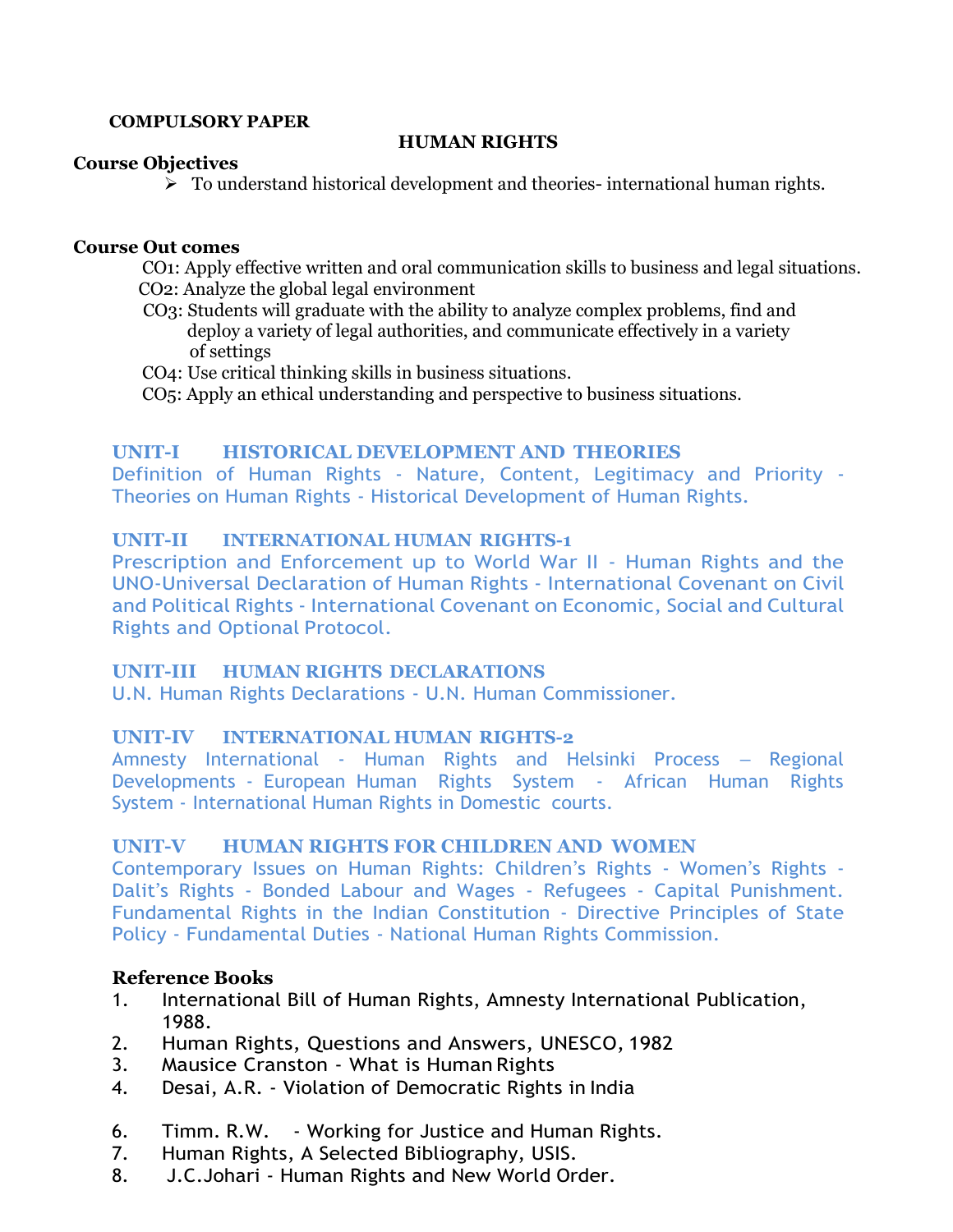- 10. Amnesty International, Human Rights in India.
- 11. P.C.Sinha-International Encyclopedia of Peace, Security
- 12. K. Cheous (Ed) Social Justice and Human Rights (Vols 1-7).<br>13. Devasia, V.V. Human Rights and Victimology.
- Human Rights and Victimology.

# **Magazines:**

- 1. The Lawyer, Bombay
- 2. Human Rights Today, Columbia University
- 3. International Instruments of Human Rights, UN Publication
- 4. Human Rights Quarterly, John Hopkins University, U.S.A.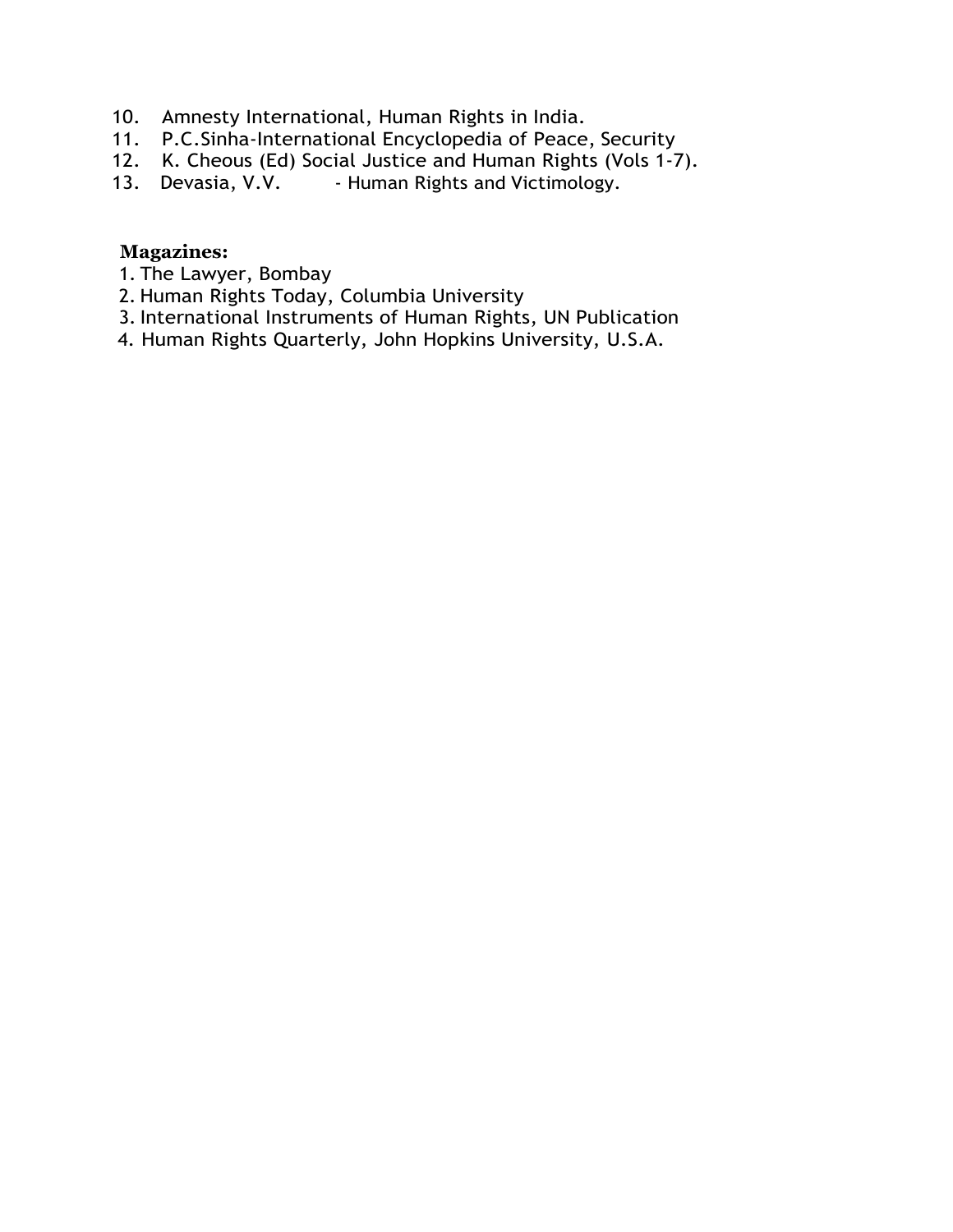*Objectives:*

➢

*On completion of the course the student should know the basis of suprmolecular chemistry, metal-organic framework solids, nano mateirlas and their applications.*

➢

*Various techniques available to characterize the advanced Inorganic materials*

#### **Course Out comes**

CO1: To know the basis of supramolecular Chemistry, meat-organic framework solids,nanomaterials and their applications.

CO2: Various techniques available to characterize the advanced inorganic materials.

CO3: To know the basic concepts of nano chemistry of materials.

CO4: Understand the various techniques of preparation of nano materials.

CO5: Explore the theoretical understanding of various physical and chemical properties of nanomaterials.

## **UNIT-I SUPRAMOLECULAR CHEMISTRY**

Introduction to supramolecular chemistry- Definitions and classification of noncovalent interactions- supramolecular synthons-Molecular recognition-self assembly- Supramolecular chemistry of metal containing compounds-1D, 2D, 3D- Host-Guest compounds-Alpha-, Beta-, Gamma-cyclodextrins..

#### **UNIT-II FRAMEWORK SOLIDS**

Introduction-definition of porosity, pore size, pore volume, pore density-zeolitessynthesis and applications-metal organic frame work solids-definitionclassifications- uses of different types of organic ligands- tuning of structure and properties - synthetic methods- Advantage of MOF solids over zeolitescracking of petroleum products

#### **UNIT-III NANOCHEMISTRY**

General introduction to nanomaterials and emergence of nanotechnology; Synthesis of nanoparticles of ZnO<sub>2</sub>, TiO<sub>2,</sub> silver, gold, rhodium, palladium, platinum, and; carbon materials- fullerene- porous nano carbon(PNC)-synthesis

Techniques of synthesis: electroplating and electro-phoretic deposition, conversion through chemicalreactions and lithography; Thin films:Chemical vapor deposition and Atomic layer deposition techniques; Carbon fullerenes and nanotubes.

## **UNIT-IV ANALYTICAL TECHNIQUES**

Electronic microscopes- SEM – TEM - X-ray diffraction-EXAFS - Nitrogen adsorption-desrption method-TG/DTA/DSC methods-instrumentation and interpretations and applications.

## **UNIT-V ADVANCED INORGANIC MATERIALS**

Applications of Advanced Inorganic materials in catalysis-gas adsorption-gas storage-sensors.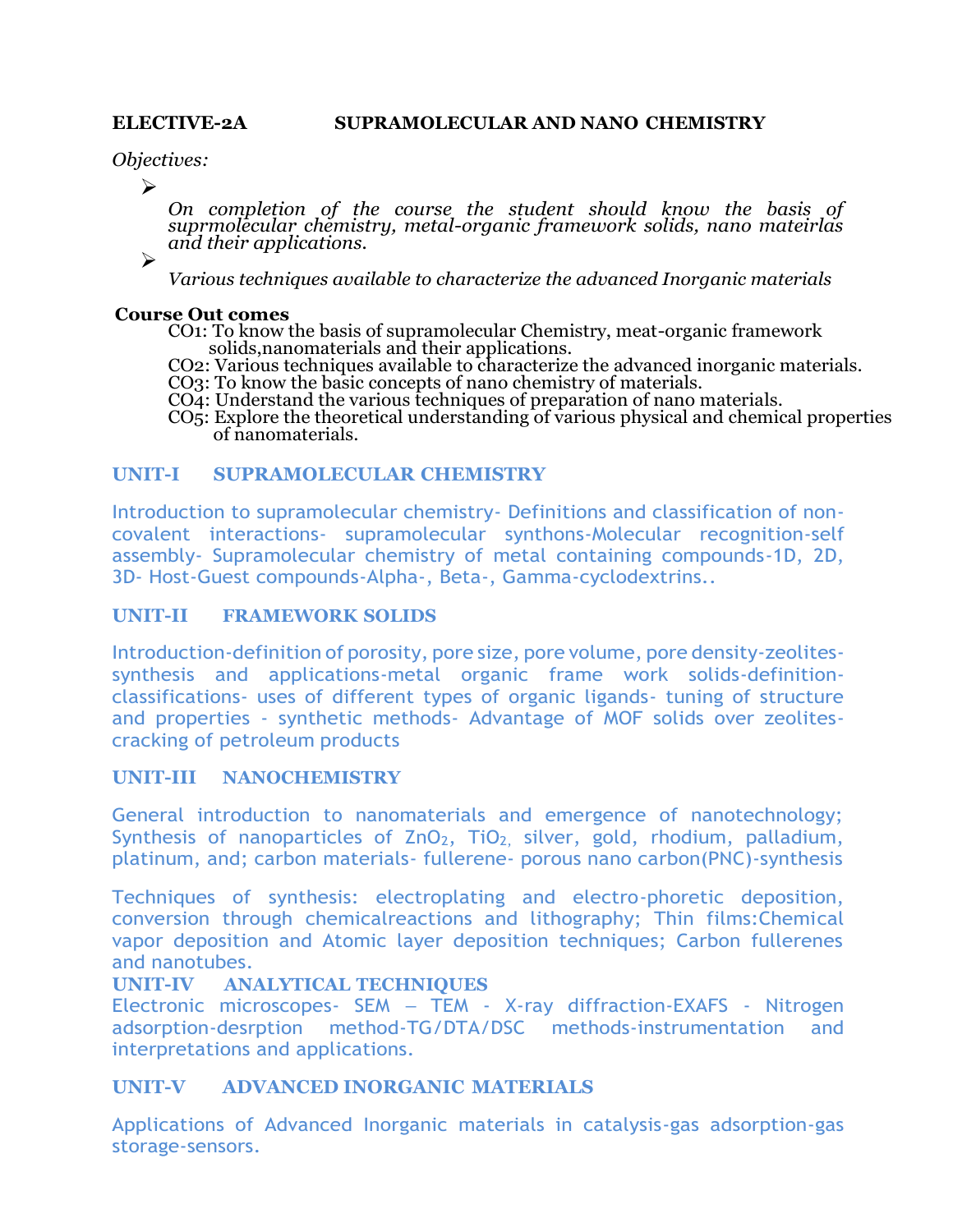- 1. Supramolecular chemistry, J.M.Lehn, VCH
- 2. C.N.R. Rao, A. Muller, A.K. Cheetam (Eds), The Chemistry of Nanomaterials, Vol.1, 2, Wiley – VCH, Weinheim, 2004
- 3. Nanochemistry, Kenneth J. Klabunde and G.B.Sergeev
- 4. G.Zhong Cao. Nanostructures and Nanomaterials: Synthesis, Properties and Applications, Imperial College Press (2004)
- 5. Metal-Organic Frameworks Applications from Catalysis to Gas Storage. Cejka, J, ed. (2011). [Wiley-VCH. ISBN](http://en.wikipedia.org/wiki/Wiley-VCH) 978-3-527-32870-3
- 6. [Zeolites and Catalysis: Synthesis, Reactions and Applications.](http://books.google.com/books?id=zMOghsHzg1YC) Jiri Cejka; Avelino Corma; Stacey Zones (2010). John Wiley & Sons. [ISBN 978-3-527-](http://en.wikipedia.org/wiki/International_Standard_Book_Number) 63030-1.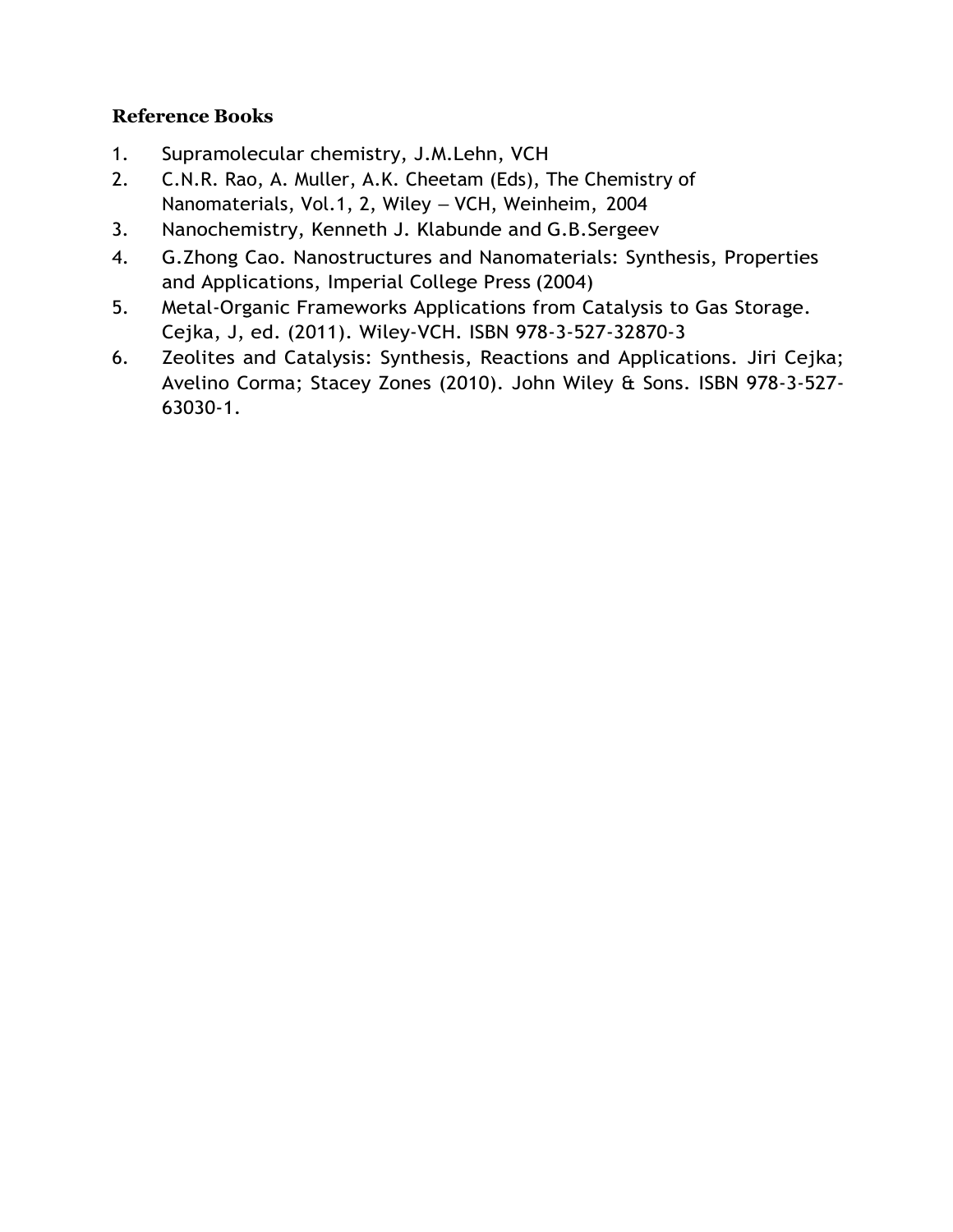## **ELECTIVE-2B**

## **INORGANIC PHOTOCHEMISTRY**

*Objectives:* ➢

- *On the completion of the course the student will have the knowledge of basic principle of inorganic photochemistry* ➢
- *Instrumentation techniques used in Inorganic photochemistry*
- ➢ *Application of photochemical properties such as sensitizer of Inorganic compounds.*

#### **Course Out comes**

- CO1: The students will have the knowledge of basic principle of inorganic photochemistry
- CO2: To understand the concept of excited states of metal complexes
- CO3: To know the instrumentation techniques used in inorganic photochemistry
- CO4: To study the energy transfer under conditions of weak and strong interaction in redox reaction.
- CO5: To know the application of photochemical properties such as sensitizer of inorganic compounds

## **UNIT-I PHOTOPHYSICAL PROCESSES**

Absorption, excitation,photochemical laws, quantum yield, electronically excited states, life times-measurements of the times. Flash photolysis, energy dissipation by radiative and non-radiative processes, absorption spectra, Frank-Condon principle, photochemical stages-primary and secondary processes.**UNIT-II METAL COMPLEXES**

Excited states of metal complexes: Comparison with organic compounds, electronically excited states of metal complexes, charge transfer spectra, charge transfer excitations.

#### **UNIT-III PHOTOREACTIONS**

Photosubstitution, photooxidation and photoreduction, lability and selectivity, zero vibrational levels of ground state and excited state, energy content of excited state, zero-zero spectroscopic energy, development of the equations for redox potentials of the excited states.

## **UNIT-IV REDOX REACTIONS**

Energy transfer under conditions of weak interaction and strong interactionexamples formation; condition of the excited states to be useful as redox reactants, excited electron transfer, metal complexes as attractive condidates, (2,2-bipyridine and 1,10-phenanthroline complexes), illustration of reducing and oxidising character of  $\left[\text{Ru(bipy)}_{3}\right]_{2+}$  complex, comparsion with  $\left[\text{Fe(bipy)}_{3}\right]_{2+}$ ;role of spin-orbit coupling-life time of these complexes. Application of redox processes of electronically excited states for catalytic purposes, transformation of low energy reactants into high energy products, chemical energy into light.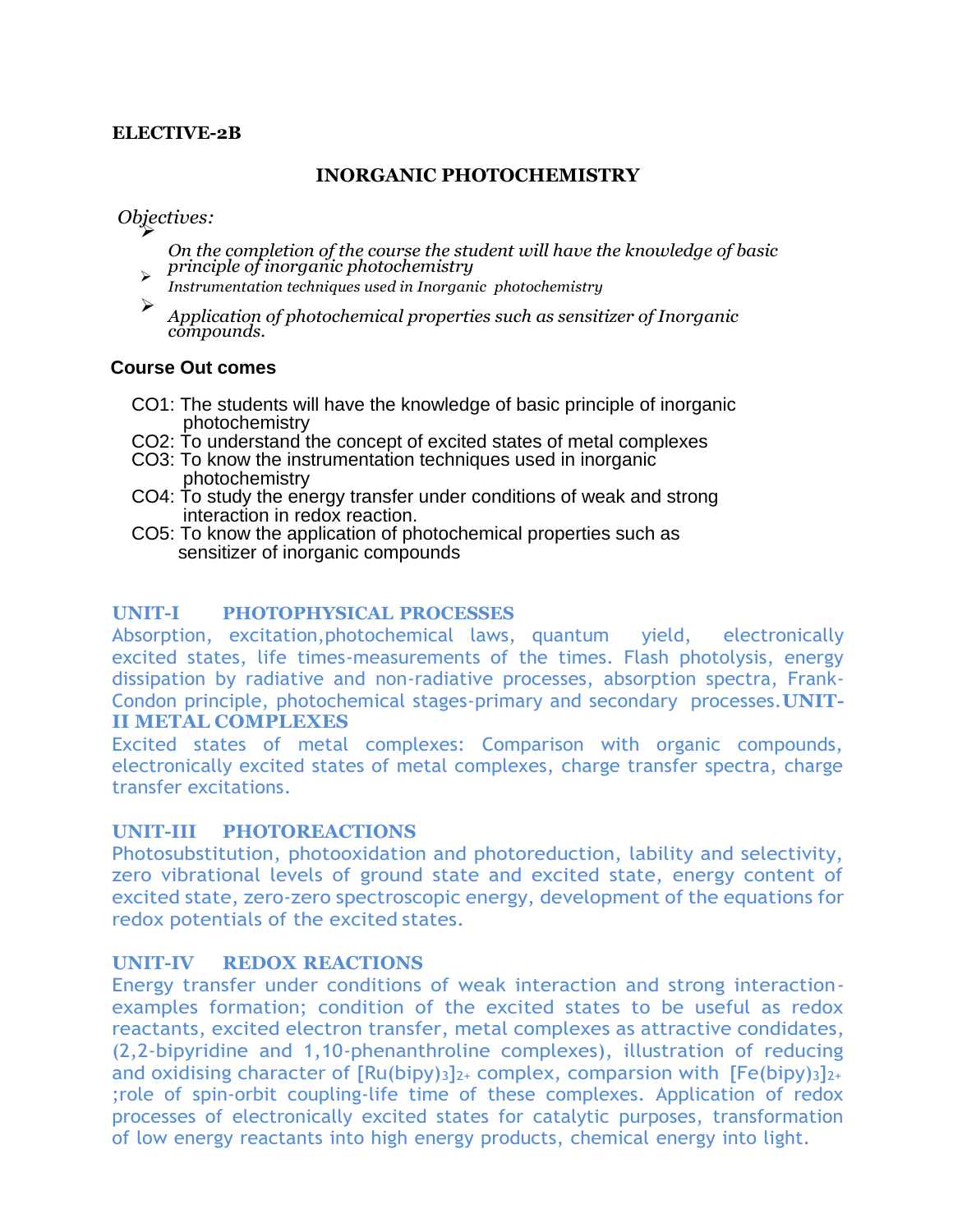## **UNIT-V APPLICATIONS**

Metal complex sensitizer, electron relay, metal colloid systems, semiconductor supported metal or oxide systems, water photolysis, nitrogen fixation and carbon dioxide reduction.

- 1. Concepts of Inorganic Photochemistry, A.W. Adamson and P.D. Fleischauer, Wiley.
- 2. Inorganic Photochemistry, J.Chem. Educ. vol. 60 No. 10, 1983.
- 3. Progress in Inorganic Chemistry, Vol. 30ed. S.J. Lippard. Wiley. Coordination Chem. Revs. 1981, vol. 39, 121, 1231, 1975, 14, 321,; 1990 97, 313.
- 4. Photochemistry of Coordination Compounds, V. Balzari and V. Carassiti, Academic Press. Elements of Inorganic Photochemistry, G.J. Ferraudi, Wiley.
- 5. S.Arunachalam, "Inorganic Photochemistry An Introduction to Photochemical andPhotophysical Aspects of Metal Complexes", Kala Publications, Tiruchirappalli, India, 2002.
- 6. D.M. Roundhill, "Photochemistry and photophysics of Metal complexes", Springer;Edition, 1994.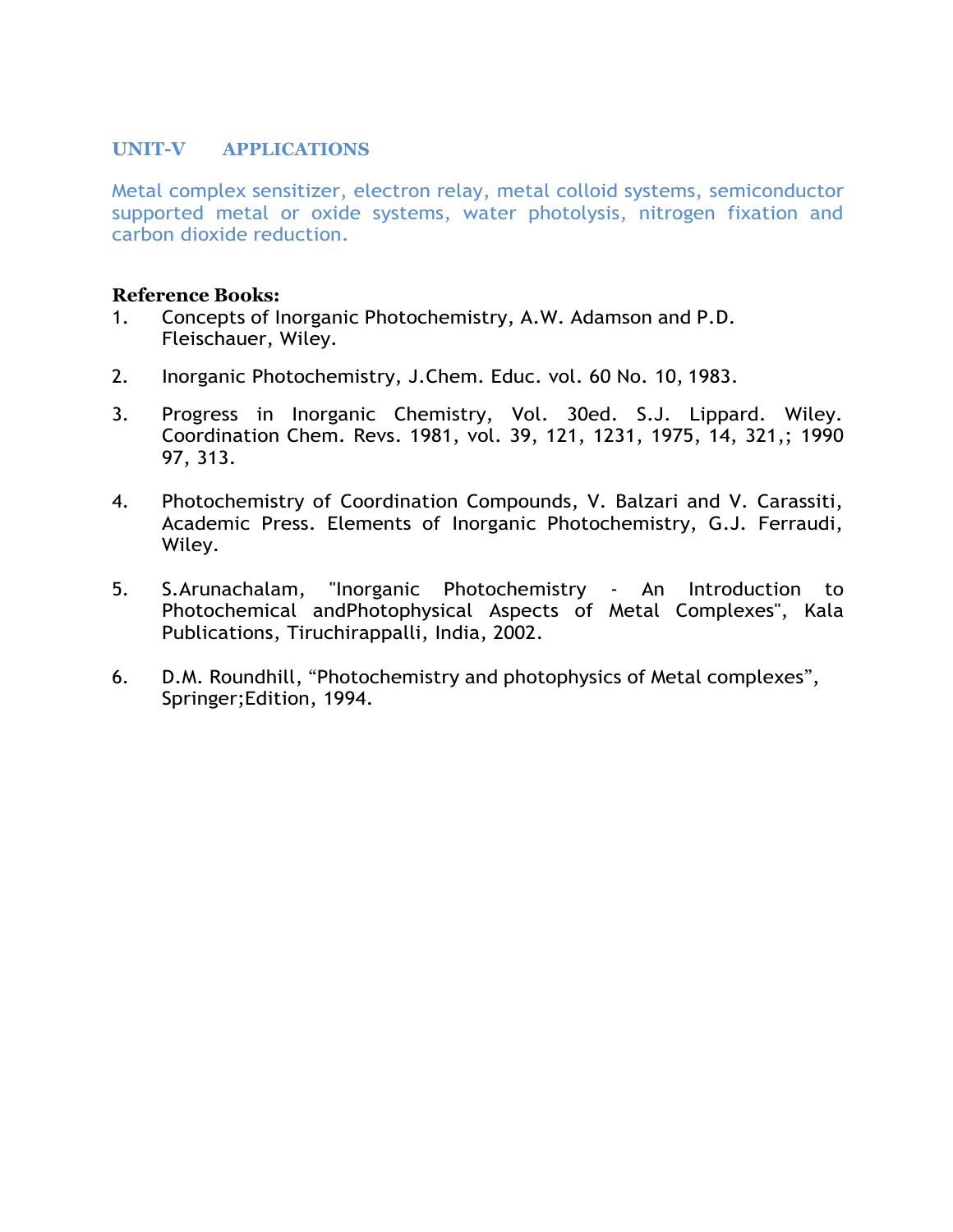## **MATERIALS CHEMISTRY**

## **ELECTIVE-2C**

## *Objective:*

➢ *On completion of this course the students will have the knowledge of Principle involves in preparative technique, mainly, used to synthesize useful materials Importance of some useful properties of solid materials.*

## **Course Out comes**

- CO1: To Understand the role of materials and their classification
- CO2: To know the preparative techniques of ceramic materials
- CO3: The students gain the knowledge in superconductor materials
- CO4: To study the functional organic materials of Fullerenes,ferroelectrics and organic superconductors
- CO5: To know the importance of some useful properties of solid materials

## **UNIT-I MATERIAL DESIGN**

Materials and their classification, Role of Chemistry in Material design. General methods of synthesis of inorganic materials–homogeneous nucleation and heterogeneous nucleation, growth of nuclei and factors of importance; synthesis of metallic, semiconductor and metal oxide nanoparticles.

## **UNIT-II PREPARATIVE TECHNIQUES**

Ceramic methods; chemical strategies, chemical vapour deposition-MOCVD; preparation of nanomaterials, Langmuir- Blodgett Films. Fabrication of ordered nanostructures . Composition and purity of materials.

## **UNIT-III SUPERCONDUCTORS**

Structural features of cuprate superconductors. 1-2-3 and 2-1-4 cuprates; structure. Normal state properties: anisotropy and temperature dependence of electrical resistance. Superconducting state: heat capacity, coherence length, relation between Tc and hole concentration in cuprates; mechanism of superconductivity in cuprates. Applications of high Tc-cuprates.

## **UNIT-IV FUNCTIONAL ORGANIC MATERIALS**

Conducting organics - charge transfer materials and conducting polymers. Organic superconductors. Fullerenes. Molecular ferromagnets and ferroelectrics. Liquid crystals: mesomorphic behaviour, optical properties of liquid crystals, display devices.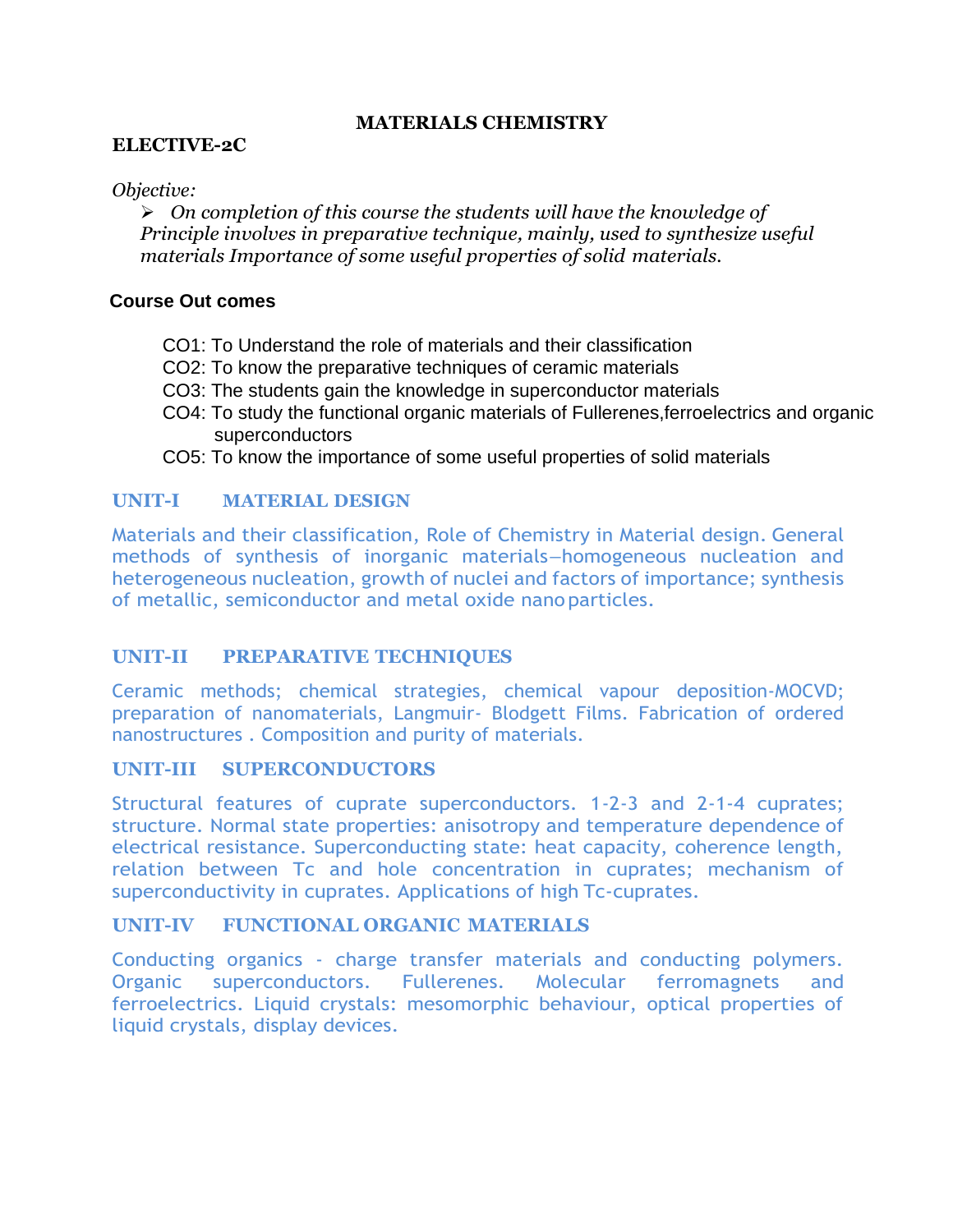## **UNIT-V NLO MATERIALS**

Second and third order non-linear effects; molecular rectifiers and frequency doublers; unimolecular electronic devices. Photochromic materials; optical data storage, memory and switches.

- 1. A.R. West, Solid State Chemistry and its Applications, (1984) John Wiley & Sons, Singapore.
- 2. T. V. Ramakrishnan and C.N.R. Rao, Superconductivity Today, (1992) Wiley. Eastern Ltd., New Delhi . N R. Rao and J. Gopalkrishnan, New Directions in Solid State Chemistry, (1997) Cambridge Univ. Press.
- 3. P. Ball, Designing the Molecular World: Chemistry at the Frontier, (1994) Princeton Univ. Press.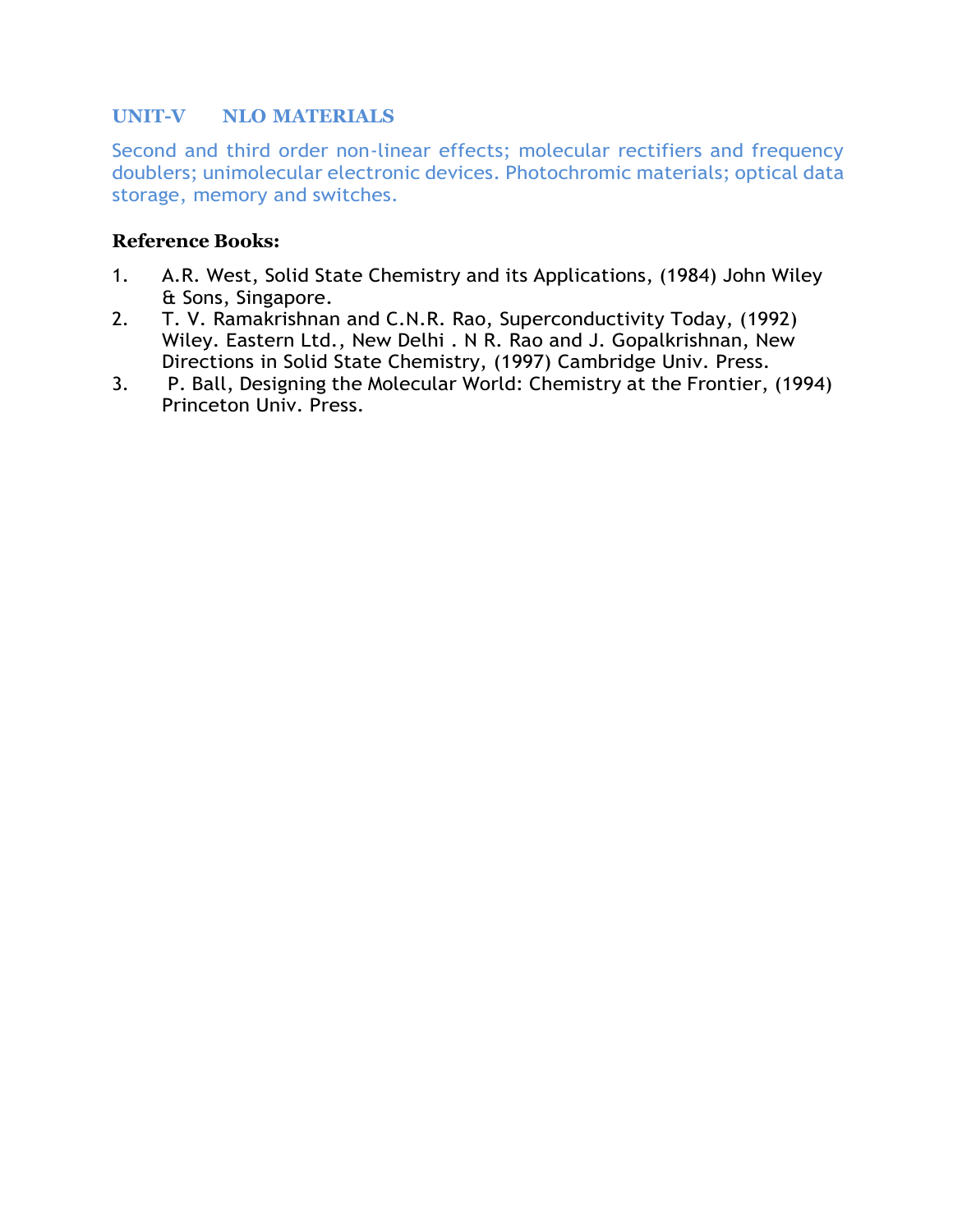#### **PRACTICAL-4**

## **ORGANIC CHEMISTRY PRACTICAL – II**

## **Course Objectives**

 $\triangleright$  To understand the purifications techniques

**Course Out come:**

- CO 1: Perform the ternary mixtures.
- CO2: Preparation of organic compounds, their purifications and run TLC.
- CO3: Determination of physical constant: Melting point, Boiling point.
- CO4: Different separation techniques.
- CO5: Extract, identify and characterize the compounds isolated from natural products

## **Any FOUR preparations from the following single stage preparations:**

- 1. Preparation of p-benzoquinone from hydroquinone
- 2. p-Nitrobenzoic acid from p-nitrotoluene
- 3. Acetyl salicylic acid from salicylic acid
- 4. Benzhydrol from benzophenone
- 5. Preparation of 2,5-di-t-butylhydroquinone
- 6. 1,2,3,4 Tetrahydrocarbazole from cyclohexanone
- 7. Preparation of dibenzylidene acetone
- 8. 2,3 Dimethylindole from phenyl hydrazine and 2 butanone

## **Any THREE preparations from the following involving two stages**

- 1. sym-Tribromo benzene from aniline.
- 2. Benzanilide from benzophenone
- 3. m-Nitro benzoic acid from methyl benzoate
- 4. 2,4.- Dinitrobenzoic acid from p-nitrotoluene
- 5. m-Nitro benzoic acid from benzaldehyde
- 6. Phthalide from phthalic anhydride
- 7. 2-Phenyl indole from phenyl hydrazine
- 8. 2, 4-dinitrophenyl hydrazine from p-nitrochlorobenzene

## **Any TWO exercises in the extraction of natural products**

Caffeine from tea leaves Lactose from milk Citric acid from lemon Piperine from black pepper

- 1. Arthur I. Vogel, "A Textbook of Practical Organic Chemistry", ELBS.
- 2. N.S. Gnanapragasam and B. Ramamoorthy, "Organic Chemistry Lab Manual" (2006), S. Visvanathan Printers & Publishers.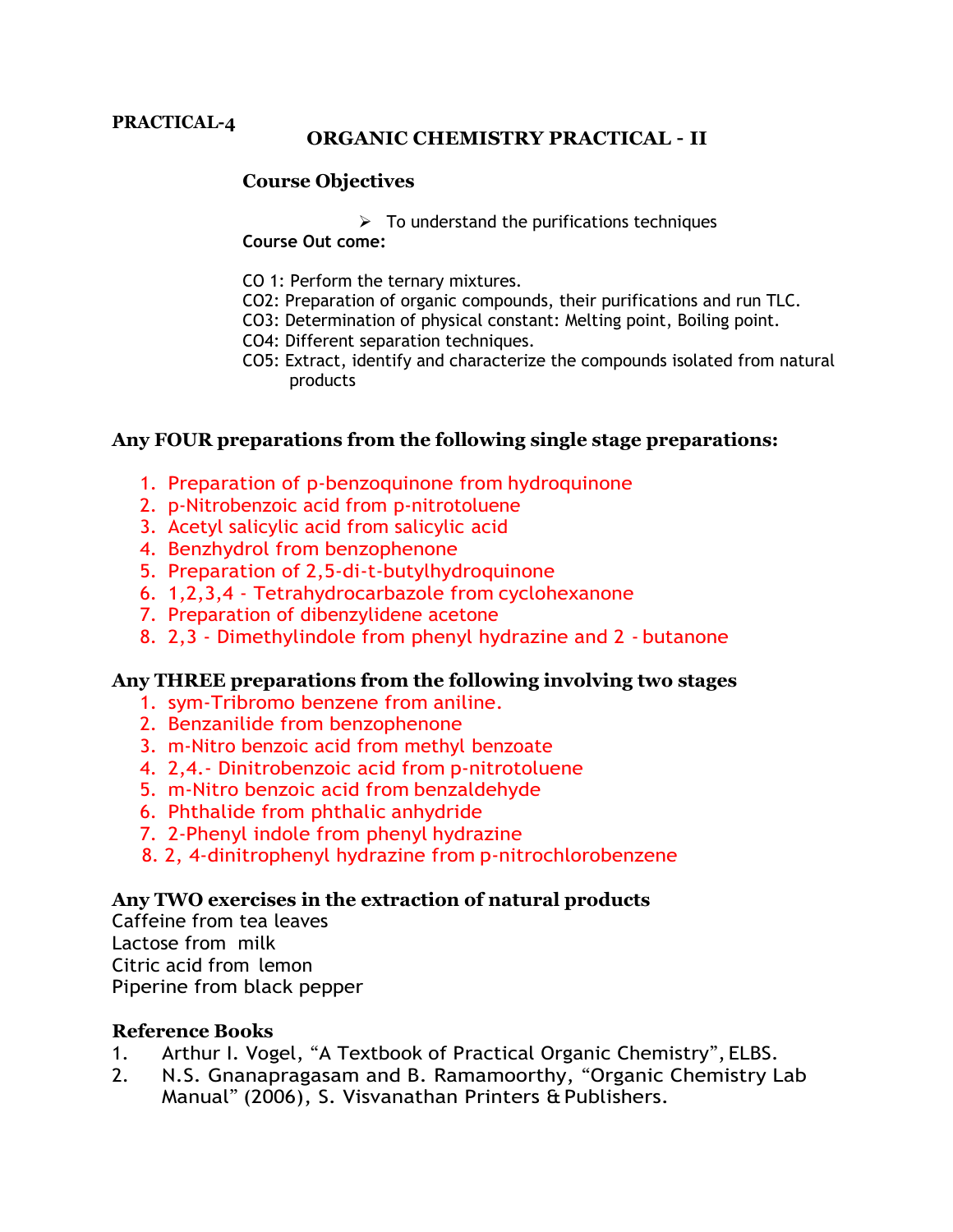## **PRACTICAL-5 INORGANIC CHEMISTRY PRACTICAL – II**

## **Course Objectives**

 $\triangleright$  To understand the anions and cations estimations techniques.

#### **Course Out come:**

CO 1: Identify various ions present in alloys.

CO2: Prepare and characterize various complexes and analyse the samples throughly.

CO3: Estimate the amount of ions by complexometric and gravimetric methods

CO4: To Know the Basic laws of Photochemistry.

CO5: Understand the concepts of various titrations of Complexometric methods.

## **Complexometric titrations**

Estimation of  $Ca_{2+}$ , Mg<sub>2+</sub>, Zn<sub>2+</sub> and Ni<sub>2+</sub> using EDTA Determination of Hardness of water

## **Preparation of the followings:**

Potassium tris (31xalate) aluminate (III) trihydrate Tris (thiourea) copper (I) chloride Potassium tris (oxalaato) chromate (III) trihydrate Sodium bis(thiosulphato) cuprate (I) Sodium hexanitrocobaltate (III) Chloropentammine cobalt (III) chloride Bis (acetylacetonato) copper (II) Hexamminenickel (II) chloride Bis (thiocyanato) pyridine manganese (II)

## **Colorimetric Analysis**

Photoelectric method: Estimation of iron(III), nickel(III) and manganese(VII).

## **Reference Book**

J.Mendham, R.C.Denney, J D Barnes, M. Thomas and B. Sivasankar, Vogel's text book of quantitative chemical analysis, Pearson Educaion Ltd., Indian subcontinent edition, 2009.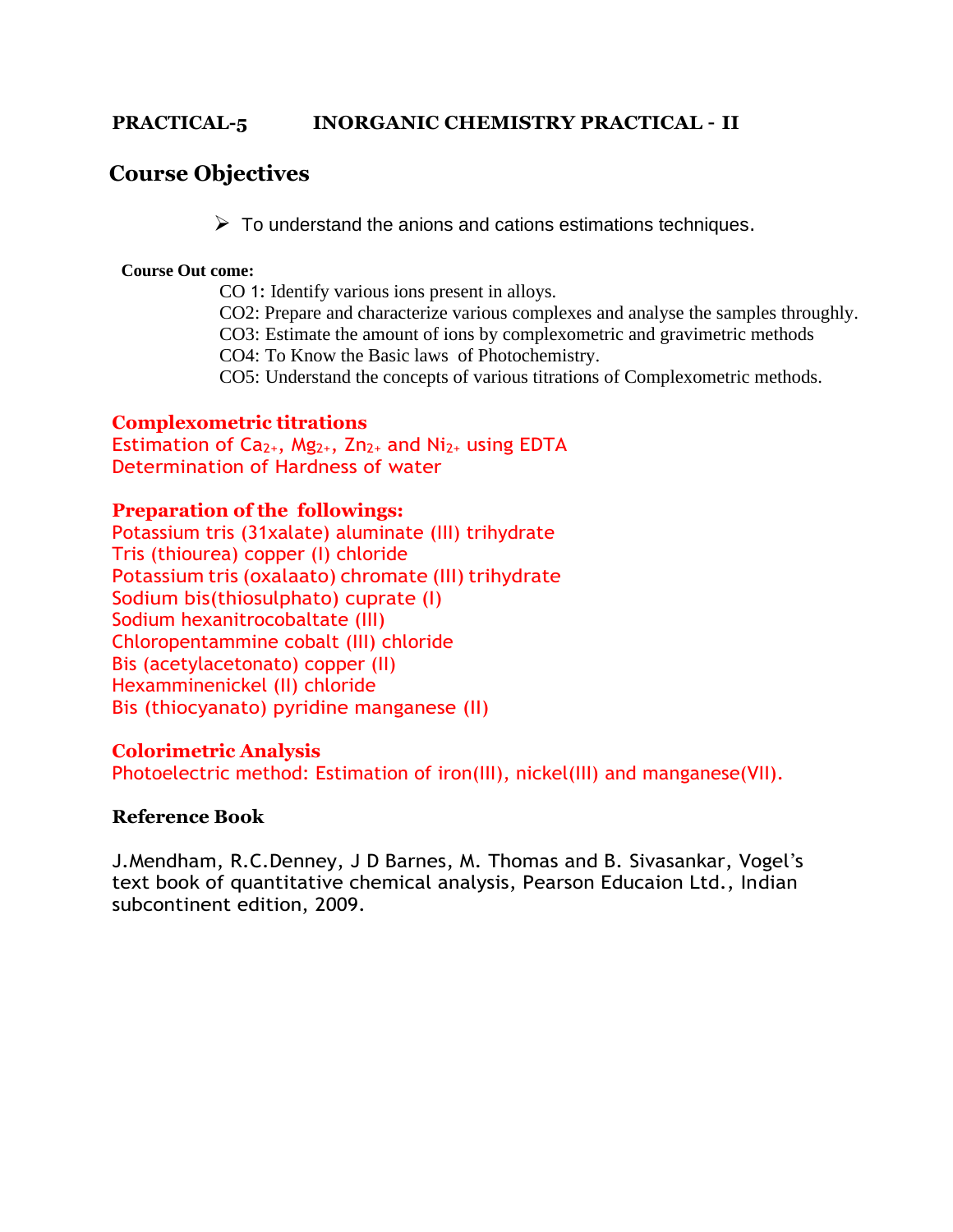## **PRACTICAL-6 PHYSICAL CHEMISTRY PRACTICAL – II Paper Code: TUCH27**

## **Course Objectives:**

 $\triangleright$  To understand the different techniques

## **Course Out come**

- CO 1: Determination of the equivalent conductancce of a wea acid at different concentrations and verify ostwls dilution law and calculate the dissociation constant f the acid.
- CO2: Determianation of equivalent conductane of a strong electrolyte and verification of Debye- Huckel onsagar equation.
- CO3: Verification of Ostwalss dilution law for a weak electrolyte.
- CO4: Determination of Pka values of weak acids and weak bases.
- CO5: Conductometric titrations of mixtures of two components. A. Acid Base tutrations. B. precipitation titrations.

## **Conductometric Titrations:**

1. Determination of the equivalent conductance of a weak acid at different concentrations and verify Ostwald's dilution law and calculate the dissociation constant of the acid.

2. Determination of equivalent conductance of a strong electrolyte at different concentrations and examine the validity of the Onsager's theory as limiting law at high dilutions.

3. Determination of equivalent conductance of a strong electrolyte and

verification of Debye - Huckel - Onsager Equation

- 4. Verification of Ostwald's Dilution law for a weak electrolyte.
- 5. Determination of PK<sub>a</sub> values of weak acids and weak bases.
- 6. Conductometric titrations of a mixture of acids (HCl, CH3COOH) and NaOH.
- 7. Conductometric titrations of mixtures of two components.
	- 1.Acid-Base titrations.
	- 2.Precipitation titrations.
	- 3.C. Displacement titrations.
- 8. Mixture of halides

- 1. B.P. Levitt (Ed.), Findlay's Practical Physical Chemistry, 9th edn., Longman, London,1985.
- 2. J.N.Gurtu and R.Kapoor, Advanced Experimental Chemistry, Vol.I, S.Chand & Co. Ltd., New Delhi, 1980.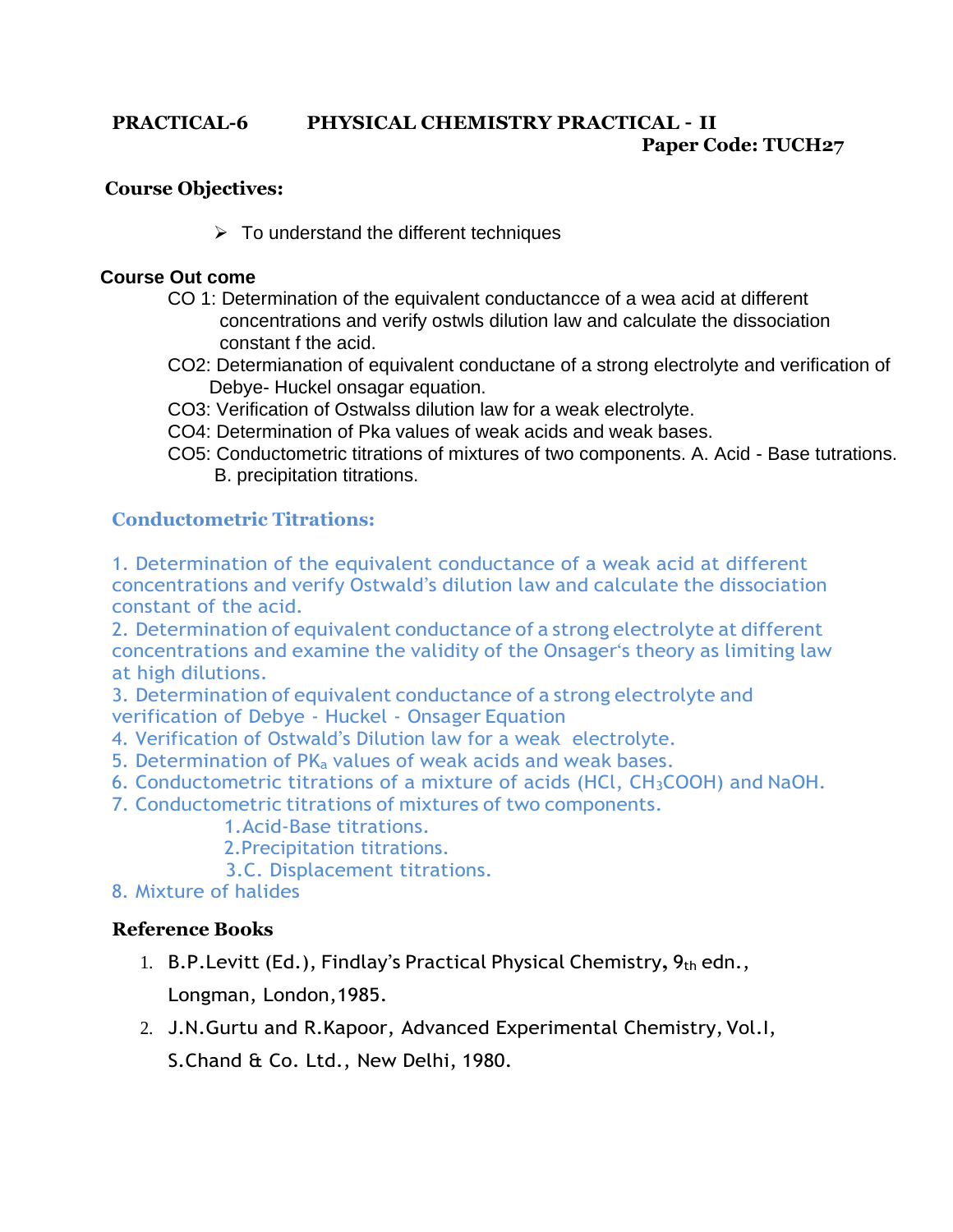## **SECOND YEAR: SEMESTER-III**

## **CORE-7 ORGANIC CHEMISTRY-III (Advanced Organic Chemistry)**

Objectives:

- 
- 
- 
- On successful completion of the course the students should have<br>Learnt the basic principles of organic spectroscopy<br>Learnt the structural analysis using spectral data<br>Learnt the basic principles of photochemistry and elect
- 

## **Course Out come**

- CO 1: On successful completion of the course the students should have learnt the basic principles of organic spectroscopy, calculate the number of molecular weight using Woodward - Fieser rules and functional group identification.
- CO2: On positive conclusion of the way the students should have well-read the basic principles of organic spectroscopy, calculate the number of proton and carbon present in the compound identification techniques also study in the unit.
- CO3: On active completion of the progress the students should have Learn the mass spectrum and fragmentations techniques also study in the unit.
- CO4: This unit explicates the plain theories of steroids hormones in organic synthesis. In calculation the students will advantage information on biosynthesis reaction mechanism.
- CO5: This paper explicates the plain theories of alkaloids hormones in organic synthesis. In calculation the students will advantage information on biosynthesis reaction mechanism.

## **UNIT-I UV & IR**

UV-Visible spectroscopy: Introduction- types of electronic transitions – chromophores and auxochromes – factors influencing positions and intensity of absorption bands, Woodward-Fieser rules for conjugated dienes, carbonyl compounds and enones, ultraviolet spectra of aromatic and heterocyclic compounds.

IR spectroscopy: Introduction- finger print region – Far IR region Applications of IR spectroscopy to identify alkane, alkene, alkyne, aromatic compounds, nitrile and aromatic residues, Identification of alcohols, ethers, phenols, amines and carbonyl compounds such as ketones, aldehydes, esters, amides, acids, conjugated carbonyls compounds and other functional groups- Effect of hydrogen bonding and effect of solvent on vibrational frequencies.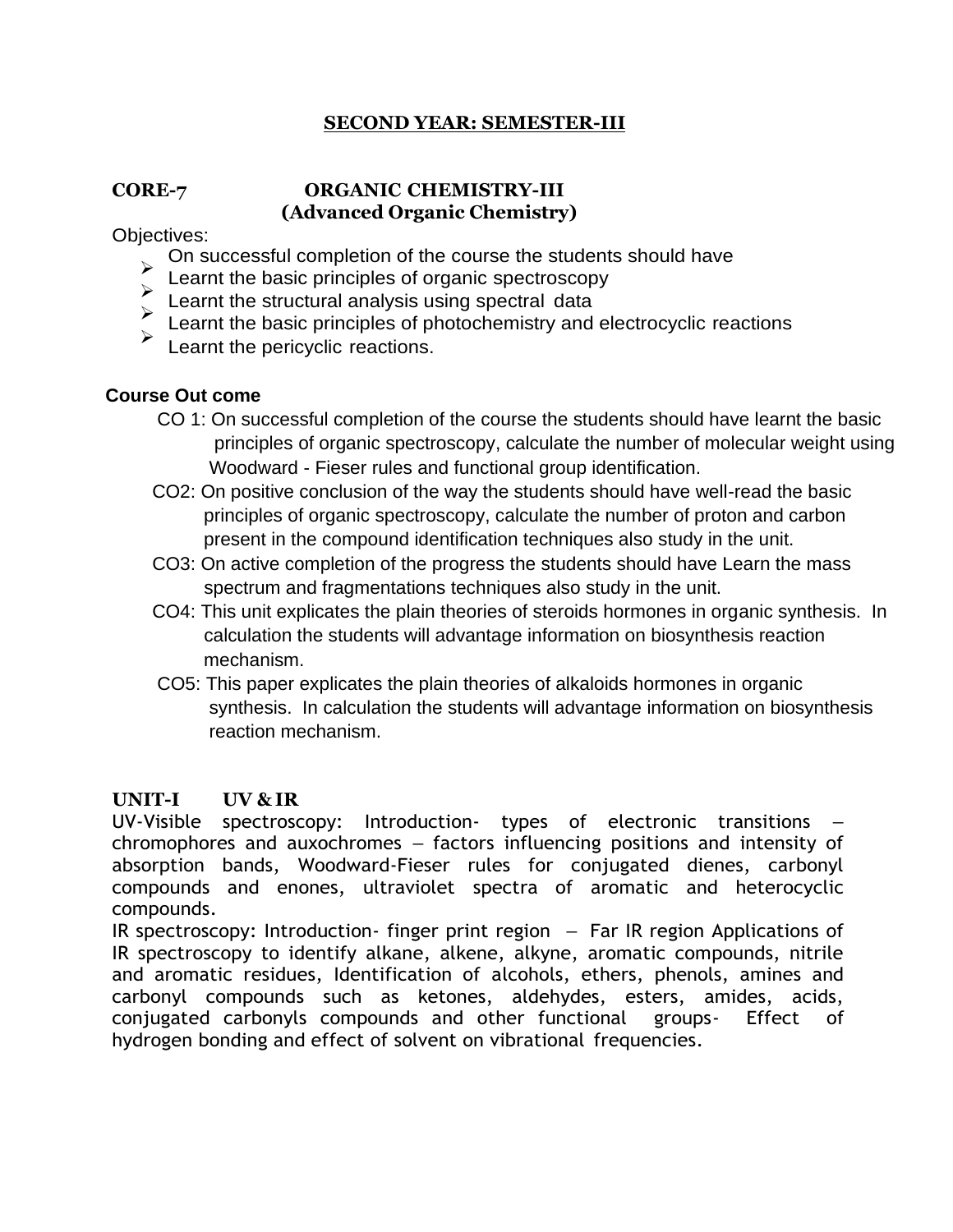## **UNIT-II NMR**

Introduction-Nuclear spin states- Nuclear Magnetic moments-Absorption of Energy-Resonance- Instrumentation: Continuous wave method, FT NMRchemical shift and its measurements, factors affecting the chemical shift including anisotropic effect-relaxation processes-spin-spin coupling-coupling constant –multiplicity-spin systems-NOE effects-1H NMR of simple aliphatic and aromatic compounds.

Principles of  $_{13}$ C NMR,- proton decoupled and off – resonance  $_{13}$ C NMR spectra  $-$  DEPT methods- factors affecting  $13C$  chemical shift  $-13C$  NMR spectra of simple organic molecules.

Problem solving (for molecules with a maximum number of C10).

## **UNIT-III MASS & PROBLEM SOLVING**

Introduction- Principles- Instrumentation-Ionization techniques such as Chemical ionization, Electron ionization, ESI, FD, FAB, MALDI. Applications of mass spectra to elucidate molecular formula and structure. Mc. Lafferty rearrangement-Nitrogen rule-Interpretation of fragmentation pattern of aliphatic alcohols, aldehydes, esters, ethers, hydrocarbons, carboxylic acids, amines, halogen compounds and simple aromatic compounds. Appearance and significance of isotopic peaks.Structural elucidation of simple organic molecules with the application of spectral techniques- Problems involving combination of spectral data.

## **UNIT-IV SYNTHETIC METHODOLOGY**

An introduction to synthons and synthetic equivalents, functional group interconversions, Planning and execution of multistep synthesis- overall yield calculation for multistep synthesis- synthesis of simple molecules. The importance of the order of events in organic synthesis, One group C-C disconnections – Alcohols and carbonyl compounds, regioselectivity, alkene synthesis, Olefination of carbonyl compounds, one group C-X and two group C-X disconnections, chemoselectivity, reversal of polaritiy, cyclization reactions, amine synthesis.

## **UNIT-V PHOTOCHEMISTRY AND PERICYCLIC REACTIONS**

Principles of photochemical reactions; Photochemical excitation – fate of the excited molecules – Joblonski diagram – study of photochemical reactions of ketone – photoreduction – photocyclo addition – Paterno – Buchi reaction – di pimethane and tri-pi methane rearrangement reaction. Pericyclic Analysis of electrocyclic, cyclo addition and sigmatropic reactions – correlation diagrams for butadiene – cyclobutene system, hexatriene systems. FMO and PMO approach, electrocyclic reactions, - conrotatory and dis rotatary motions, 4n, 4n+2 and allyl systems. Sigmatropic rearrangement, supra and antarafacial shifts of H Sigmatropic shifts involving carbon moieties, 3,3- and 5,5- sigmatropic rearrangement – Cope and Claisen rearrangement.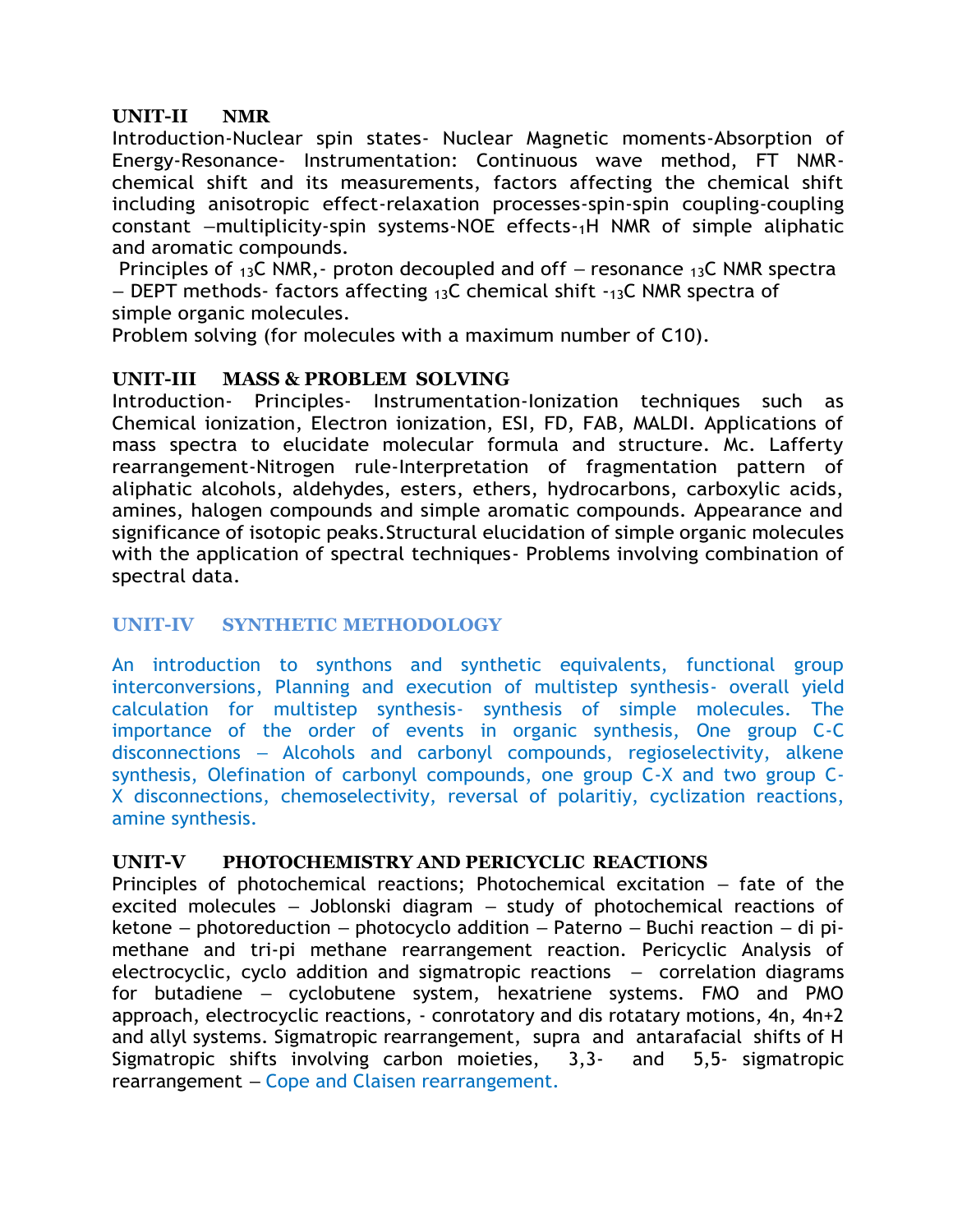- 1. I.L. Finar, Organic Chemistry, Vol.II, Fifth edn. First Indian reprint, Pearson Education Asia Pvt. Ltd. 2000
- 2. P.S. Kalsi, Spectroscopy of Organic Compounds, Wiley Eastern Ltd. Madras, 1995.
- 3. Joseph [Lambert,](http://www.pearsoned.co.uk/bookshop/Results.asp?iCurPage=1&Type=1&Author=Joseph%2BLambert&Download=1&SearchTerm=Joseph%2BLambert) Scott [Gronert,](http://www.pearsoned.co.uk/bookshop/Results.asp?iCurPage=1&Type=1&Author=Joseph%2BLambert&Download=1&SearchTerm=Joseph%2BLambert) Herbert [Shurvell,](http://www.pearsoned.co.uk/bookshop/Results.asp?iCurPage=1&Type=1&Author=%2BHerbert%2BShurvell&Download=1&SearchTerm=%2BHerbert%2BShurvell) David [Lightner,](http://www.pearsoned.co.uk/bookshop/Results.asp?iCurPage=1&Type=1&Author=%2BHerbert%2BShurvell&Download=1&SearchTerm=%2BHerbert%2BShurvell) [Robert](http://www.pearsoned.co.uk/bookshop/Results.asp?iCurPage=1&Type=1&Author=%2BRobert%2BGraham%2BCooks&Download=1&SearchTerm=%2BRobert%2BGraham%2BCooks) [Graham Cooks, Organic Structural Spectroscopy: Pearson New](http://www.pearsoned.co.uk/bookshop/Results.asp?iCurPage=1&Type=1&Author=%2BRobert%2BGraham%2BCooks&Download=1&SearchTerm=%2BRobert%2BGraham%2BCooks) [International Edition, 2](http://www.pearsoned.co.uk/bookshop/detail.asp?item=100000000562969)<sub>nd</sub> Edition, 2013.
- 4. William Kemp, NMR in Chemistry, Mac Millan, 1986.
- 5. R.O.C. Norman, Principles of Organic Synthesis, Second edn., Chapman and Hall, 1993.
- 6. R.K. Mackie, D. M.Smith and R.A. Aatkin, Guide Book to Organic Synthesis, 2<sub>nd</sub> edn. Longman Scientific and Technical, London, 1990
- 7. S.Warren, Designing Organic Synthesis A Programmed Introduction to Synthon Approach, Wiley, NY, 1978
- 8. R.O.C. Norman, Principles of Organic Synthesis, II Edn., Chapman and Hall, 1993.
- 9. Jaya singh and Jagadhamba singh, Photochemistry and Pericyclic reactions, New Age international Publishers, New Delhi, 2010.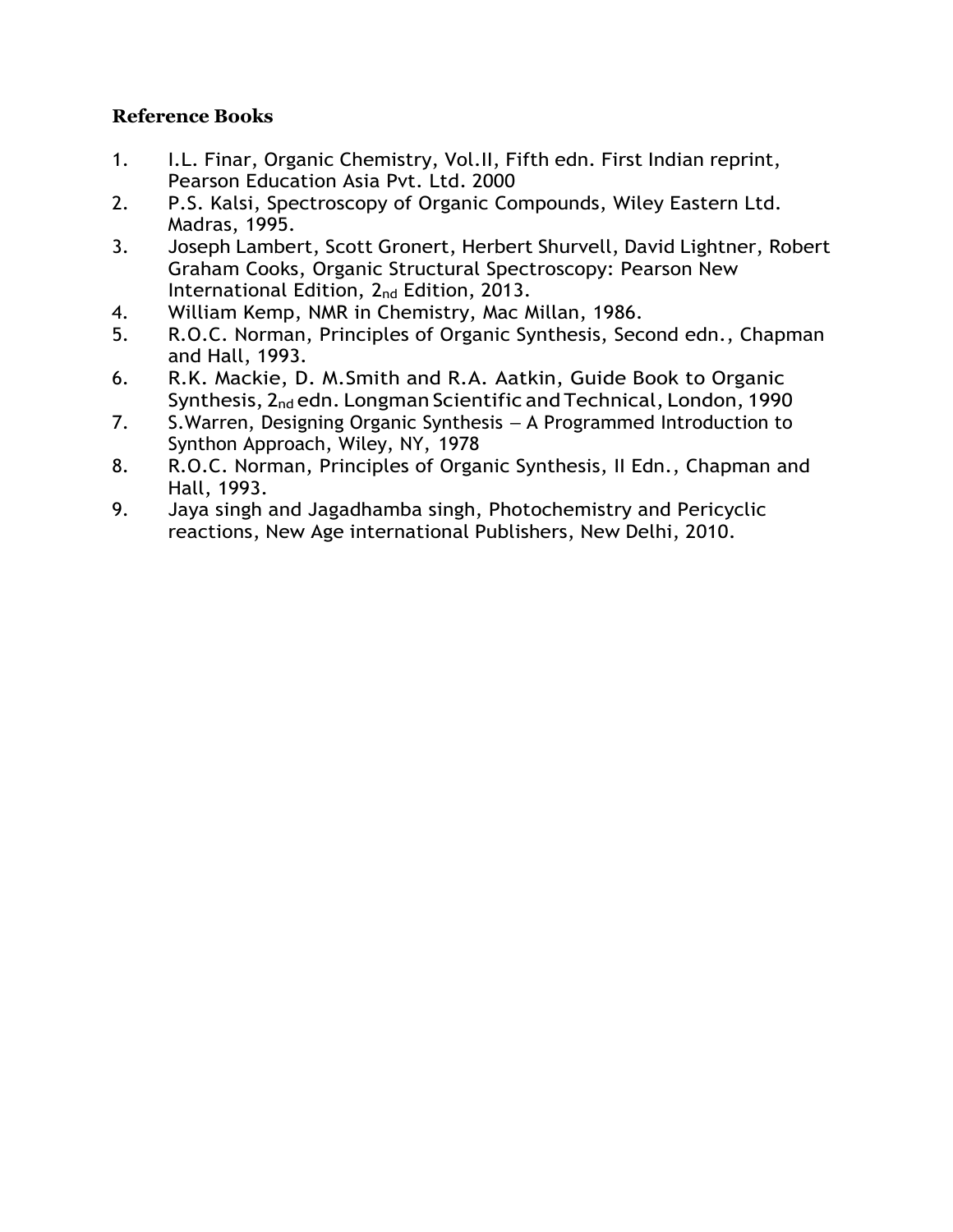#### **CORE-8 INORGANIC CHEMISTRY–III**

#### **(Solid state, Bioinorganic and Nuclear Chemistry)**

*Objectives:*

After completion of the course the students will have the knowledge of

*Basic concepts describing structure of solids, Theories involves in diffraction by solids and properties of solids.* ➢

*Basis of nuclear moments and types of nuclear reactions*

#### **Course Out come**

- CO 1: Know the Basic concepts of Solid State of Matter.
- CO2: Know the theroies of Semiconductor,Insulatorand super conductors of Solids.
- CO3: Understand the Concept of metal clusters in Coordination Compounds.
- CO4: Acquire the fundamental knowledge in Nuclear Chemistry
- CO5: Know the Working of Nuclear reaction in Nuclear Chemistry.

#### **UNIT-I BASIC CONCEPTS IN SOLID STATE**

Lattice, unit cell, crystal systems and Bravais lattices-Miller indices and labelling of planes –symmetry properties –crystallographic point groups and space groups –fundamentals of X-ray diffraction- Laue equation and Brag's lawpowder and single crystal X-ray diffraction-Scherrer formula-systematic absences, reciprocal lattice-structure factor and intensity- electron density maps- electron and neutron diffraction.

#### **UNIT-II INORGANIC SOLIDS**

Structures of rock salt –cesium chloride-wurtzite –zinc blende –rutile –fluroite – antifluorite-diamond and graphite –spinel –normal and inverse spinels and perovskite –lattice energy of ionic crystals –Madelung constant-Born-Haber cycle and its applications. Defects- types of defects-non – stochiometry – point defects in solids – Schottky and Frenkel defects- colour centers – linear defects –dislocations – effects due to dislocations- Metallic state – free electron and band theories- insulator, semiconductor, -intrinsic and extrinsic semi conductors- Types of magnetic behaviours of solids.

#### **UNIT-III BIO-INORGANIC CHEMISTRY**

Transport proteins-Oxygen carriers-metalloenzymes, carboxy peptidase, carbonic anhydrase, redox process, iron-sulphur proteins, chlorophyll- salient features of the photo synthetic process- vitamin B12-the role of sodium, potassium, calcium, zinc and copper-sodium-potassium pumps- fixation of nitrogen, nitrogen cycle.

## **UNIT-IV NUCLEAR CHEMISTRY-1**

Nuclear properties: Nuclear spin and moments, origin of nuclear forces, salient features of the liquid drop and the shell models of the nucleus. Models of Radioactive Decay: Orbital electron capture: nuclear isomerism, internal conversion, detection and determination of activity by cloud chamber, nuclear emulsion, bubble chamber, G.M., Scintillation and Cherenkov counters. Nuclear Reactions: Types, reactions, cross section, Q-value, threshold energy, compound nucleus theory: high energy nuclear reactions, nuclear fission and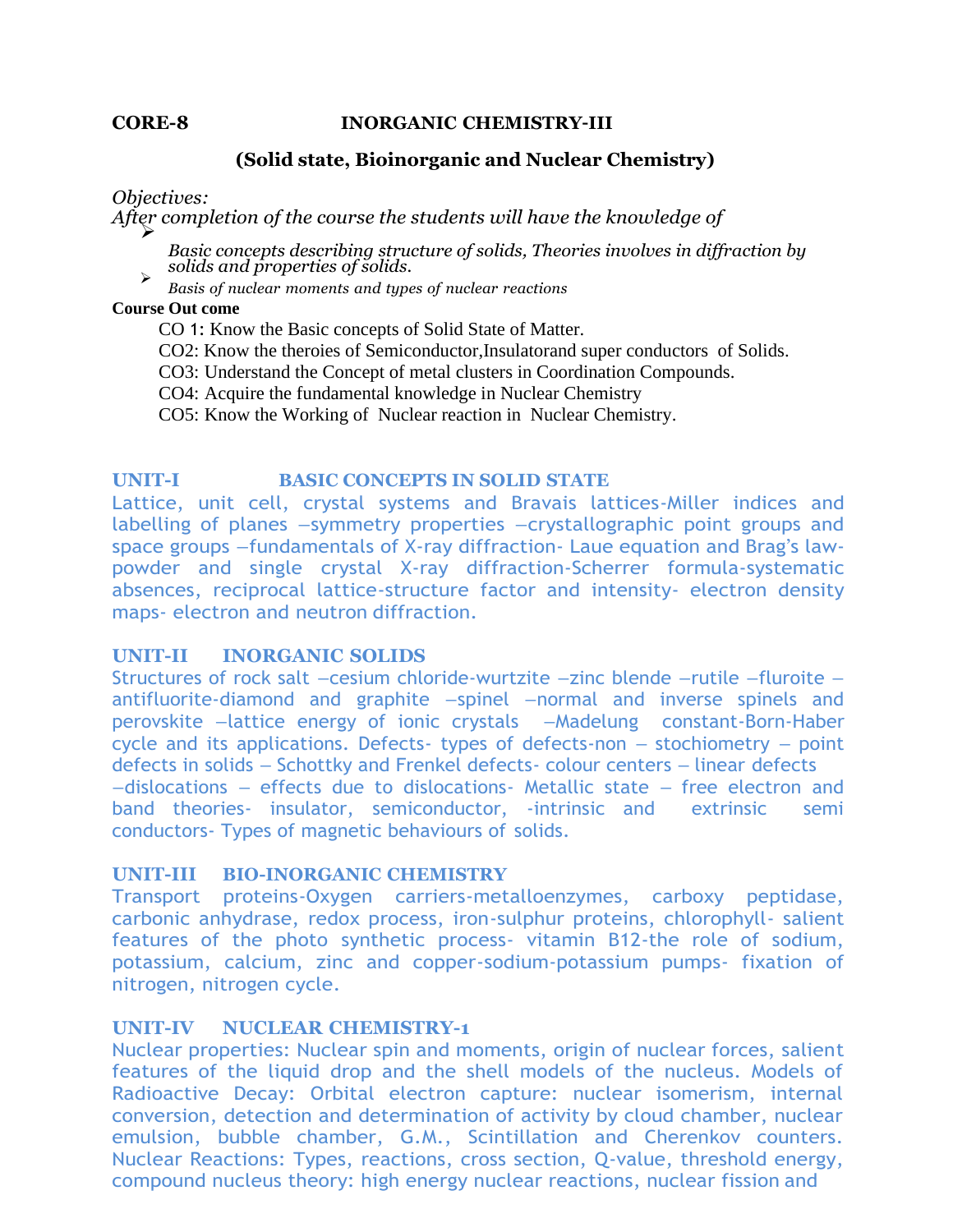fusion reactions as energy sources; direct reactions; photonuclear and thermo nuclear reactions.

## **UNIT-V NUCLEAR CHEMISTRY-2**

Stellar energy: synthesis of elements, hydrogen burning, carbon burning, Nuclear Reactors: fast breeder reactors, particle accelerators, linear accelerators, cyclotron and synchrotron.

Radio Analytical Methods: Isotope dilution analysis, Radiometric Titrations, Radio 36mmune assay, Neutron activation analysis.

- 1. West, A. R. Solid State Chemistry and its Applications, John Wiley & Sons: New York, 1989
- 2. L.V.Azaroff Introduction to solids, John Wiley.
- 3. W.E.Addision structural principles of Inorganic Chemistry, Longman, 1961.
- 4. N.B.Hannay Solid state chemistry, Prentice Hall, New Delhi, 1976.
- 5. R.A.Alberty and Silby Solid state chemistry.
- 6. S.Glasstone Source book on atomic energy, Von Nostrand Co., 1969.
- 7. G.Friedlander, J.W.Kennedy, Nuclear and Radiochemistry, John Wiley and sons, 1981.
- 8. H.J.Arnikar Essentials of Nuclear chemistry, Wiley Easter Co.,  $4<sub>th</sub>$ edition, 1995.
- 9. S. J. Lippard and J. M. Berg, Principles of Bioinorganic Chemistry, Panima Publishing Company, New Delhi, 1997.
- 10. W. Kaim and B. Schewederski, Bioinorganic Chemistry: Inorganic Elements in the Chemistry of Life , John Wiley & Sons, New York,USA.
- 11. C. N. R. Rao and J.Gopalakrishnan, New Directions in Solid State Chemistry.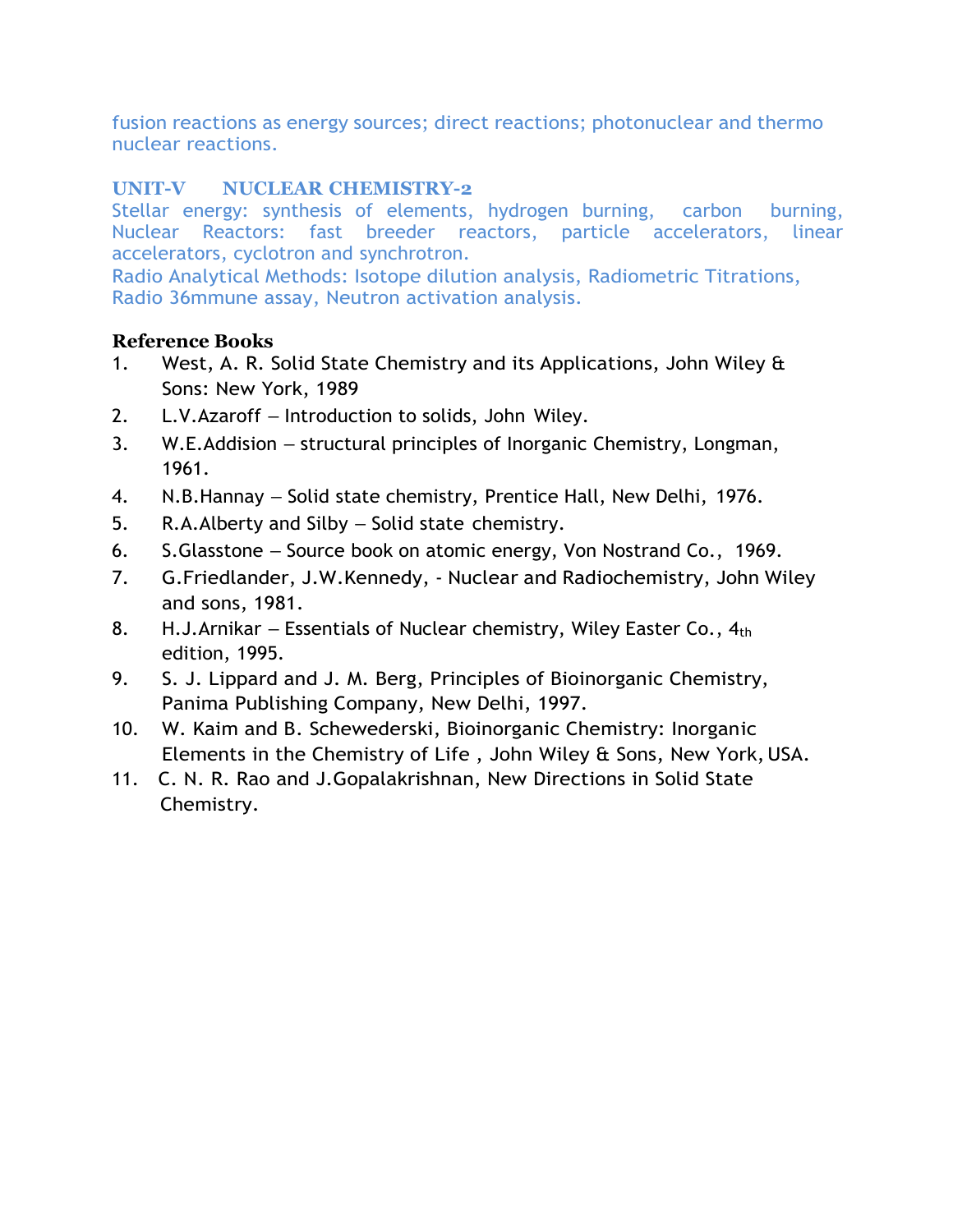#### **CORE-9 PHYSICAL CHEMISTRY-III**

## **(Electrochemistry and Spectroscopy)**

## **Objectives:**

*After this course the student should be able*

- ➢ *To understand the behavior of electrolytes in solution.*
- ➢ *To know the structure of the electrode surface.To differentiate electrode kinetics from other types kinetic studies.To make the students knowledgeable in nuclear chemistry.*
- ➢ *To learn the applications of spectroscopy for the study and structural 37lucidate ion of molecules.*
- ➢ *To apply the principles of mass, UV-Visible, IR, NMR, ESR, Photo electron*  ➢ •*spectroscopy.*
- ➢ *To know the application of spectroscopy to study the structure of molecules.*

## *Course Out come*

 *CO 1: The behavior of electrolytes in solution CO2: The structure of the electrode surface CO3: Tifferenctiate electrode kinetics from others types kinetic studies CO4: the application of spectroscopy for the study and structural elucidate ion of molecules. CO5: principles of mass, UV, IR, NMR, ESR, photo electronspectroscopy.*

## **UNIT-I ELECTROCHEMISTRY-I**

Kohlrausch law and its applications-Debye-Huckel-Onsagar equation-Derivation-validity of DHO equation-deviation of DHO equation-conductance of high field and high frequency-Electro kinetic phenomena-Electro capillary phenomenon-Lipmann's equation-Zeta potential and its applications. Introduction to electrical double layer-Evidences for electrical double layer. Structure of electrified interface-Helmholtz-Perrin, Guoy-Chapmann and Stern models of electrical double layer.

## **UNIT–II ELECTROCHEMISTRY-II**

Overpotential-Elementary electron electrode process. Butler-Volmer equation-Exchange current density and symmetry factor-Experimental determinations-Electrode rectification. Nernst equation as a special case of Butler-Volmer equation–Reaction resistance-Polarisable & non-polarisable electrodes-Low and high field approximations-Tafel equations. Corrosion and its prevention. Fuel cells-Classification-Chemistry of fuel cells-detailed description-ion-selective electrodes.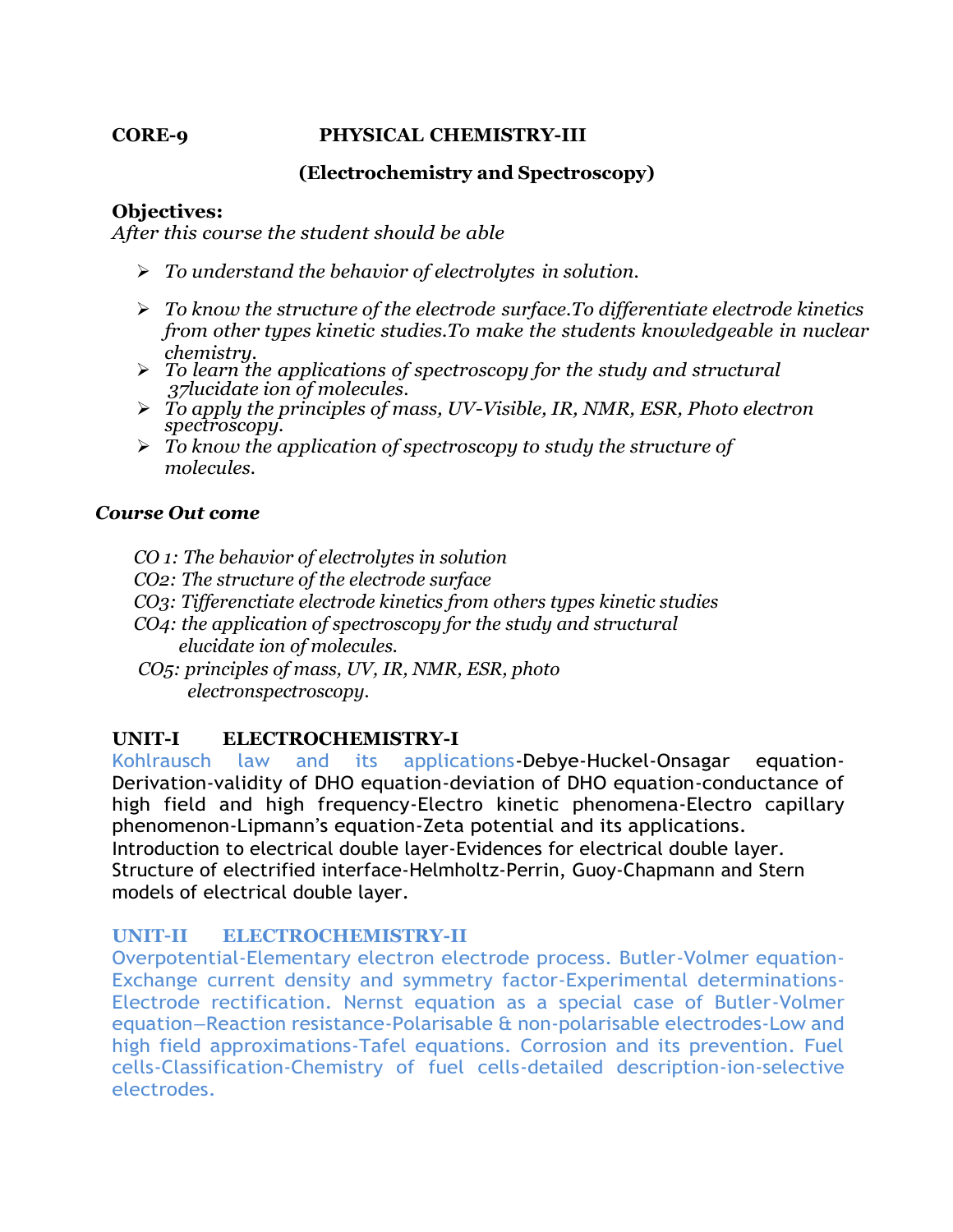## **UNIT-III PHASE RULE AND SPECTROSCOPY-I**

Phase equilibria-Gibb's phase rule-Condensed systems-Application to three component systems-Graphical representation-Systems of three liquids-System consisting of two salts and water-Perihydric and cryohydric systems.

Classification of molecules-Rigid rotor model-Effect of isotopic substitution on the transition frequencies-Non-rigid rotor-Applications-Vibrational energies of diatomic molecules-zero point energy-force constant and bond strengthsanharmonicity-vibration-rotaional spectroscopy-P,Q,R branches-Vibration of poly atomic molecules-overtones-hot bands-far-IR region-Fermi-resonance.

## **UNIT-IV SPECTROSCOPY-II**

Classical and quantum theories of Raman effect-Stokes' and anti-Stokes' lines-Raman selection rules.

Rotational Raman spectra- linear molecules, symmetric top and spherical top molecules; Vibrational Raman spectra-symmetry and Raman active vibrations, rule of mutual exclusion; Rotation-Vibration Raman spectra of diatomic molecules. Resonance Raman spectroscopy-Coherent anti-Stokes Raman Spectrosocpy (CARS)-Applications.

## **UNIT-V PHOTOCHEMISTRY**

Franck-Condon principle-Jablonskii diagram-primary and secondary processes-Flourescence and phosphorescence-Quantum yield-Chemical actionometry-Photosensitization, chemiluminescence-kinetics of unimolecular photophysical processes-Kinetics of photochemical processes-H<sup>2</sup> and Cl<sup>2</sup> reaction-Excimers and Exciplexes. Mechanism of fluorescence quenching- Stern-Volmer equation and its applications.Photo-Voltaic cells-Photo-assisted electrolysis of water-Aspects of solar energy conversion.

- 1. J.O.M. Bokris and A. K. N. Reddy, Electrochemistry, Vol. 1 and 2, Plenum, New York.
- 2. S. Glasstone, Introduction to Electrochemistry, Affiliated East West Press, New Delhi.
- 3. D.R.Crow, Principles and Applications to Electrochemistry, Chapman and Hall (1991).
- 4. H.Reiger, Electrochemistry, Prentice-Hall International Inc, New York (2012).
- 5. R. Chang Basic principles of spectroscopy, McGraw Hill, New Delhi.
- 6. C.N. Banwell and E.N. McCash Fundamentals of Molecular spectroscopy,  $5<sub>th</sub>$  Edition, Tata McGraw Hill, New Delhi, 2006.
- 7. G.M. Barrow, Introduction to Molecular Spectroscopy, Mc Graw Hill, New York, 2007.
- 8. N.J.Turro, Modern Molecular Photochemistry, Benjamin, Cumming, Menlo Park, California.
- 9. K.K.Rohatgi, Mukherjee, Fundamentals of Photochemistry, New Age International Pvt. Ltd, Chennai, 2009.
- 10. R.P.Wayne, Photochemistry, Butterworths, London.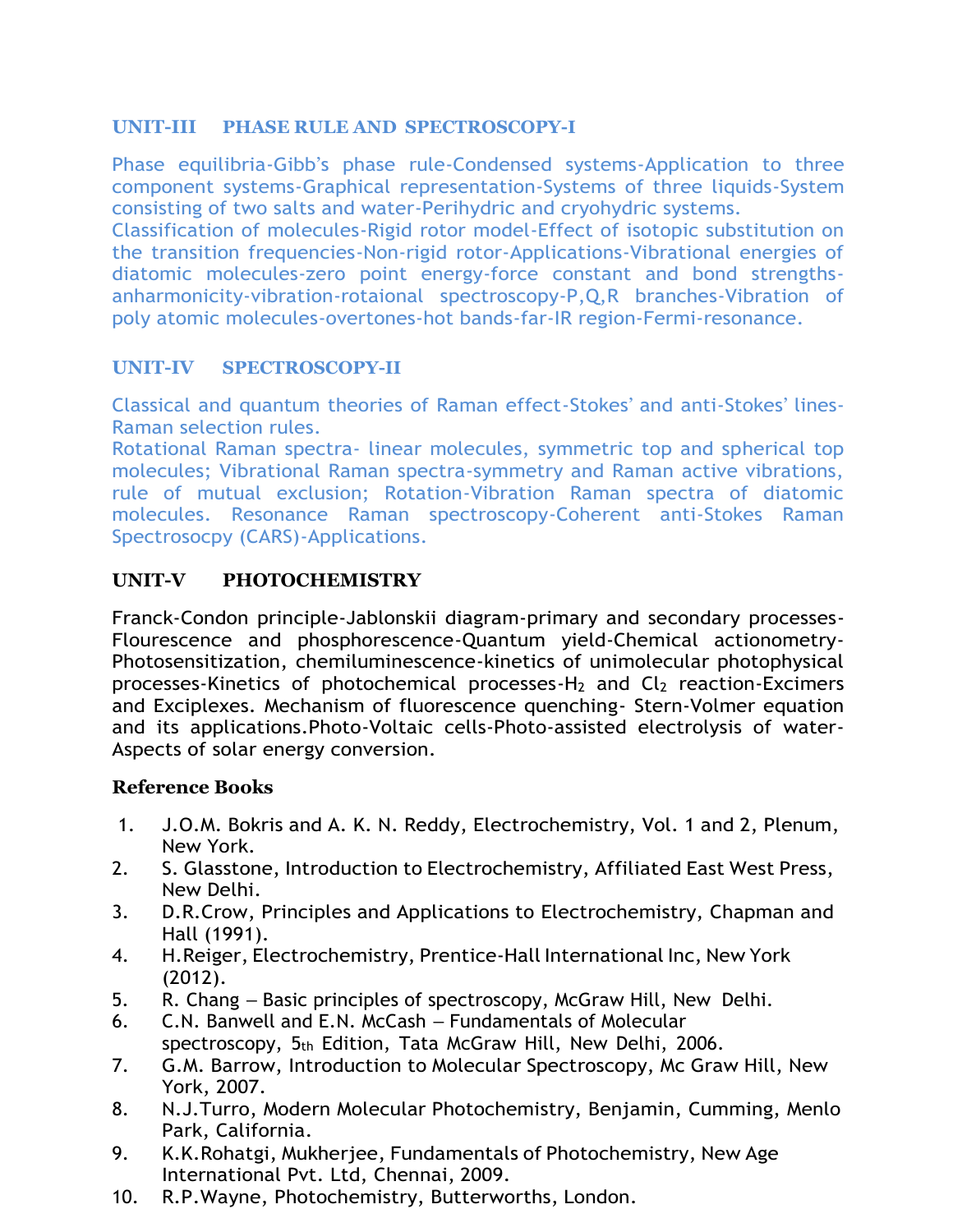## **ELECTIVE-3A GREEN AND SUSTAINABLE CHEMISTRY**

*Objectives:*

*After this course the student should be able*

- *To understand the advantages and importance of green chemistry.*
- *To look for green chemistry strategies for designing the chemical synthesis.*
- *To know the solvent free synthesis using MWI.*
- *To make the students knowledgeable in solar energy conversion.*

## **Course Out come**

- CO 1: To understand the advantages and importyance of green chemistry.
- CO2: To look for green chemistry strategies for designing the chemical synthesis.
- CO3: To make the students knowledgable in solar energy conversion.
- CO4: To understand the basics of water chemistry.
- CO5: To understand the importance of polymers in industries.

## **UNIT-I GREEN CHEMISTRY**

Introduction: Prospects and future of Green Chemistry, Twelve guiding principles of green chemistry. Concept of atom economy. Green starting materials, Green reagents, Green solvents and reaction conditions, Green synthesis- Real world cases (Traditional Vs. Green processes) Synthesis of Ibuprofen, Adipic acid. Biomimetic, multifunctional reagents; Combinatorial green chemistry; Non-covalent derivatization.

## **UNIT-II GREEN TECHNOLOGIES**

*Green Solvents:* Enhancement of selectivity, efficiency, and industrial applicability-Ionic liquids-Supercritical fluids-Solvent free neat reactions in liquid phase-Flourous phase reactions

*Green Catalysis:* Heterogeneous catalysis: Use of zeolites, silica, alumina, clay, polymers, cyclodextrins, and biocatalysts.

## **UNIT-III MICROWAVE AND ULTRASOUND MEDIATED ORGANIC SYNTHESIS**

Microwave assisted reactions, Microwave activation – advantage of microwave exposure – specific effects of microwave – Neat reactions – solid supported reactions \_ Functional group transformations – condensation reactions – oxidation – reduction reactions – multi-component reactions.

Ultrasound assisted reactions, ultrasound for waste water treatment, cleaning and organic synthesis– oxidation– reduction reactions.

## **UNIT-IV IONIC LIQUIDS AND PTC**

Introduction – synthesis of ionic liquids – physical properties – applications in alkylation – hydroformylations– epoxidations – synthesis of ethers – Friedelcraft reactions – Diels-Alder reactions – Knoevengal condensations – Wittig reactions – Phase transfer catalyst - Synthesis – applications.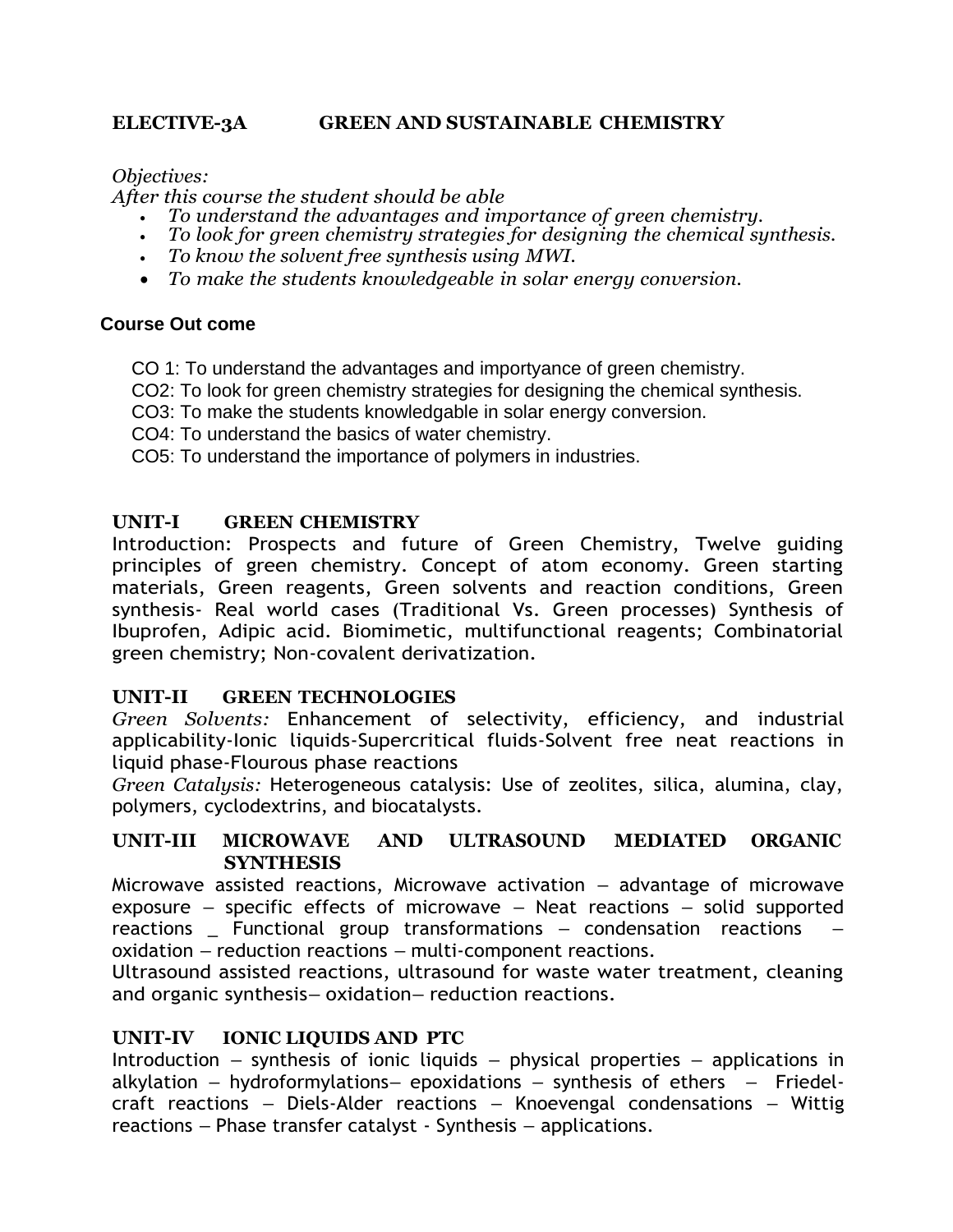## **UNIT-V NEW ENERGY SOURCES FOR NEW CENTURY**

Renewable energy sources-Introduction to solar energy- Biomass conversion-Sea wave energy-tidal energy-geo-thermal energy-wind energy-nuclear fusion energy. Splitting of water-hydrogen from sunlight-hydrogeneconomy.

Fuel cells-batteries-photovoltaic cells. Nuclear energy-Nuclear fission and fusion-Production of electricity by nuclear reactor-radioactivity and hazards of radioactivity-living with nuclear power-Management of radioactive waste.

- 1. Environmental Pollution, A.K. De
- 2. Mike Lancaster , Green Chemistry and Introductory text, II Edition
- 3. P.T.Anastas and J.C Warner,Green Chemistry theory and Practice, Oxford University press, Oxford (1988).
- 4. V.K. Ahluwalia, Methods and Reagents of Green Chemistry: An Introduction by Green Chemistry, Ane Books India, 2006.
- 5. Green Chemistry Environment friendly alternatives- edited by Rashmi Sanghi & M. M. Srivastava, Narora Publishing House, (2003).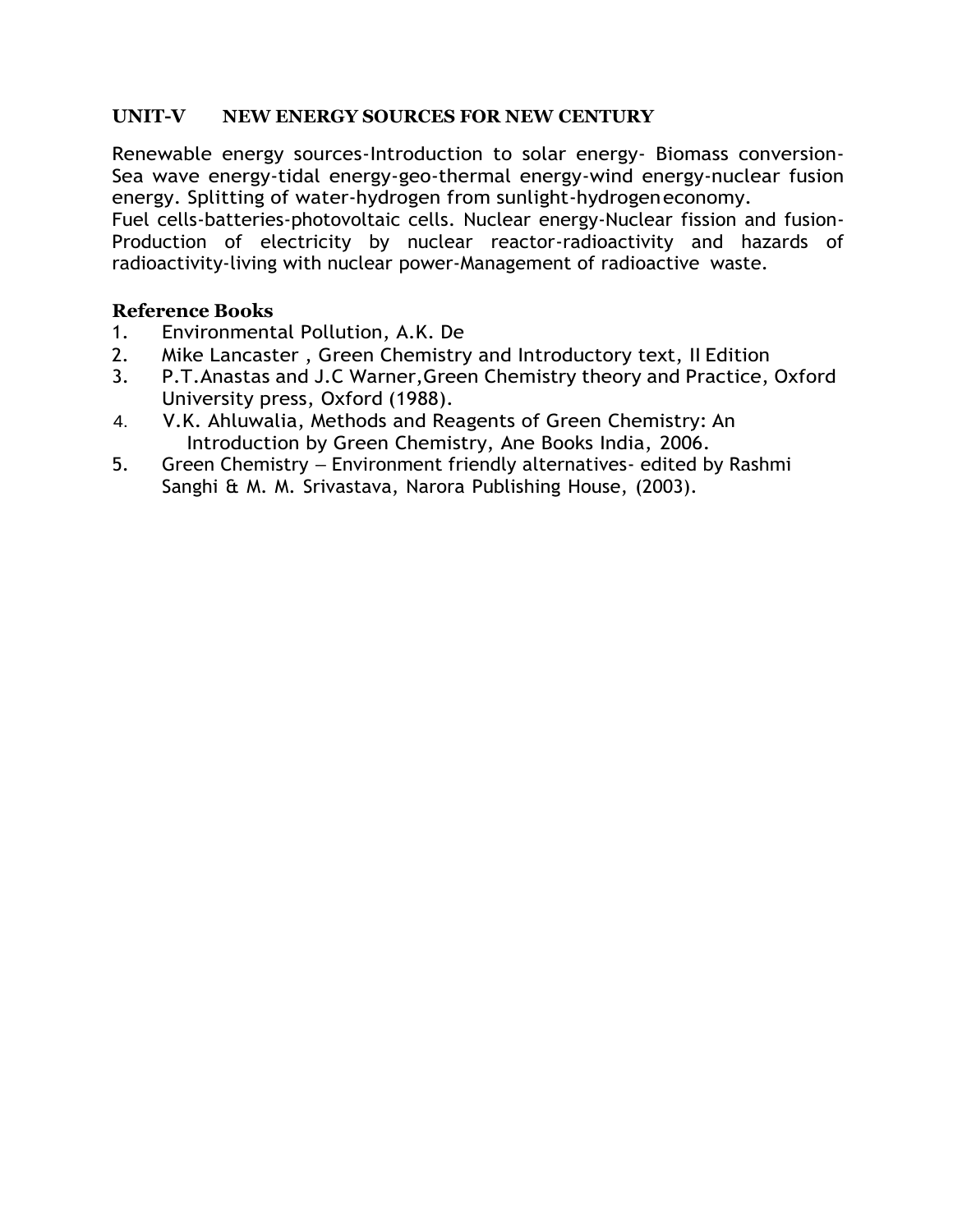#### **ELECTIVE-3B SURFACE ANALYTICAL TECHNIQUES & SENSORS**

*Objectives:*

*After this course the student should be able*

- ➢ *To understand the principles of ECSA, SERS and other techniques.*
- ➢ *To know the principles and application of electroanalytical techniques.*
- ➢ *To apply the student knowledge in the importance of sensor*
- ➢ *To make the student knowledgeable in the application of biosensors.*

#### **Course Out come**

CO 1: To understand the principles of ECSA, SERS and other techniques

- CO2: To know the principles and application of electroanalytical techniques
- CO3: To apply the student knowledge in the importance of sensor
- CO4: To make the students knowledgable in the application of biosensors
- CO5: The students to gain the knowledge in Electrochemical sensors and Biosensors

#### **UNIT-I SURFACE ANALYTICAL TECHNIQUES-1**

Electron Spectroscopy for Chemical Analysis (ESCA): Principles, Instrumentation, and Analytical Applications. Auger electron spectroscopy: Principles, Instrumentation, Applications. Secondary ion mass spectrometry (SIMS):Principles, Instrumentation, Applications.

Surface enhanced Raman Spectroscopy (SERS): Principles, Instrumentation, Nanoparticulate SERS substrates, Surface enhanced resonance Raman scattering (SERRS), SERRS of Ag and Au metal colloids, Thin solid films, Langmuir-Blodgett Monolayers.

#### **UNIT-II SURFACE ANALYTICAL TECHNIQUES-2**

Mapping and imaging, Applications. Electron Energy Loss Spectroscopy (EELS): Principles, Instrumentation, Applications. Electron Microprobe analysis: Principles, Instrumentation, Analysis of semiconductors and crystalline materials, Applications. Low Energy Ion Scattering Spectroscopy: Principle, Instrumentation, Surface structural analysis.

## **UNIT-III CHEMICAL SENSORS**

Importance of Sensors, Biomolecular recognition elements, Artificial molecularrecognition materials, Molecular imprinted polymers, Electrode modification. Fluorescence, chemi and bio-luminescence sensors, Fluorescent tag molecules, Applications.

#### **UNIT-IV ELECTROCHEMICAL SENSORS**

Conductometric sensors, Coulometric sensors, Voltammetric sensors, Applications, Neurotransmitters, Amperometric sensors, Chronoamperometric analysis, Multichannel sensors, Microelectrode sensors, Electrochemical Impedance Sensors, Quartz crystal nanobalance sensors.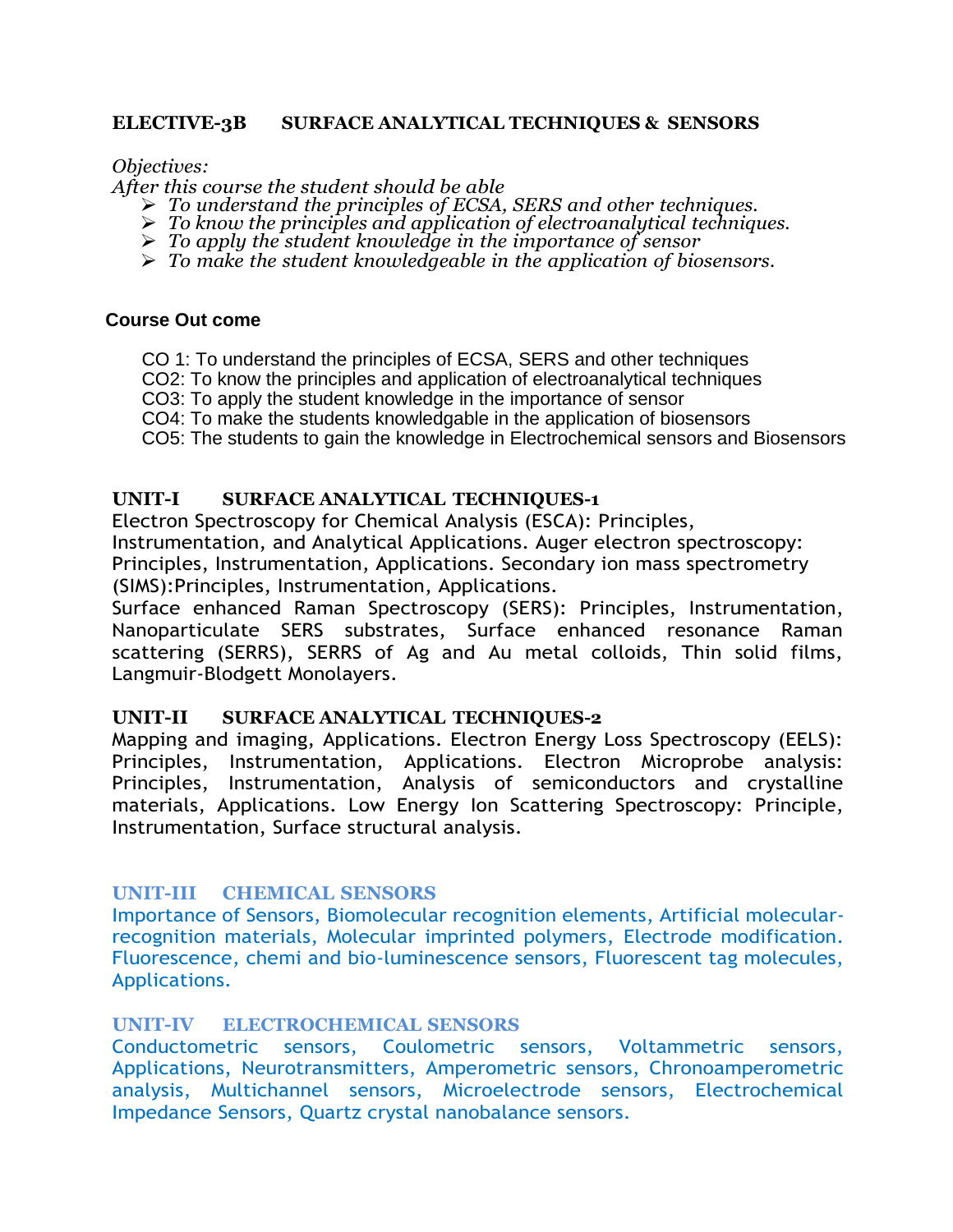## **UNIT-V BIOSENSORS**

Molecular recognition, Applications. Surface Plasmon resonance based sensors, Fiber optic sensors, Two dimensional microarray based sensors, Applications for Food Safety – Mycotoxins, adultrants, Biomedical diagnosis – Cancer markers.

- 1. Brian R. Eggins, Chemical Sensors and Biosensors, Analytical Techniques in the Sciences (ANTS), 2<sub>nd</sub> Edition, Wiley, 2002.
- 2. Gabor Harsanyi, Sensors in Biomedical Applications Fundamentals, Technology and Applications, CRC Press, 2000.
- 3. Raluca-Ioana Stefan, Electrochemical Sensors in Bioanalysis, CRC Press, 2001.
- 4. D J O'Connor, Brett A Sexton, Roger S C Smart (Eds), Surface Analysis Methods in Materials Science, 2<sub>nd</sub> Edition, Springer, 2010.
- 5. John C Vikerman, Ian Gilmore (Eds.), Surface Analysis: The Principal Techniques, 2nd Edition, Wiley, 2009.
- 6. John F Watts, John Wolstenholme, An Introduction to Surface Analysis by XPS and AES, 2nd Edition, Wiley VCH, 2011.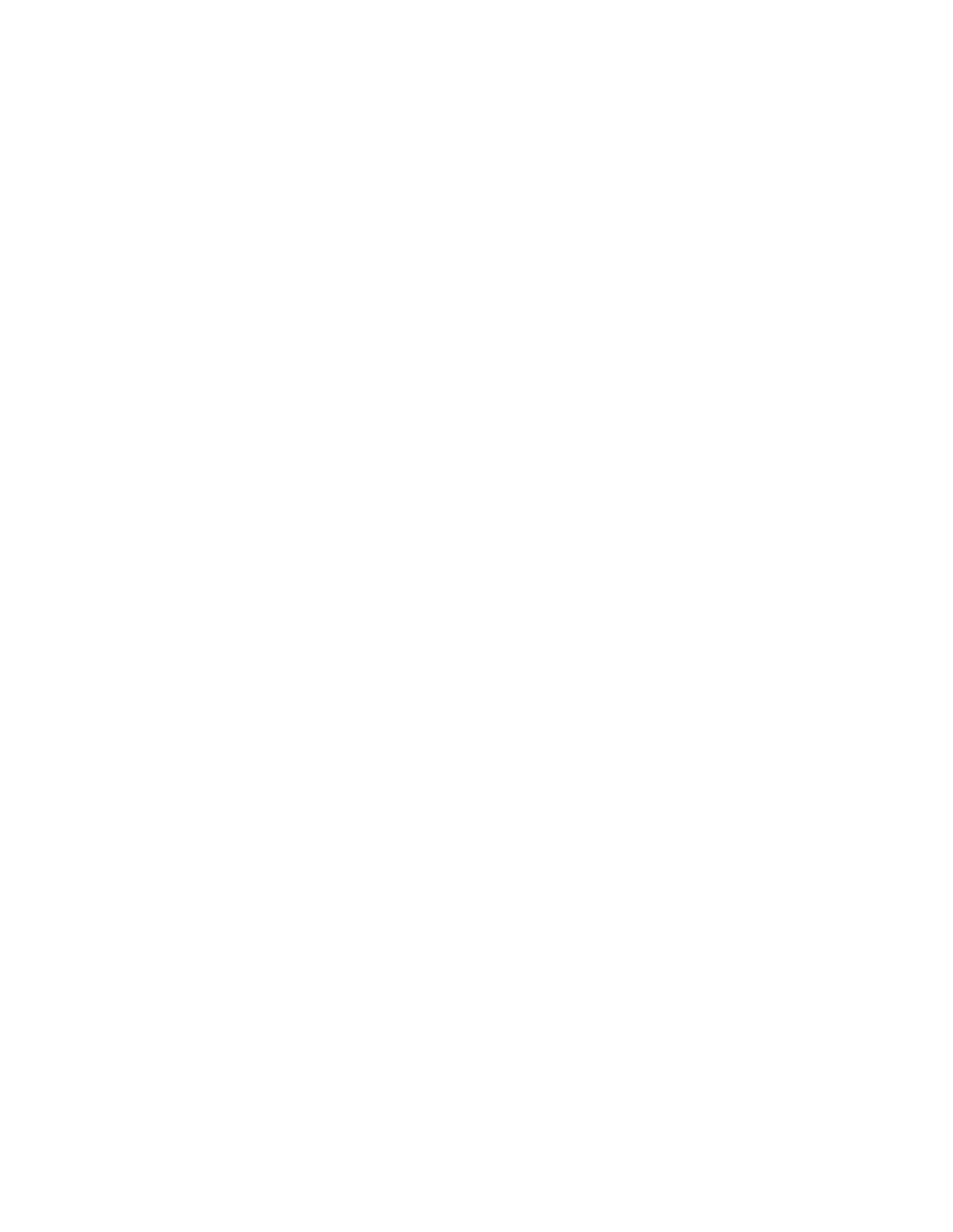**ELCETIVE3C**

## **COMPUTATIONAL METHODS IN CHEMISTRY AND HEMOMETRICS**

*Objectives:*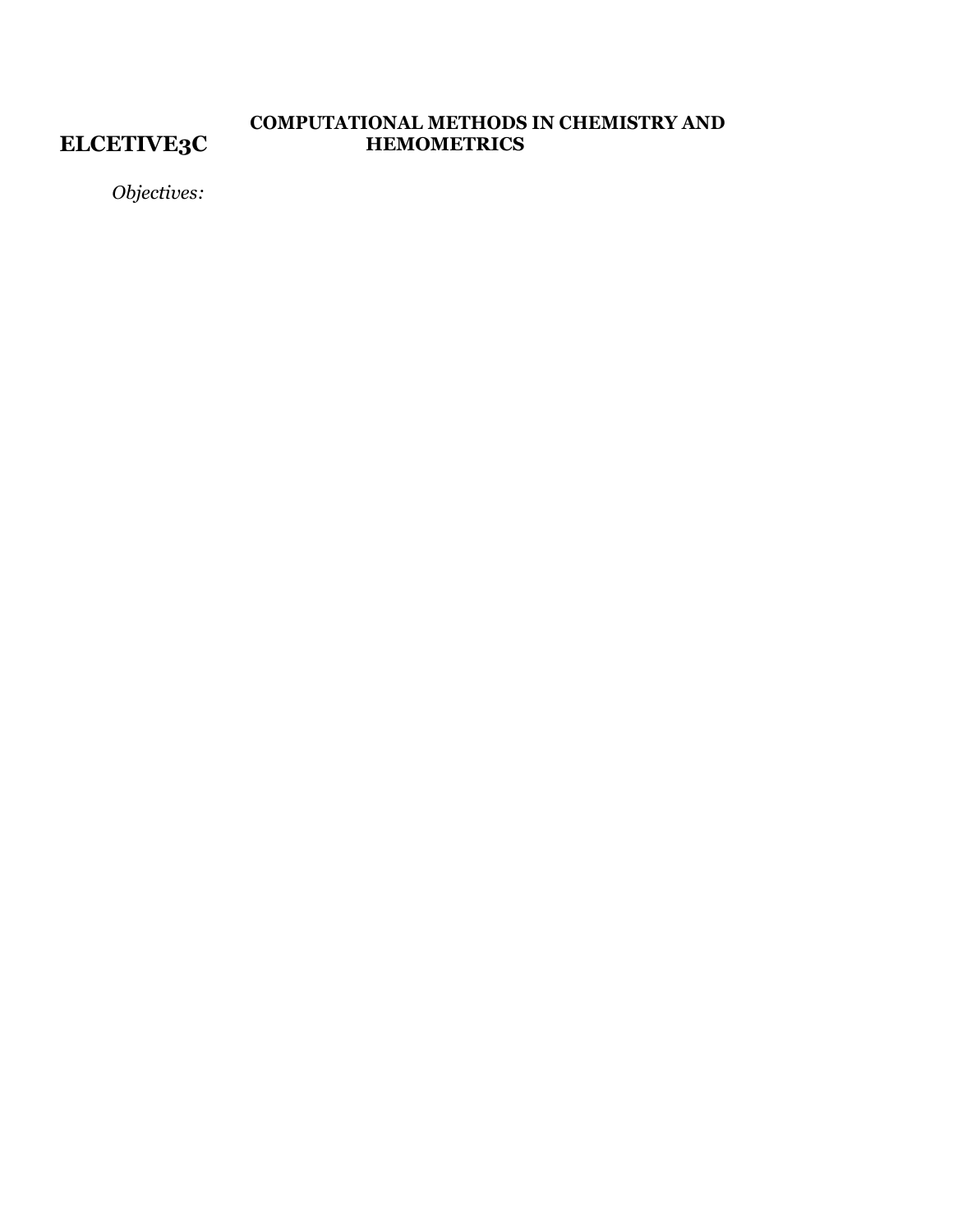*After this course the student should be able*

- ➢ *To understand the basic knowledge of use of computer in chemistry.*
- ➢ *To know the software use in drawing the chemical structures.*
- ➢ *To apply the student knowledge in chemometrics.* ➢
	- *To make the student knowledgeable in the application of numerical methods of*
- ➢ *analysis.*

## **Course Out come:**

- CO 1: To understand the basic knowledge of use of computer in chemistry
- CO2: To know the software use in drawing the chemical structures
- CO3: To apply the students knowledgeable in the application of mumerical methods of analysis
- CO4: To apply the student knowledge in chemometrics
- CO5: The students to gain the knowledge in computational methods in chemistry and chemometrics

## **UNIT-I COMPUTER BASICS**

Windows and Linux; MSOFFICE; Statistical Data Processing and Curve Fitting by EXCEL, GRAPHER, SURFER and MATHEMATICA; Chemical Structure Drawing by ISIS Draw, CHEMWIND, ACD Labs and

CHEMDRAW; Molecular Modeling by ACD Labs, PCWIN and CHEM 3D; Chemical Databases; Animations and Virtual Chemical Experiments

## **UNIT-II FORTRAN 77**

Types of Constants and Variables in Fortran, Dimension, Data, Type, COMMON and EQUIVALENCE statements, Arithmetic and Logical IF, IF-THEN ELSE Constructs, DO statement, Various types of I/O statements, Library functions, Statement functions, Function subprograms and subroutine subprograms with suitable examples.

## **UNIT-III NUMERICAL METHODS**

Roots of Polynomials, Solution of Linear simultaneous equations, matrix multiplication and inversion. Numerical integration. Statistical treatment of data, variance and correlations, Least square curve fitting.

## **UNIT-IV COMPUTER APPLICATION**

Role of computer in research, data organization, software selection and its applications, solving problems by using scientific software & tools, sample programmes for analysis of data.

Computer Searches of Literature: ASAP Alerts, CA Alerts, SciFinder, ChemPort, ScienceDirect , STN International-Journal home pages.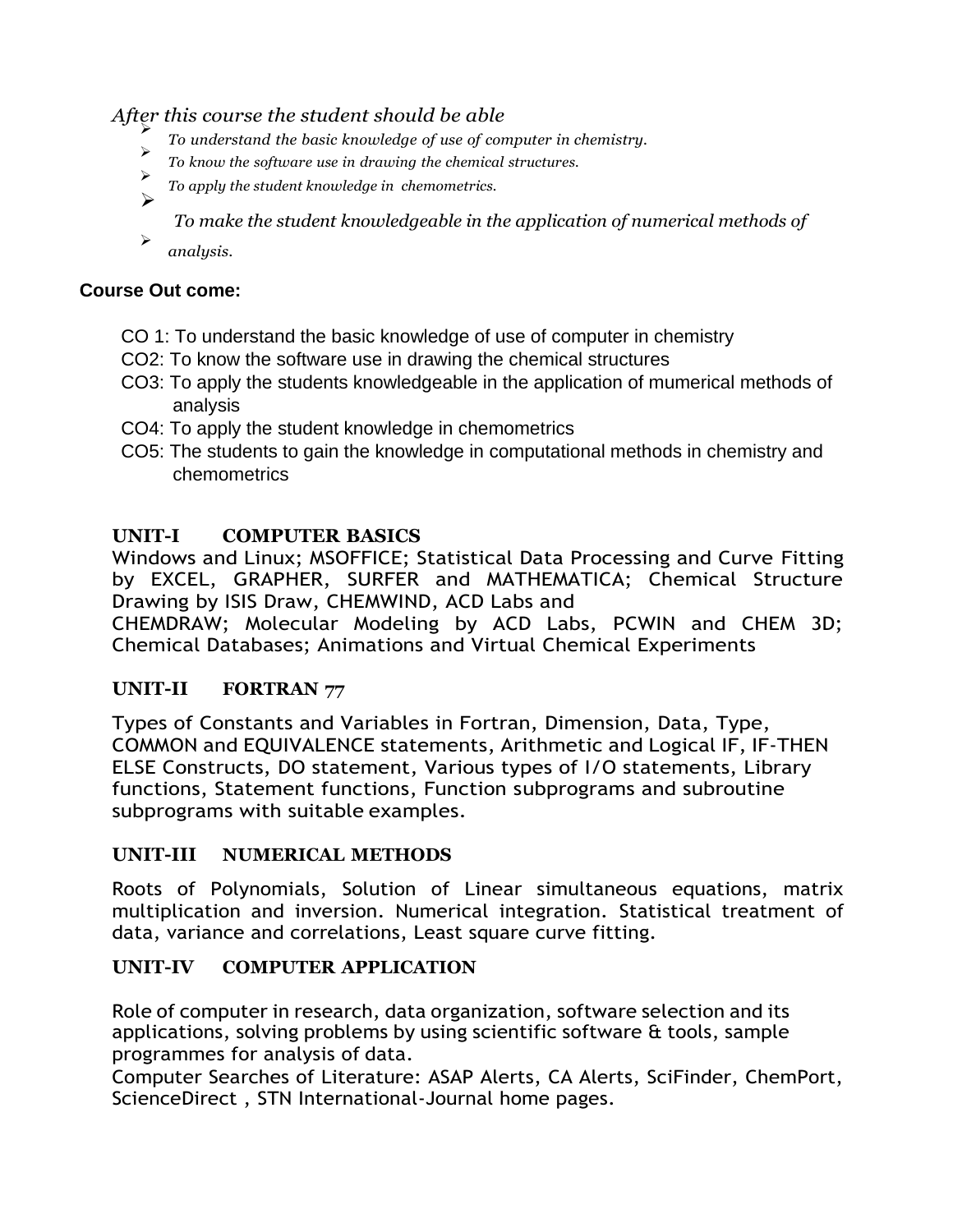## **UNIT-V CHEMOMETRICS**

Introduction to Chemometrics, principles of experimental design, factorial and fractional factorial design, specific applications. Response surface methodology and Optimization, Response surface designs, Sequential optimization, specific, numerical problems. Modelling and Knowledge processing: multiple linear regressions, test parameter estimation, PCR, PLS, PCA etc. Cluster analysis and descriminant analysis, 42odeling of multiway regression.

- 1. V. Rajaraman, Fortran 77, Prentice Hall (India), NewDelhi.
- 2. S.D. Conte and C. deBoor, Elementary Numerical Analysis, McGraw-Hill (Intl. Edition) (1987).
- 3. K. V. Raman, Computers in Chemistry, Tata McGraw Hill (1993).
- 4. E. Morgan, Chemometrics: Experimental Design, John Wiley & Sons, 2008.
- 2. Otto Mattias, Chemometrics: Statistics and Computer Application in Analytical Chemistry, Wiley, 2007
- 3. J.N. Miller and J. C. Miller, Statistics and Chemometrics for Analytical Chemistry, Pearson Prentice Hall, 6th Edition, 2010.
- 4. Brereton, R.G, Chemometrics: Data Analysis for the Laboratory and Chemical Part, Wiley, 2003.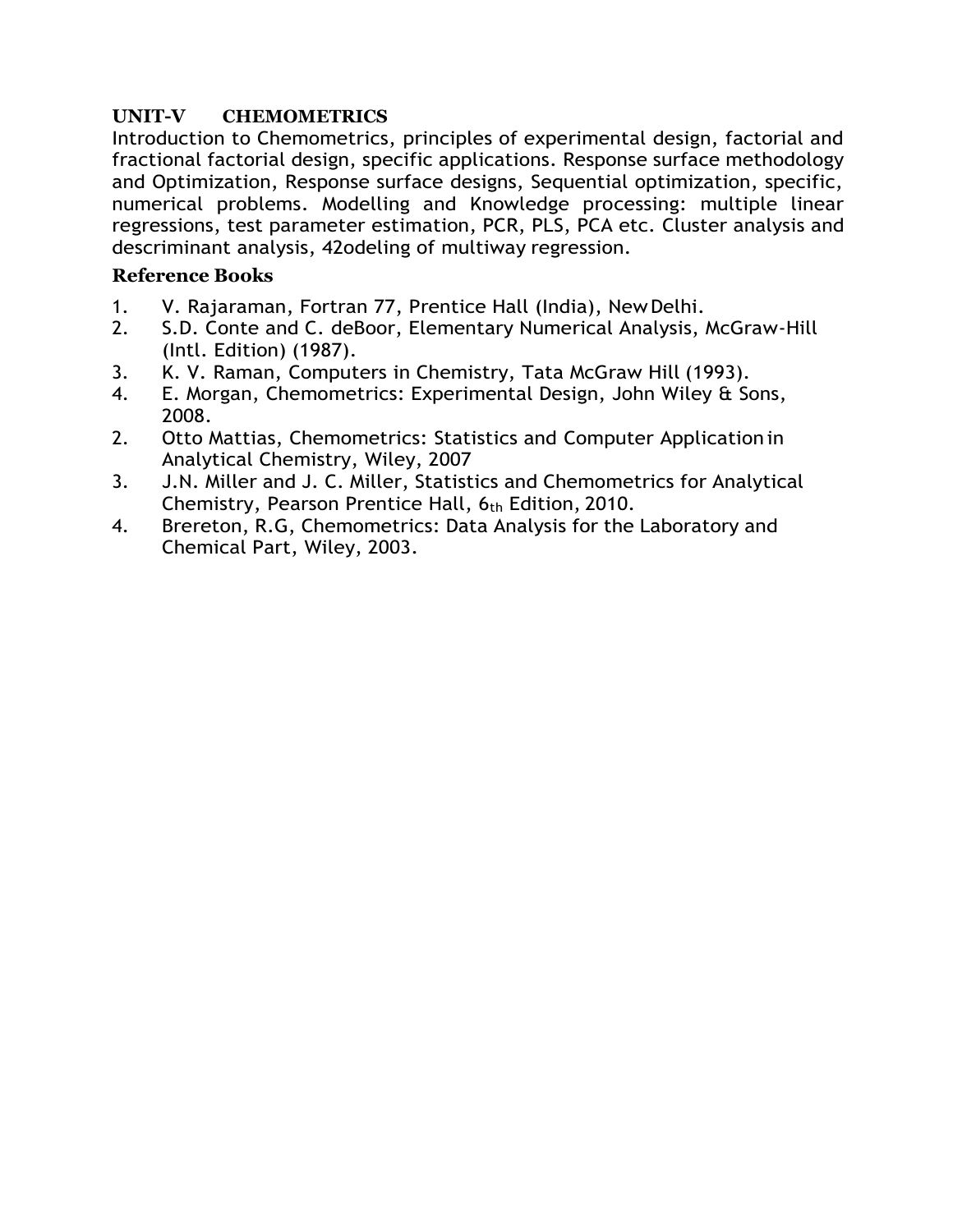## **PRACTICAL-7 ORGANIC CHEMISTRY PRACTICAL – III**

## **Course Objectives:**

 $\triangleright$  To understand the separations techniques

#### **Course Out come**

- CO 1: To understand the Column, Paper, Thin Layer Chromatography
- CO2: To know about the High Performance Thin Layer Chromatography
- CO3: To familiarize the two dimensional Paper Chromatography, Reverse phase paper chomatography.
- CO4: To learn about the Gas-liquid Chromatography
- CO5: To know about the High Performance Liquid chromatography

#### **Chromatographic Separations**

Column chromatography - separation of anthracene and picric acid from anthracene picrate. Thin layer chromatography separation of green leaf pigments.

Paper chromatography-Identification of amino acid.

## **Any FOUR Estimations**

Estimation of aniline Estimation of phenol Estimation of glucose Estimation of amino group Estimation of amide group Saponification of fat or oil Iodine value of an oil Estimation of sulphur in an organic compound Estimation of methyl ketone

#### **Special Interpretation Of Organic Compounds-UV, IR, PMR and MASS Spectra of the following 15 compounds**

1, 3, 5- Trimethyl benzene Pinacolane n-Propylamine p-Methoxy benzyl alcohol Benzyl bromide Phenylacetone 2-Methoxyethyl acetate Acetone Isoopropyl alcohol Acetaldehyde diacetate 2-N,N-Dimethylamino ethanol Pyridine 4-Picoline 1,3-dibromo-1,1-dichloropropene Cinnamaldehyde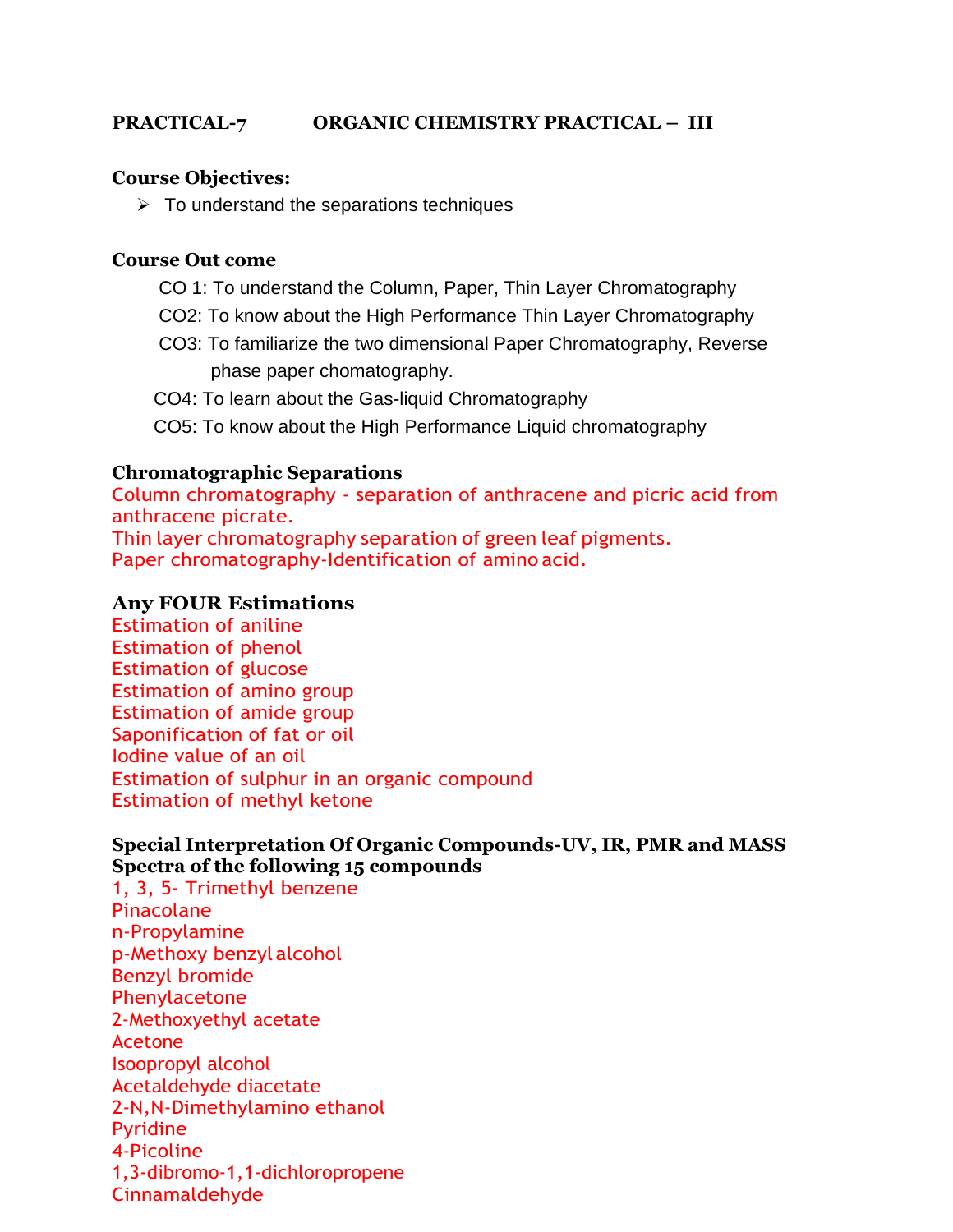- 1. Arthur I.Vogel, A text book of Practical Organic Chemistry, ELBS
- 2. Raj K. Bansal, Laboratory Manual of Organic Chemistry, Wiley Eastern limited.
- 3. N.N. Greenwood and A. Earnshaw, Chemistry of the Elements, Vol.II, Pergamon Press (1997).
- 4. R. M. Silverstein, F. X. Webster, D. J. Kiemle. Spectrometric Identification of Organic Compounds, Seventh Edition.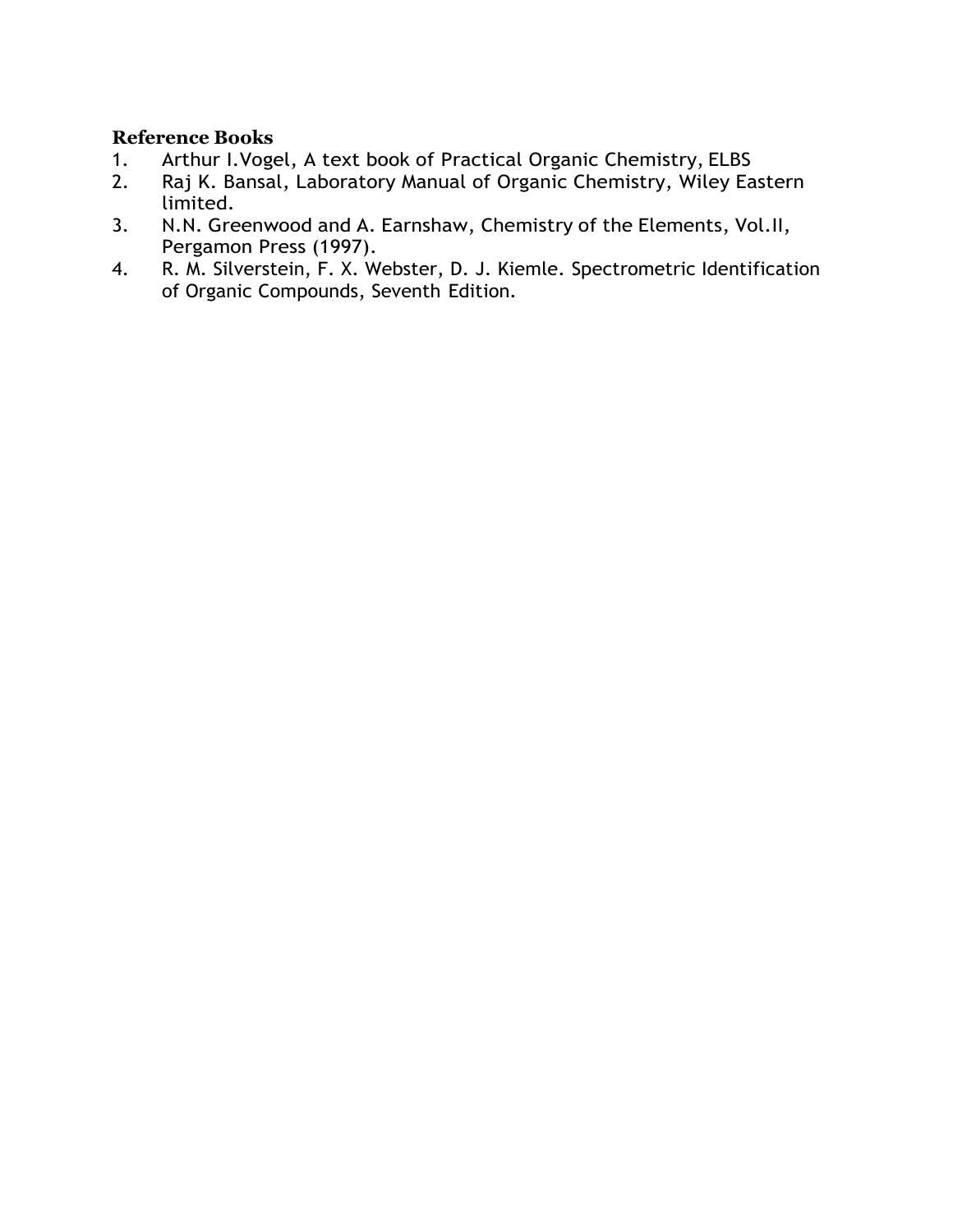**Analysis of Alloys** Estimation of tin and lead in solder. Estimation of copper and zinc in brass/Bronze. Estimation of chromium and nickel in stainless steel. **Analysis of Ores** Dolomite, Galena, Pyrolusite, Copper pyrites **Quantitative Analysis** Quantitative analysis of mixtures of iron –magnesium; iron – nickel; copper – nickel and copper – zinc. **List of Spectra to be given for interpretation.** <sup>31</sup>P NMR Spectra of methylphosphate 31<sub>P</sub> NMR Spectra of HPF<sub>2</sub> <sup>19</sup>F NMR Spectra of CIF<sub>3</sub> <sup>1</sup>H NMR Spectra of Tris (ethylthioacetanato) cobalt (III) Explain high resolution  $1H$  NMR spectra of (Npropylisonitrosoacetylacetoneuninato) (acetylacetonato) Nickel (II) ESR Spectra of the aqueous  $ON(SO<sub>3</sub>)<sub>2</sub>$  ion. ESR Spectra of the H atoms in  $CaF<sub>2</sub>$ . ESR Spectra of the [Mn  $(H_2O)_6$ ]<sup>2+</sup>. ESR Spectra of the bis (salicylaldiminato) copper (II) IR Spectra of the sulphato ligand. IR Spectra of the dimethylglyoxime ligand and its Nickel (II) complex. IR Spectra of carbonyls Mossbauer spectra of FeSO<sub>4</sub>.7H<sub>2</sub>O Mossbauer spectra of FeCl<sub>3</sub>. Mossbauer spectra of  $[Fe(CN)_6]$ <sub>3</sub>. Mossbauer spectra of  $[Fe(CN)_6]_{4-}$ 

## **Reference Book**

J.Mendham, R.C.Denney, J D Barnes, M. Thomas and B. Sivasankar, Vogel's text book of quantitative chemical analysis, Pearson Educaion Ltd., Indian subcontinent edition, 2009.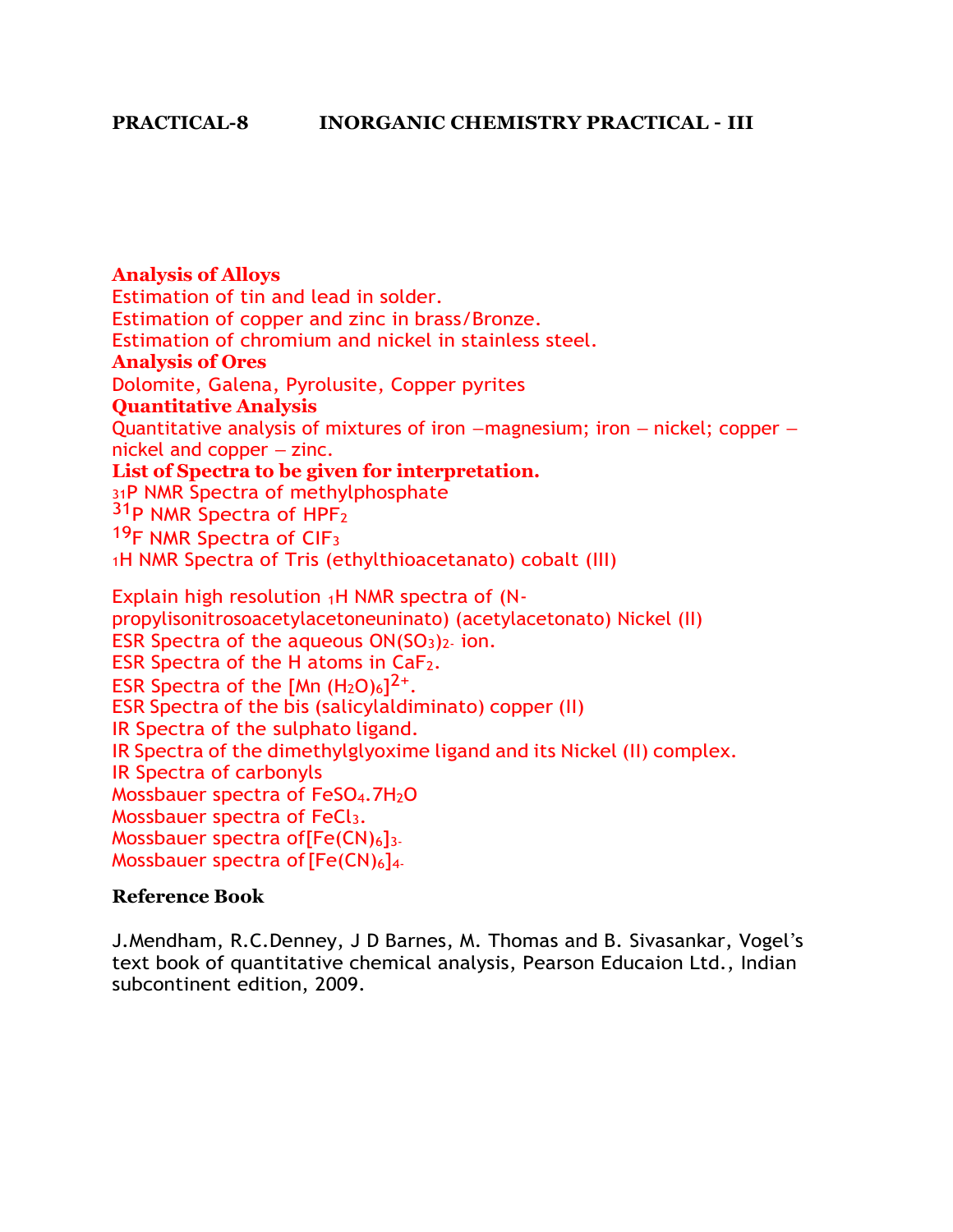# **PRACTICAL - 9**

## **PHYSICAL CHEMISTRY PRACTICAL – III**

- 1. Potentiometric titrations of a mixture of acids.
- 2. Precipitation titrations AgNO<sub>3</sub> vs. KCl.
- 3. Determination of pH and calculation of pKa.
- 4. Determination of the dissociation constant of weak acid using quinhydrone/calomel electrode.
- 5. Determination of strength of KI using potentiometric titration between FAS and KI.
- 6. Determination of strength of FAS using potentiometric titration between KmnO<sup>4</sup> and FAS.
- 7. Experiment on precipitation titration of mixture of halides by EMF measurements.

## *Spectral Interpretation:*

Experiments given only to familiarize the interpretation of spectra provided. Interpretation of simple UV-Visible spectra of simple molecules for the calculation of molecular data and identification of functional groups (5 typical spectra will be provided).

IR and NMR spectral calculations of force constant – identification and interpretation of a spectra (5 each in IR and NMR will be provided).

- 1. Findlay`s practical Physical Chemistry,`Revised and edited by B.P. Levitt,  $9<sub>th</sub>$  edn., Longman, London, 1985.
- 2. J.N,Gurtur and R.Kapoor,"Advanced ExperimentalChemistry," Vol.I, S.Chand & Co., Ltd., New Delhi.
- 3. Practical Physical Chemistry by B. Viswanathan and P.S. Raghavan, Viva publishers.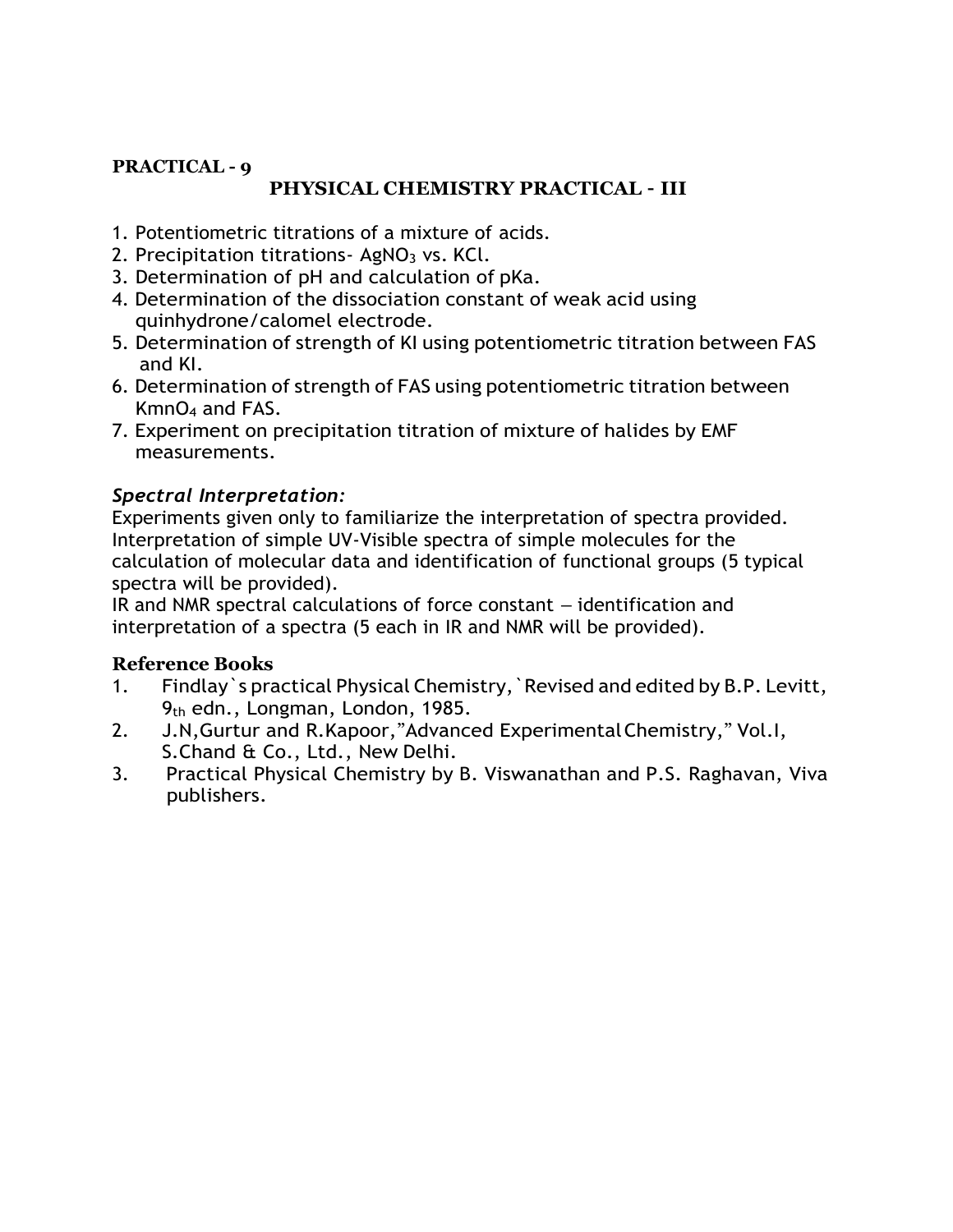#### **SEMESTER-IV**

#### **CORE-10 SCIENTIFIC RESEARCH METHODOLOGY**

*<i>Objectives:* 

*To study about the importance of research, literature survey, error analysis, statistical treatment.* ➢

*To know the various indexes and abstracts in science and technology as a source of in format ion in chemistry.* ➢

*To study about the conventions of writing thesis.*

## **UNIT-I MEANING OF RESEARCH**

Nature and importance of research-aims, objective, principles and problemsselection of research problems, purpose of research, scientific method, role of theory, characteristics of research. Types of research: fundamental or pure research, applied research, action research, historical research, experimental research.

## **UNIT-II CHEMICAL LITERATURE**

Sources of chemical information: primary, secondary and tertiary sources. Indexes and abstracts in science and technology: applied science and technology index, chemical abstracts, chemical titles, current chemical reactions, current contents, physics abstracts, science citation index. Beilstein compilations of data, synthetic methods and techniques, treatises, reviews.

## **UNIT-III CHEMICAL ABSTRACTS**

Current awareness searching: CA weekly issues, CA issue indexes. Retrospect ive searching: CA volume indexes-general subject index, chemical substance index, formula index, index of ring systems, author index, patent index. CA Collective indexes: Collective index (CI), decennial index (DI).

Access points for searching CA indexes: index guide, general subject terms, chemical substance names, molecular formulas, ring systems, author names, patent numbers. Locating the reference: finding the abstract, finding the original document, chemical abstract service source index.

## **UNIT-IV SCIENTIFIC WRITING**

Scientific writings: research reports, theses, journal articles, and books. Requirement of technical communications: eliminating wordiness and jargon tautology, redundancy, imprecise words, super fluous phrases.

Steps to publishing a scientific article in a journal: types of publications communications, articles, reviews; when to publish, where to publish, specific format required for submission, organization of the material. Documenting: abstracts-indicative or descriptive abstract , informative abstract, footnotes, end notes, referencing styles, bibliography-journal abbreviations (CASSI),abbreviations used in scientific writing.

## **UNIT-V COMPUTER SEARCHES OF LITERATURE**

ASAP Alerts, CA Alerts, SciFinder, ChemPort, ScienceDirect , STN International Journal home pages.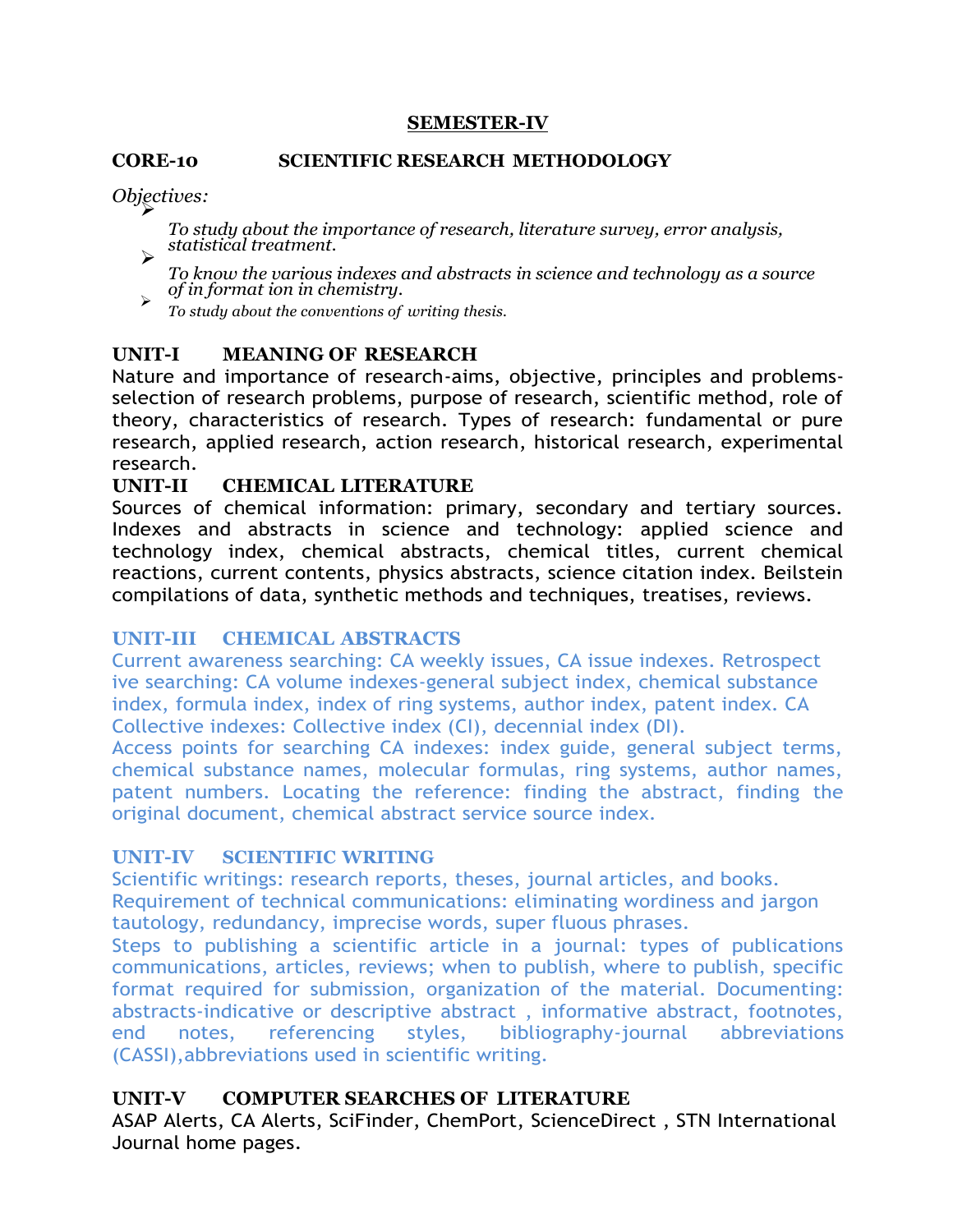- 1. R. L. Dominoswki, Research Methods, Prentice Hall, 1981.
- 2. J. W.Best, Research in Education, 4th ed. Prentice Hall of India, New Delhi, 1981.
- 3. H. F. Ebel, C. Bliefert and W. E. Russey, The Art of Scientific Writing, VCH, Weinheim, 1988.
- 4. B. E. Cain, The Basis of Technical Communicating, ACS., Washington, D.C., 1988.
- 5. H. M. Kanare, Writing the Laboratory Notebook; American Chemical Society: Washington, DC, 1985.
- 6. J. S. Dodd, Ed., The ACS Style Guide: A Manual for Authors and Editors; American Chemical Society: Washington, DC,1985.
- 7. Gibaldi, J. Achtert, W. S. Handbook for writers of Research Papers; 2nd ed.; Wiley Eastern, 1987.
- 8. Joseph, A. Methodology for Research; Theological Publications: Bangalore, 1986.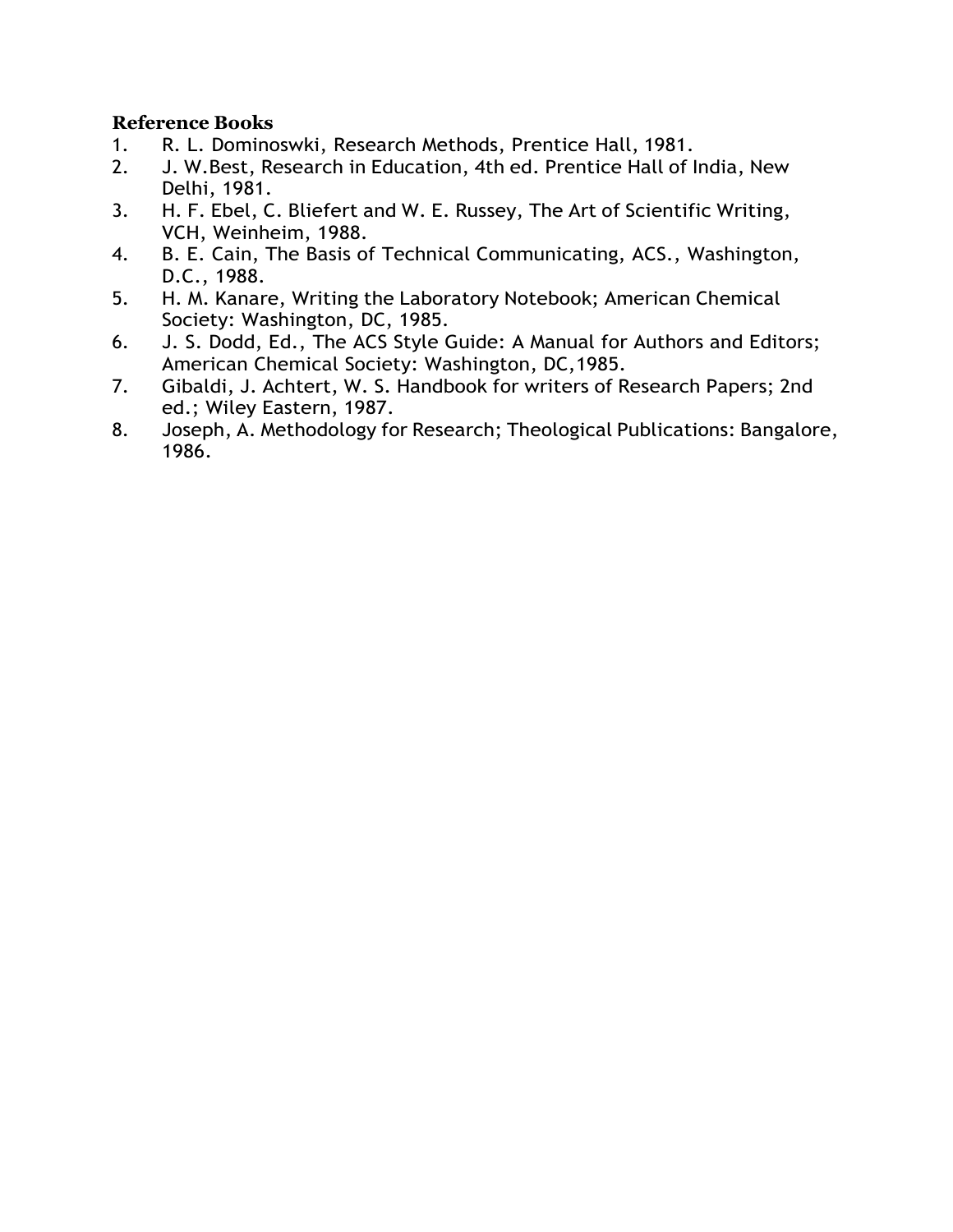#### **CORE-11 BIO-ORGANIC AND HETEROCYCLIC CHEMISTRY**

### **UNIT-I PROTEINS AND NUCLEIC ACIDS**

Proteins: Peptides and their synthesis – Merrifield synthesis, Determination of Nterminal/C-terminal residues, Determination of tertiary structure of Protein, Bio-Synthesis of Proteins. Nucleic Acids: Types of Nucleic Acids-DNA & RNA polynucleotide chain. Components-biological functions. Structure and role of (genetic Code) DNA and RNA (Nucleotides only).

#### **UNIT-II STEROIDS**

Occurrence, nomenclature, basic skeleton, Diel's hydrocarbon and stereochemistry, Isolation, structure determination and synthesis of Cholesterol, Bile acids, Conversion of cholesterol into sex hormones such as androsterone, testosterone, estrone and progesterone. Biosynthesis of Cholesterol.

#### **UNIT-III THREE AND FOUR MEMBERED HETEROCYCLES**

Systematic nomenclature (Hantzsch-Widman system) for monocyclic, fused and bridged heterocycles. Three-membered and four-membered heterocyclessynthesis and reactions of aziridines, oxiranes, thiranes, azetidines, oxetanes, thietanes –Corey-Chaykovsky reaction, Darzens glycidic ester condensation, Hoch-Campbell aziridine synthesis, Jacobsen.Katsuki epoxidation.

#### **UNIT-IV FIVE AND SIX MEMBERED HETEROCYCLICS**

Synthesis and reactions of furan, pyrrole, thiophene and pyridines: Furans-Fiest Benary furan synthesis, Knorr and Paal-Knorr pyrrole synthesis, Pyrroles and pyrrolidines-Barton. Zard reaction. Hofmann-Loffler-Freytag reaction. Thiophenes-Hinsberg synthesis of thiophene derivatives. Oxazoles and isoxazoles- Robinson-Gabriel synthesis, Cook – Heilbron 5-amino-thiazole synthesis. Hurd.Mori 1,2,3-thiadiazole synthesis. Pyridines- Hantzsch (Dihydro)-pyridine synthesis. Skraup/Doebner von Miller reaction. Chichibabin (Tschitschibabin) pyridine synthesis.

#### **UNIT-V CONDENSED HETEROCYCLES**

Synthesis and reactions of benzopyrroles, benzofurans and benzothiophenes, Indoles. Indoles-Fischer indole synthesis, Madelung indole synthesis, Nenitzescu indole synthesis. Quinolines and isoquinolines- Bischler-Napieralski reaction. Friedlander synthesis. Meth-Cohn quinoline synthesis. Pfitzinger quinoline synthesis. Pyrralo-pyrroles, Furanopyrroles thienopyrroles, Coumarins, chromones, quinolizinium ions.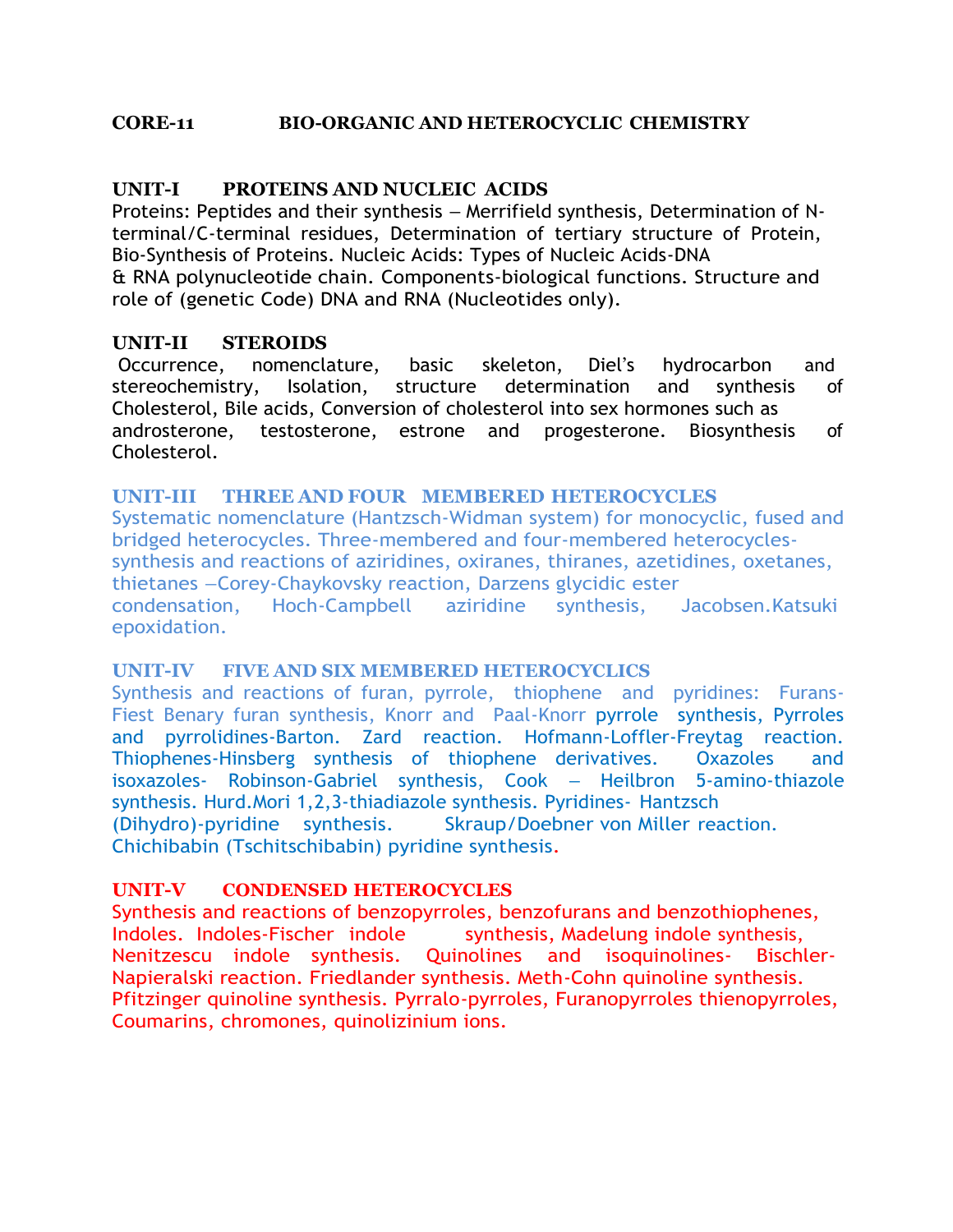- 1. Heterocyclic Chemistry, J.A. Joule, K. Mills, Blackwell ,Science, Cambridge,  $4<sub>th</sub>$  edition, 2000.
- 2. Organic Chemistry , Jonathan Clayden, Nick Greeves, Stuart Warren, and Peter Wothers**,** Oxford University Press, 2000.
- 3. Heterocyclic Chemistry Vol. 1-3, R.R. Gupta, M. Kumar and V. Gupta, Springer Verlag, New York, 1999.
- 4. The Chemistry of Heterocycles. T Eicher and S. Hauptmann. (Series: Organic Chemistry Monographs.) Thieme, Stuttgart,. 1996. 504 pp.
- 5. Heterocyclic Chemistry, T.L. Gilchrist, Longman Scietific Techinal, New York, 3rd edition, 1997.
- 6. Comprehensive Heterocyclic Chemistry, A.R. Katritzky and C.W. Rees, E. F. V. Scriven. Pergamon Press, Elsevier, New York 1996, Vol 2,
- 7. Natural Products: Their Chemistry and Biological Significance*.*, J. Mann, R. S. Davidson, J. B. Hobbs, D. V. Banthrope, J. B. Harborne, Longman Scientific and Technical (Wiley), New York, 1994.
- 8. Advanced Organic Chemistry: Structure and Mechanisms (Part A &B). Frances A Carey and Richard J Sundberg, Springer, 2007.
- 9. Heterocyclic chemistry, R. K. Bansal, Wiley India Pvt Ltd,,  $4<sub>th</sub>$  edition, 2008..
- 10. Name reactions in heterocyclic chemistry-By Jie Jack Li, E. J. Corey Contributor Jie Jack Li, Published by John Wiley and Sons, 2004.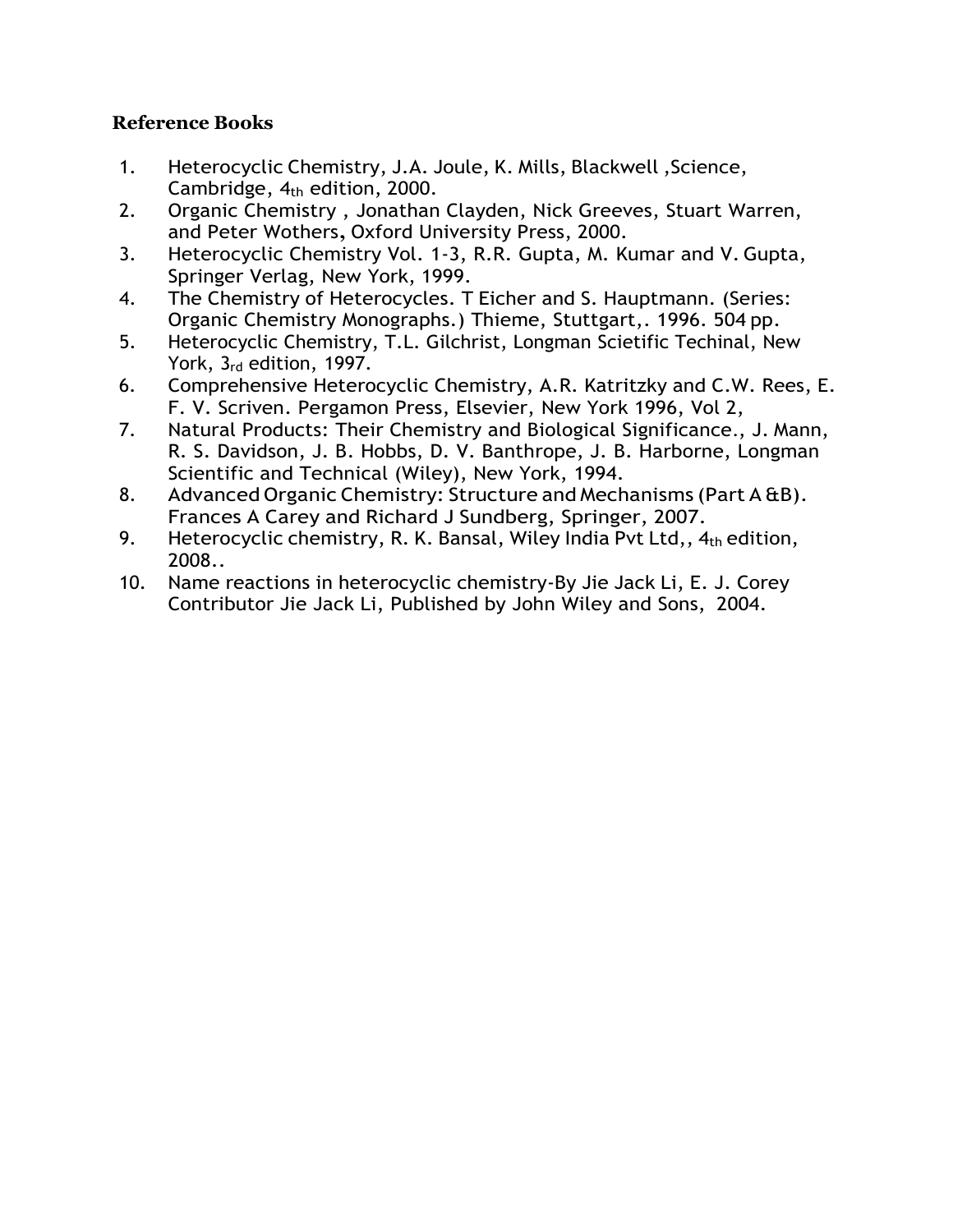## **ELECTIVE-4A APPLICATION OF ANALYTICAL TECHNIQUES TO INORGANIC COMPOUNDS**

*Objectives:*

➢

*On the completion the course the students will have the knowledge of various analytical techniques.* ➢

*Insight into the concepts and interpretation of spectra of IR, Raman, NMR, EPR, Mossbauer, and NQR to characterise the Inorganic compounds*

#### **UNIT-I INFRARED AND RAMAN SPECTROSCOPY**

Structural studies (involving IR and Raman spectroscopy) of coordination compounds containing the following molecules/ions and ligands - NH3,

 $H_2O$ , OH<sup>-</sup>, SO<sub>4</sub><sup>2-</sup>, CN<sup>-</sup>, SCN-, NO, O<sub>2</sub>, PR<sub>3</sub> and halides

#### **UNIT-II NMR SPECTROSCOPY**

Different spin systems – chemical shifts and coupling constants (spin-spin coupling)involving different nuclei (1H, 19F, 31P, 13C) interpretation and applications to inorganic compounds – Effect of quadrupolar nuclei  $(2H, 10B, 11B)$ on the <sup>1</sup>H NMR spectra, Satellite spectra. Systems with chemical exchange

- evaluation of thermodynamic parameters in simple systems – study of fluxional behavior of molecules – an elementary treatment of second order spectra – examples – NMR of paramagnetic molecules – isotropic shifts contact and pseudo-contact interactions – Lanthanide shift reagents.

#### **UNIT-III EPR SPECTROSCOPY**

Theory of EPR spectroscopy - Spin densities and McConnell relationship Factors affecting the magnitude of g and A tensors in metal species - Zero-field splitting and Kramers degeneracy – Spectra of VO(II), Mn(II), Fe(II), Co(II), Ni(II) and Cu(II) complexes – Applications of EPR to a few biological molecules containing Cu(II) and Fe(III) ions.

#### Magnetic properties:

Types of magnetism  $-$  Dia  $-p$ ara  $-$  ferro and antiferro magnetism. Magnetic properties of free ions – first order Zeeman effect – Second order Zeeman effect – states KT – states<<KT. Determination of Magnetic moments and their applications to the elucidation of structures of inorganic compounds – temperature independent paramagnetism. Magnetic properties of lanthanides and actinides. Spin crossover in coordination compounds.

## **UNIT-IV MOSSBAUER SPECTROSCOPY**

Principle-Isomer shifts – Magnetic interactions – Mossbauer emission spectroscopy – applications to iron and tin compounds.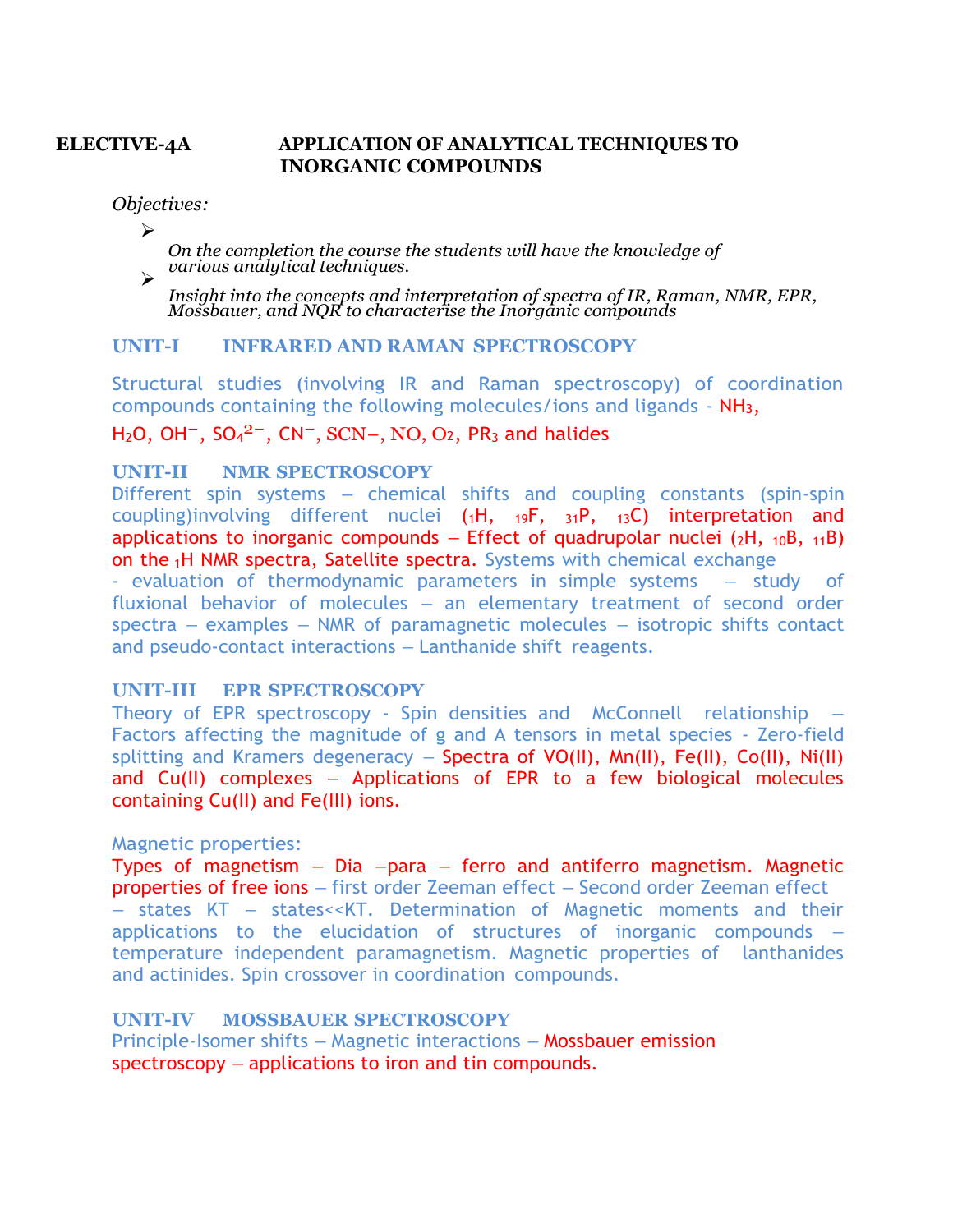## **UNIT-V NQR SPECTROSCOPY**

Characteristics of quadrupolar nucleus – effects of field gradient and magnetic field upon quadrupolar energy levels – NQR transitions – applications of NQR spectroscopy.

- 1. R.S. Drago, Physical Methods in Inorganic Chemistry, 3rd Ed., Wiley Eastern Company .
- 2. R.S.Drago, Physical Methods in Chemistry, W.B. Saunders Company, Philadelphia, London.
- 3. F.A. Cotton and G.Wilkinson, Advanced Inorganic Chemistry, 3rd ed., Wiley-Eastern Company, New Delhi 1990.
- 4. P.J. Wheatley, The Determination of Molecular Structure, .
- 5. Lewis and Wilkins, Modern Coordination Chemistry,.
- 6. E.A.V.Ebsworth, Structural Methods in Inorganic Chemistry, 3rd ed., ELBS, Great Britain, 1987.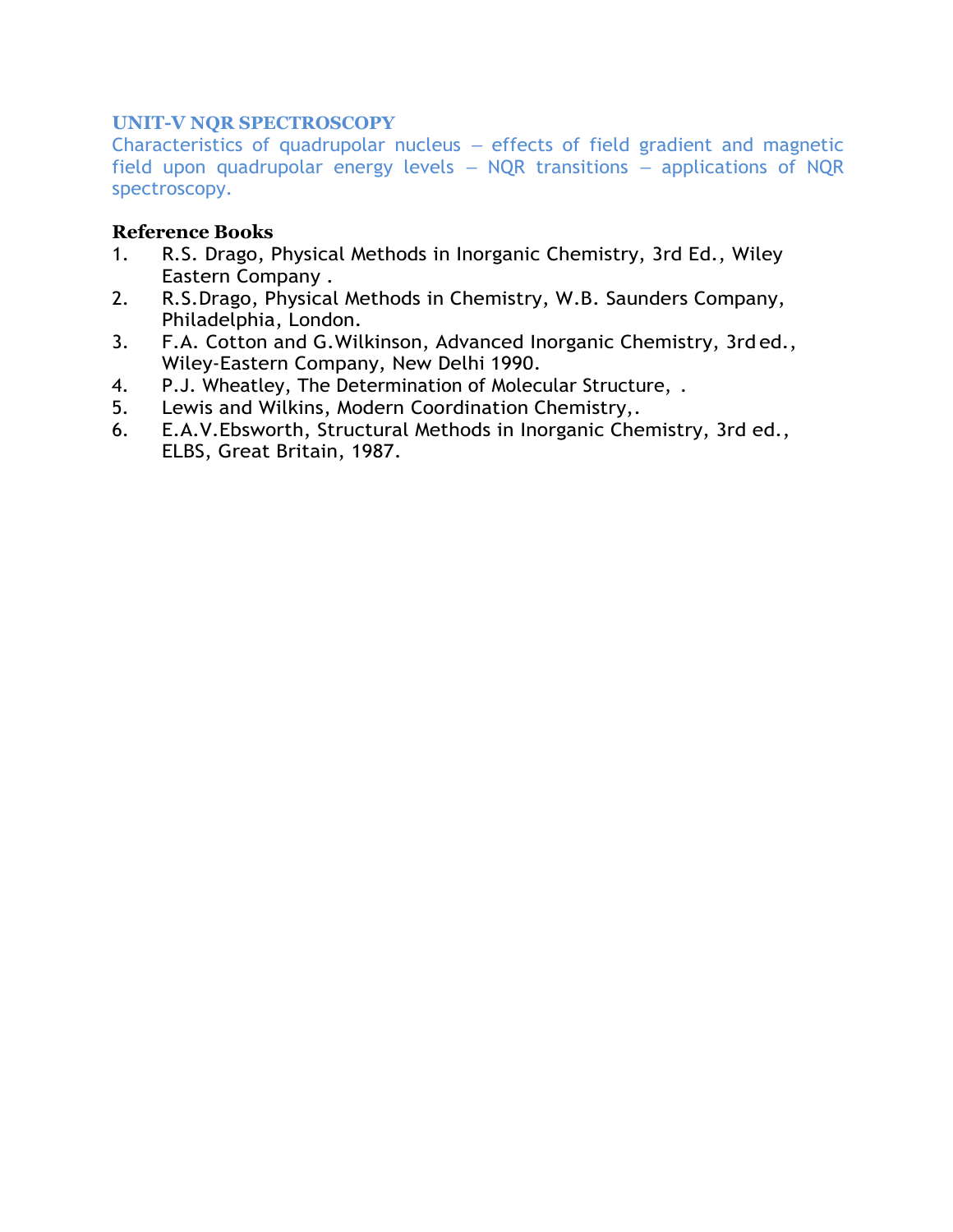#### **ELECTIVE-4B INSTRUMENTAL METHODS OF ANALYSIS**

*Objectives:*

➢

*On the completion the course the students will have the knowledge of various instrumental techniques.* 

*The students should have learnt data analysis and electro analytical techniques.*

#### **UNIT–I DATA ANALYSIS**

Definition of Terms – Mean, Median, Precision and accuracy; Errors in chemical analysis- systematic errors and random errors. Treatment of data – Basic statistical concepts and frequency distribution, Average and measure of dispersion; Significance of Gaussian distribution curves; Null hypothesis; confidence interval of mean, Criteria for rejection of data; Regression and correlation; quality control and control chart.

#### **UNIT–II OPTICAL METHODS OF ANALYSIS**

Absorption spectrometry – Beer Lamberts law; Spectrophotometry: UV visible spectroscopy- photometric titrations; Fluorimetry, turbidimetry and nephelometry.

Flame Photometry–Theory, instrumentation and a few important applications; Atomic absorption spectroscopy (AAS) – Theory, instrumentation and applications; Atomic fluorescence.Infra-red spectroscopy – Theory and instrumentation – source, monochromators, detectors; dispersive and non dispersive instruments; sample handling techniques; qualitative analysis and quantitative applications.

Raman spectroscopy – Theory, instrumentation – source of radiation and detectors; few qualitative andquantitative applications; Resonance Raman spectroscopy.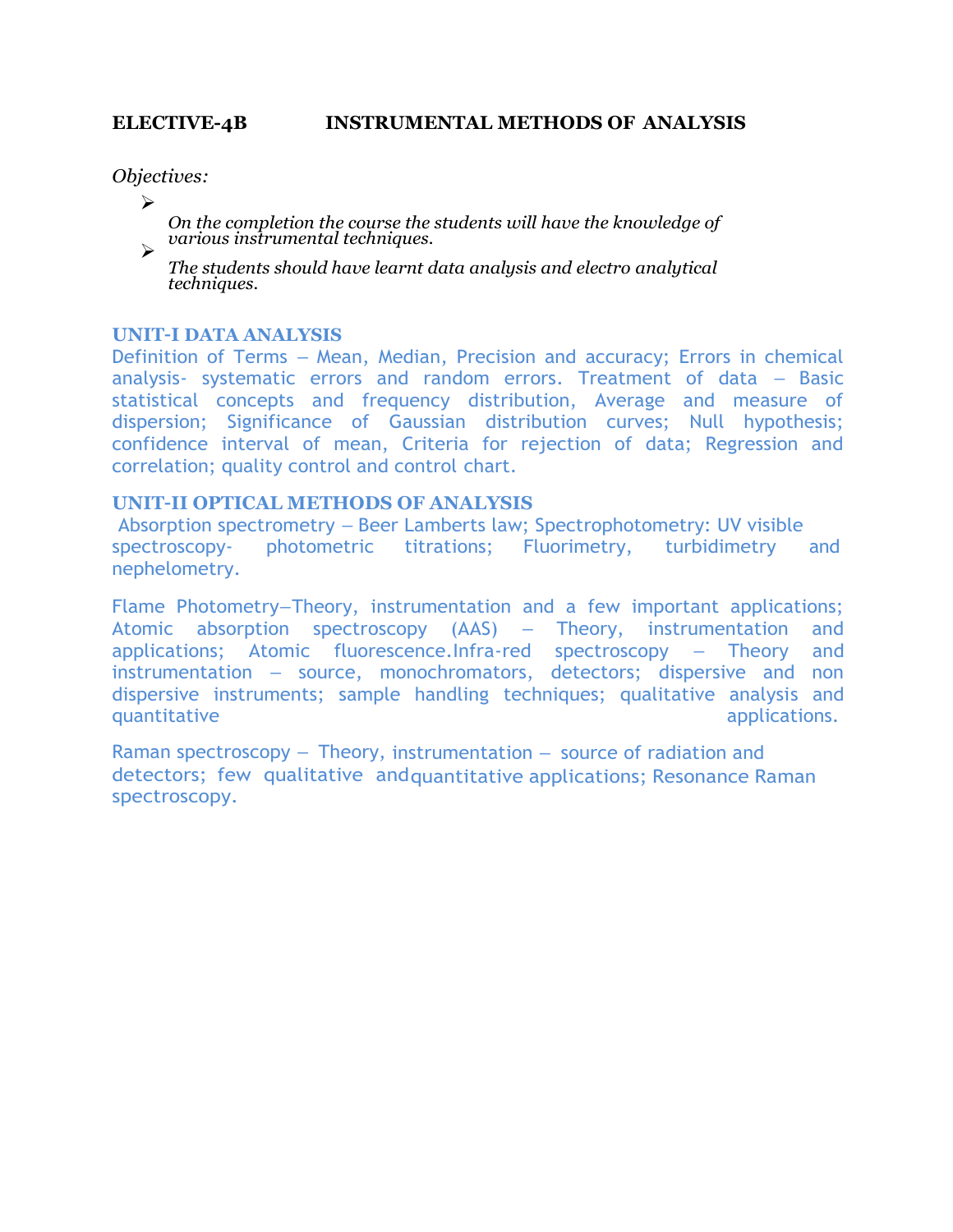#### **UNIT–III NMR, ESR AND MOSSBAUER SPECTROSCOPY**

Nuclear Magnetic Resonance Spectroscopy –Theory, relaxation and saturation processes, Environmental effects; instrumentation – type of magnets, source, detector and sample handling; few application of proton NMR; qualitative and quantitative analysis.

Electron Spin Resonance –Theory, instrumentation and a few applications in qualitative and quantitative analyses.

Massbauer spectroscopy: principle, instrumentation – applications; molecular structure, isomerism, electronic structure.

#### **UNIT–IV POLAROGRAPHY, AMPEROMETRY AND CHROMATGRAPHY**

Polarography – Theory, apparatus, DME, diffusion kinetic catalytic currents, current voltage curves for reversible and irreversible system, qualitative and quantitative application to inorganic systems.

Amperometric titrations – Theory, apparatus, types of titration curves, successive titrations and two indicator electrodes-applications.

TLC, Colum, gas, ion exchange, Gel permeation, Gas liquid chromatographyprinciple, retention time values, instrumentation, carrier gas, column, detectors- thermal conductivity, flame ionization and electron capture; few applications of GLC.

## **UNIT–V RADIOCHEMICAL METHODS**

Hot atom chemistry – the Szilard – chalmers process, chemistry of recoil atoms, chemical effects no radiative decay, solvated electron. Uses of radiations in the study of matter, neutron activation analysis, dilution analysis, dosimetry, synthesis of organic and inorganic compounds by irradiation, radiometric analysis, radiography.

- 1. Willard, Merit, Dean and Settle, Instrumental Methods of Analysis, CBS Publishers and Distributors, IV Edn. 1986
- 2. Schoog, Holler, Nieman, Principles of Instrumental Analysis**,** Thomson Asia Pte Ltd., Singapore, 2004.
- 3. D.A.Skoog and D.M. West Fundamentals of Analytical Chemistry, Holt Rinehart and Winston Publications, IV Edn, 2004.
- 4. W. Kemp, NMR in Chemistry, MacMillan Ltd,1986.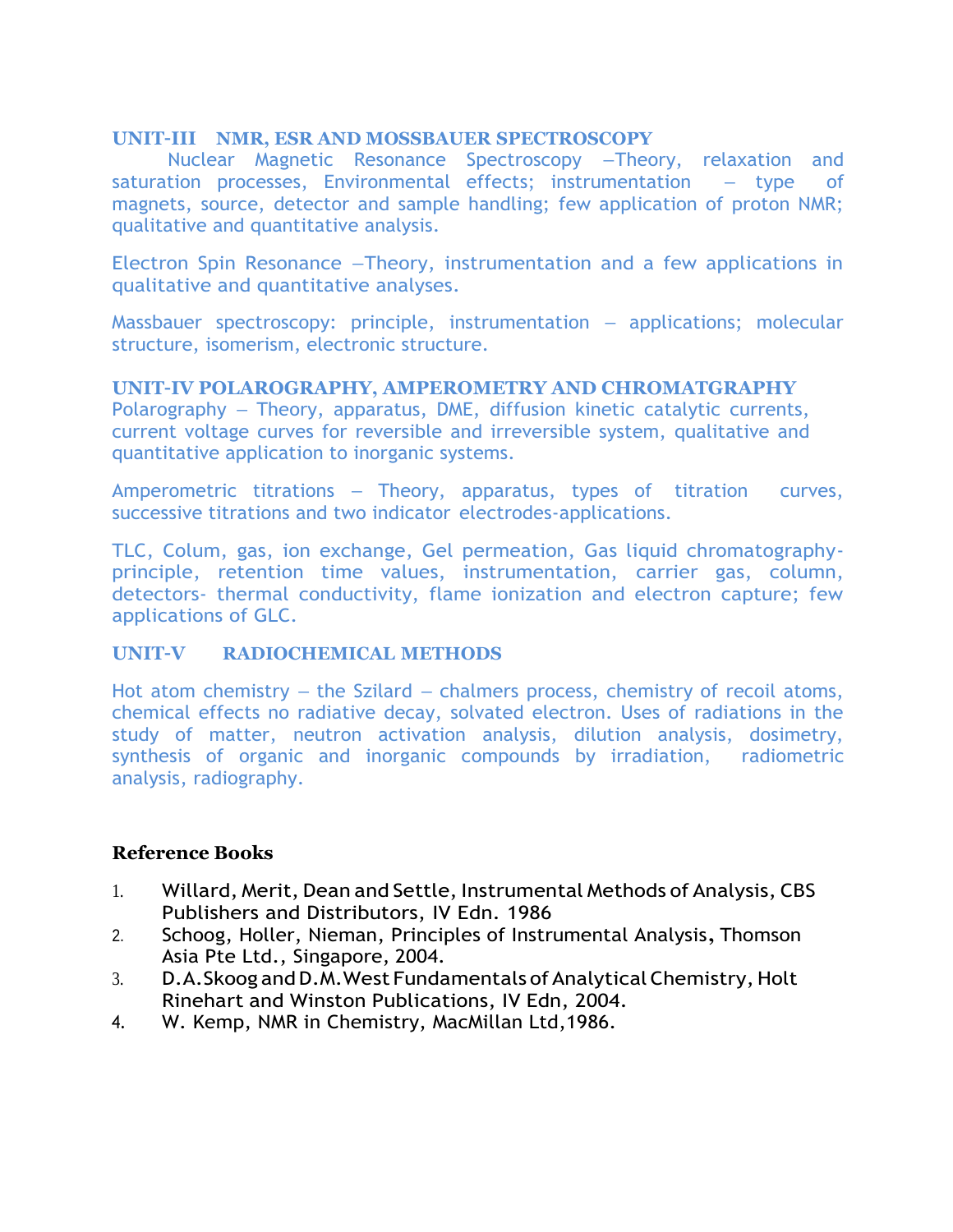## **ELECTIVE-4C ENVIRONMENTAL CHEMISTRY**

*Objectives:*

*After this course the student should be able*

- ➢ *To understand the basic knowledge of natural cycles in the environment.*
- ➢ *To know the various pollutants affecting environment.*
- ➢ *To apply the student knowledge in preventing pollution.*

### **UNIT-I INTRODUCTION TO ENVIRONMENTAL CHEMISTRY**

Concept and scope of environmental chemistry, Environmental terminology and nomenclatures, Environmental segments, The natural cycles of environment (Hydrological, Oxygen, Nitrogen, Phosphorous and Sulphur cycles).

#### **UNIT-II ATMOSPHERE**

Regions of the atmosphere, Reactions in atmospheric chemistry, Earth's radiation balance, Particles, ion and radicals in the atmosphere, stratospheric chemistry: The chemistry of ozone layer, The role of chemicals in ozone destruction, The green-house effect and Global warming, El-Nino phenomenon.

#### **UNIT-III LITHOSPHERE**

The terrestrial environment, Soil formations, Soil properties (physical/chemical), inorganic and organic components in soil, acid-base and ion-exchange reactions in soil, micro and macro nutrients, nitrogen pathways and NPK in soil, waste and pollutants in soil, waste classification and disposal.

## **UNIT-IV AIR POLLUTION**

Air pollutants (sources, classification, sampling and monitoring): Particulates, Aerosols,  $SO_{X}$ ,  $NO_{X}$ ,  $CO_{X}$  and hydrocarbon emission, Photochemical smog, Autoexhausts, Acid-rains, Air-quality standards. Method of control of air pollution: Method of control of air pollution, electrostatic precipitation wet & dries scrubber, filters, gravity and cyclonic separation, Adsorption, absorption and condensation of gaseous effluent

## **UNIT-V WATER POLLUTION**

Water pollutants (sources, sampling and monitoring), Water-quality parameters and standards: physical and chemical parameters (colour, odour, taste and turbidity), Dissolved oxygen, BOD, COD, Total organic carbon, Total nitrogen, Total sulfur, Total phosphorus and Chlorine, Chemical speciation. Method of control of water pollution: Water and waste water treatment, aerobic and anaerobic, aeration of water, principle of coagulation, flocculation, softening, disinfection, demineralization and fluoridation.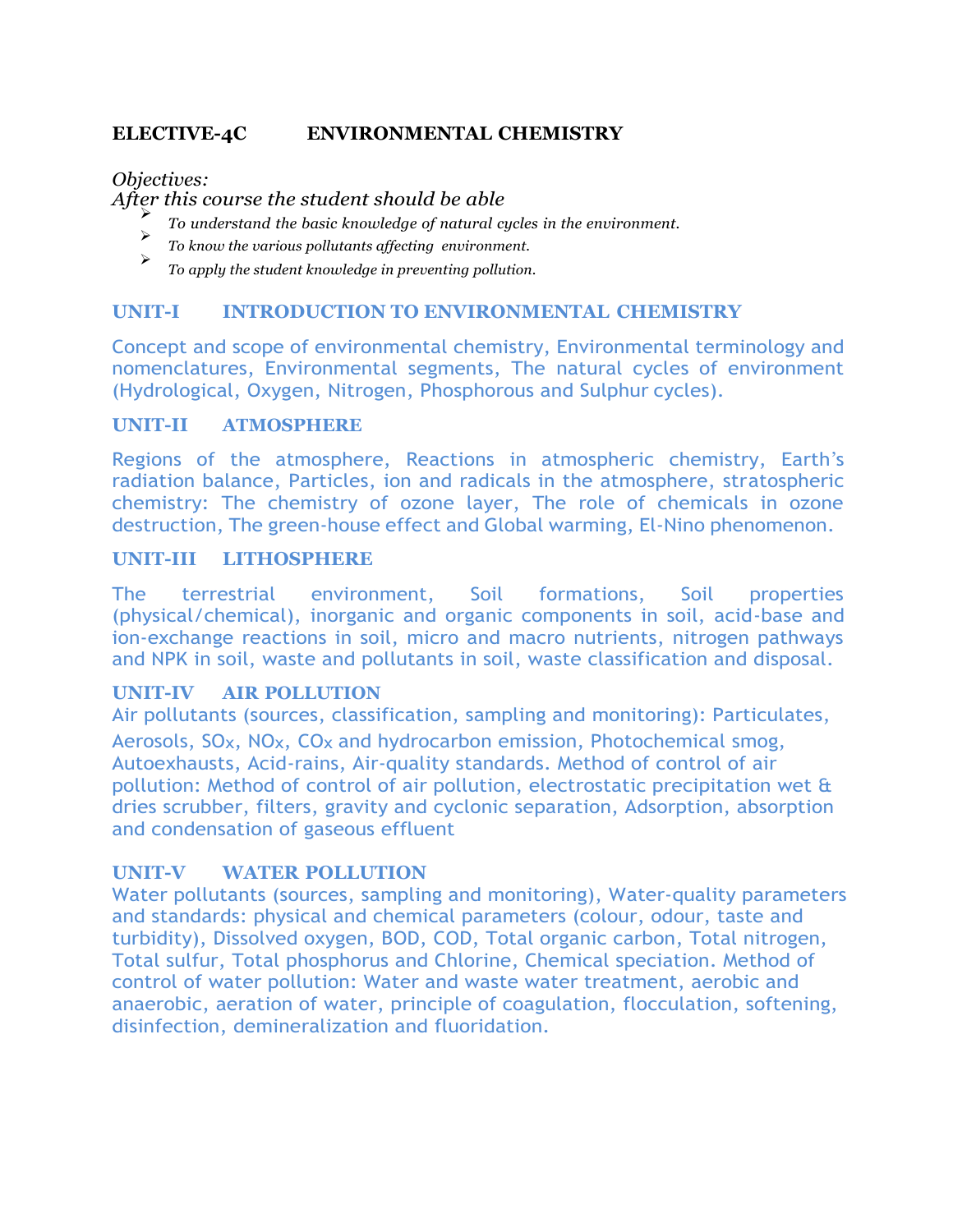#### **Reference Books**

. .

- 1. G.W. Vanloon, S.J. Duffer, Environmental Chemistry A Global Perspective, (2000) Oxford University Press.
- 2. F.W. Fifield and W.P.J. Hairens, Environmental Analytical Chemistry, 2<sup>nd</sup> Edition (2000), Black Well Science Ltd. )
- 3. Colin Baird, Environmental Chemistry, (1995) W.H. Freeman and Company, New York.
- 4. A.K. De, Environmental Chemistry, 4th Edition (2000), New Age International Private Ltd., New Delhi.
- 5. Peter O. Warner, Analysis of Air Pollutants,1st Edition (1996), John Wiley, New York.
- 6. S.M. Khopkar, Environmental Pollution Analysis,  $1_{st}$  Edition (1993), Wiley Estern Ltd., New Delhi.
- 7. S.K. Banerji, Environmental Chemistry, 1<sub>st</sub> Edition (1993), Prentice-Hall of India, New Delhi.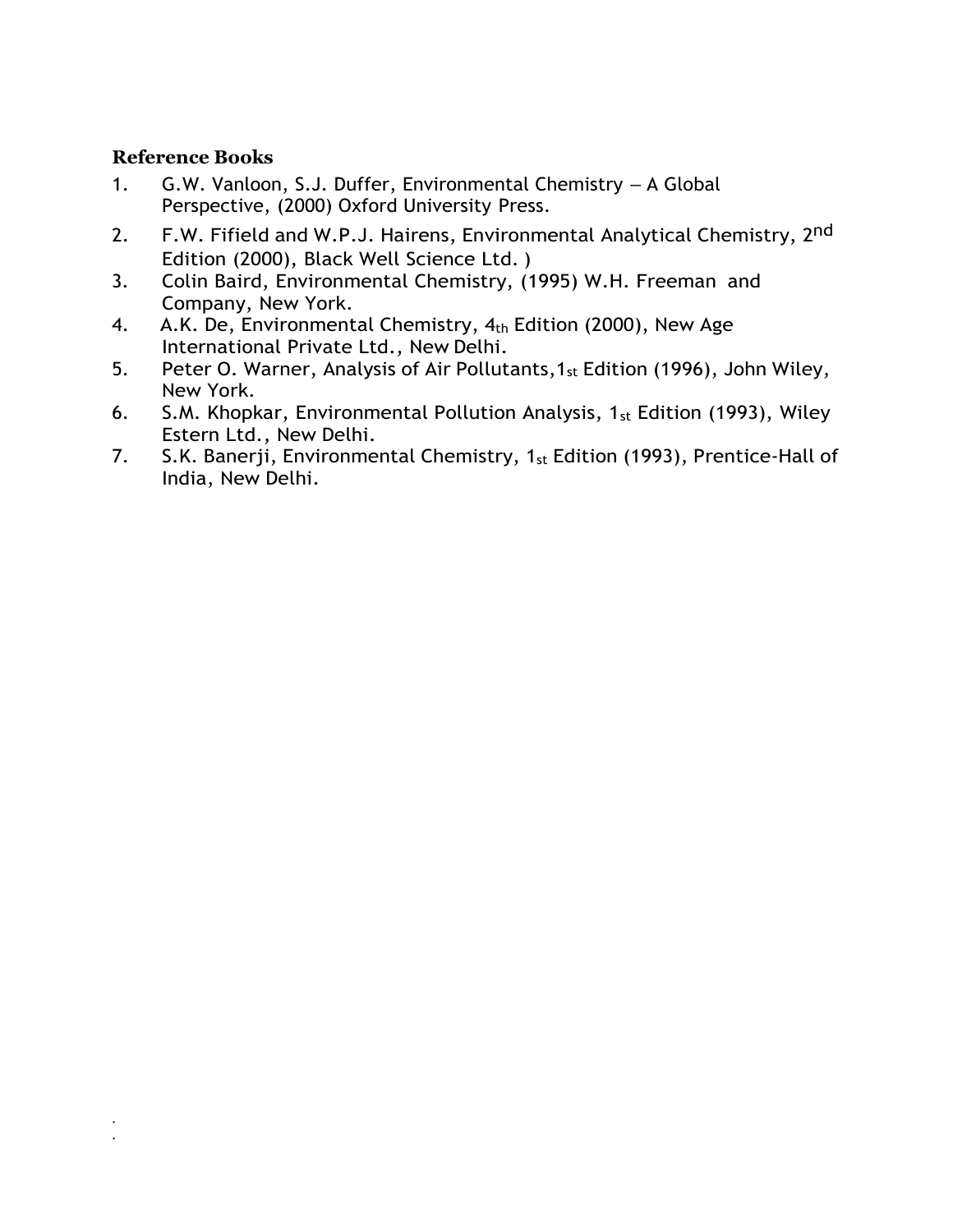# **CORE-12 PROJECT**

Field of Project – Organic / Inorganic / Physical Chemistry No. of hours/week 20 No. of Credit 10

#### **Supervisor & research topic:**

The guide and area of research should be allotted to each student before the end of third semester. Each guide shall have a maximum of five students.

#### **Plan of Work:**

The student should prepare the plan of project work with due consultation of guide and get the approval of the Head of the Department. In case the student wants to avail the facility from other University/laboratory, they will undertake the work with the permission of the guide and acknowledge the facilities utilized by them.

The duration of the dissertation research shall be a minimum of three months in the fourth semester.

## **Dissertation Work outside the Department:**

In case the student stays away for work from the Department for more than one month, specific approval of the Head of the Department should be obtained.

## **No. of copies of dissertation:**

The students should prepare four copies of dissertation and submit the same for the evaluation by Examiners. After evaluation, one copy is to be retained in the Department library and one copy is to be submitted to the University (COE) and one copy each can be held by the guide and student.

## **Format to be followed:**

The format/certificates for dissertation to be submitted by the students are given below:

Format for the preparation of project work: